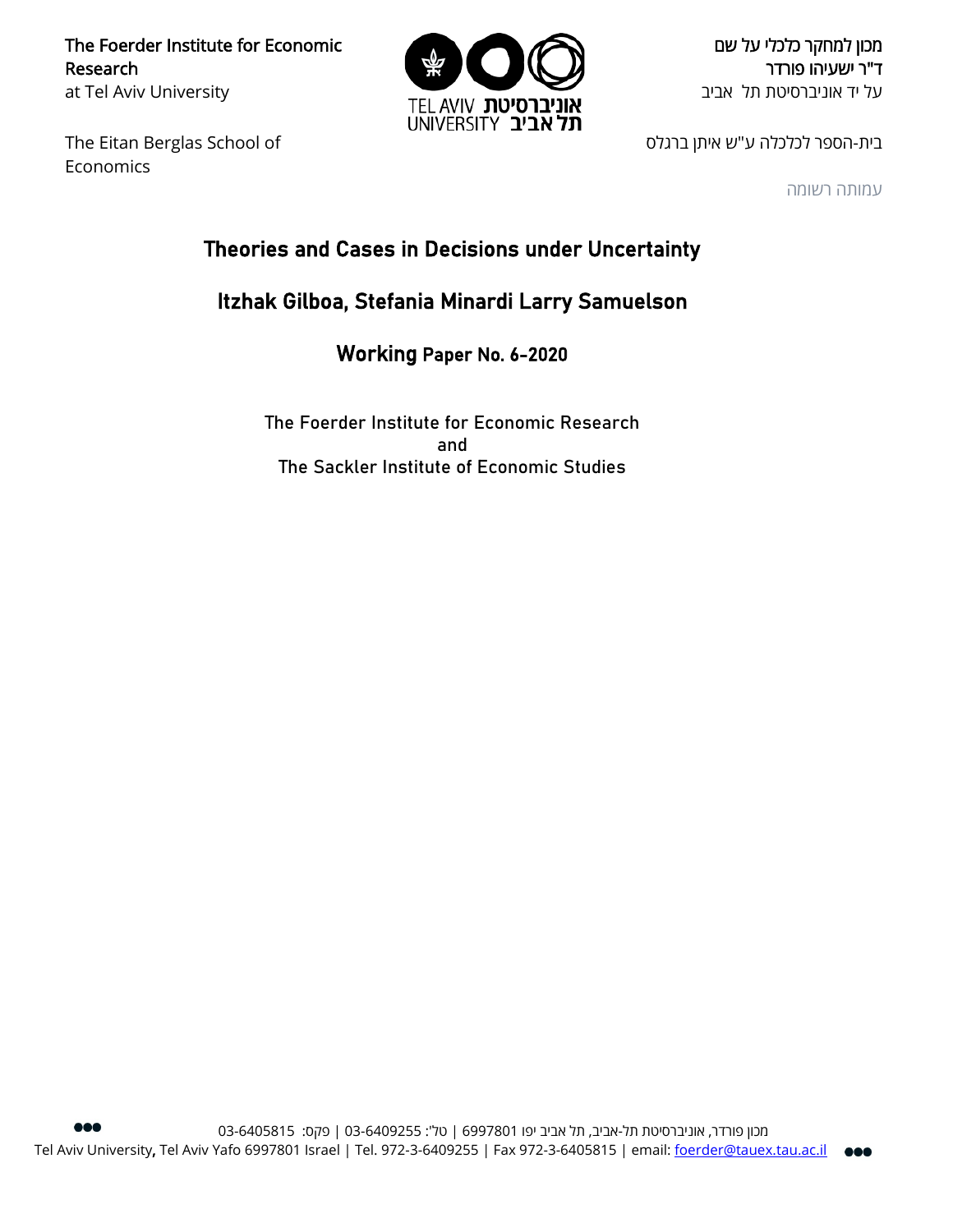### Theories and Cases in Decisions under Uncertainty<sup>∗</sup>

| Itzhak Gilboa           | Stefania Minardi | Larry Samuelson          |
|-------------------------|------------------|--------------------------|
| HEC, Paris              | HEC, Paris       | Yale University          |
| and Tel-Aviv University |                  |                          |
| tzachigilboa@gmail.com  | minardi@hec.fr   | larry.samuelson@yale.edu |
|                         |                  |                          |

May 29, 2020

Abstract: We present and axiomatize a model that combines and generalizes theory-based and analogy-based reasoning in the context of decision under uncertainty. An agent considers a set of theories describing the data generating process that she observes, and her beliefs over theories are given by decision weights. She also remembers and puts weight on similarity to past cases. When a case is added to her memory and a new problem is encountered, two types of learning take place. First, the decision weight assigned to each theory is multiplied by its conditional probability (given the realized case). Second, subsequent problems are assessed for their similarity to past cases, including the newly-added case. If no weight is put on past cases, the model is equivalent to Bayesian reasoning over the theories. However, when this weight is positive, the learning process continually adjusts the balance between case-based and theory-based reasoning. In particular, a "black swan" which is considered a surprise by all theories would shift the weight to case-based reasoning.

<sup>∗</sup>We thank David Schmeidler for comments and discussions. We thank Xiangliang Li, a coeditor, an associate editor, and two referees for comments and suggestions. Gilboa gratefully acknowledges ISF Grant 1077/17. Gilboa and Minardi gratefully acknowledge the Investissements d'Avenir ANR-11- IDEX-0003/Labex Ecodec/ANR-11-LABX-0047. Samuelson gratefully acknowledges NSF Grant 1459158.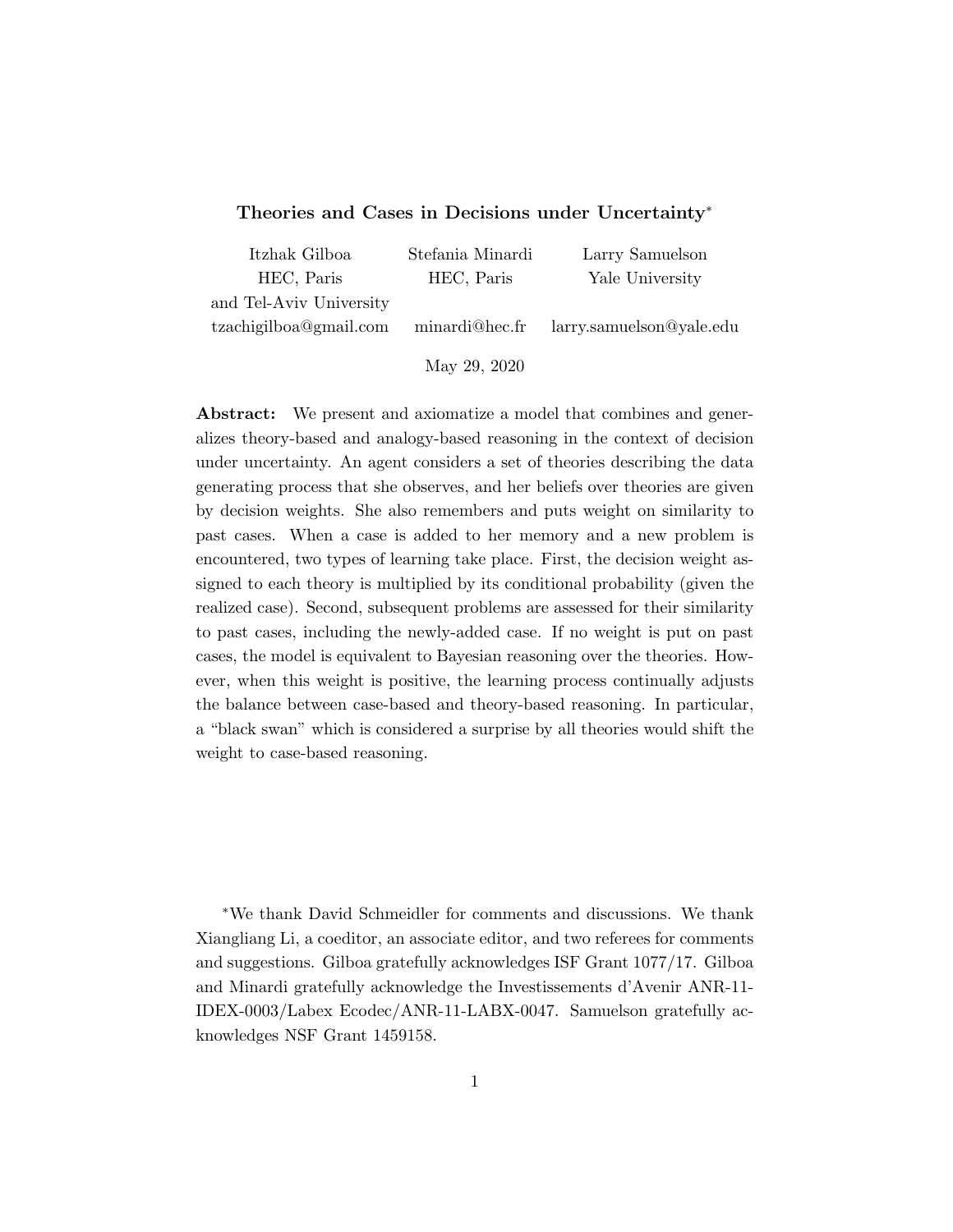## Theories and Cases in Decisions under Uncertainty

# 1 Introduction

## 1.1 Motivation

Savage's (1954) derivation of expected utility maximization is a powerful argument for the supposition that people behave as if they have subjective probabilities, but it says little about the nature of such beliefs. This paper models agents who form beliefs based on general theories as well as on specific past cases.<sup>1</sup> The two approaches to belief formation depict complementary modes of reasoning and have been studied independently of one another. By contrast, introspection, as well as some evidence, suggest that individuals may take into account both criteria in their belief formation process.

To illustrate, consider the attack on the World Trade Center on September 11, 2001; the New York Stock Exchange remained closed for the following five days. A day before it was reopened, a prominent market analyst was asked what the Dow Jones Industrial Average would do on the following day. His answer (a seven percent decline) was based on the drop in the Dow following similar attacks on the US, most notably Pearl Harbor. This answer (which proved to be quite accurate, perhaps because other analysts were focusing on the same past cases) was fully case-based. If we had asked the same analyst for his predictions the day before the attack, it is likely that his answer would have been based on theories describing distributions of random variables, perhaps with a Bayesian beliefs over these theories. However, each of these theories would almost certainly have given very low probability to an attack like that of September 11. An agent who uses only theories would have had to make predictions by appealing to those theo-

<sup>&</sup>lt;sup>1</sup>There have been attempts to complement the general paradigm by a model of the way that beliefs are formed. The works closest to ours are Gilboa and Samuelson (2012), who address various ways in which similarity to past-cases can be used to assess probabilities, and Gilboa, Samuelson, and Schmeidler (2013), who consider a unified model of belief formation. However, the former ignores general rules, and the latter only models deterministic ones. The present paper focuses on the combination of probabilistic theories with case-based reasoning.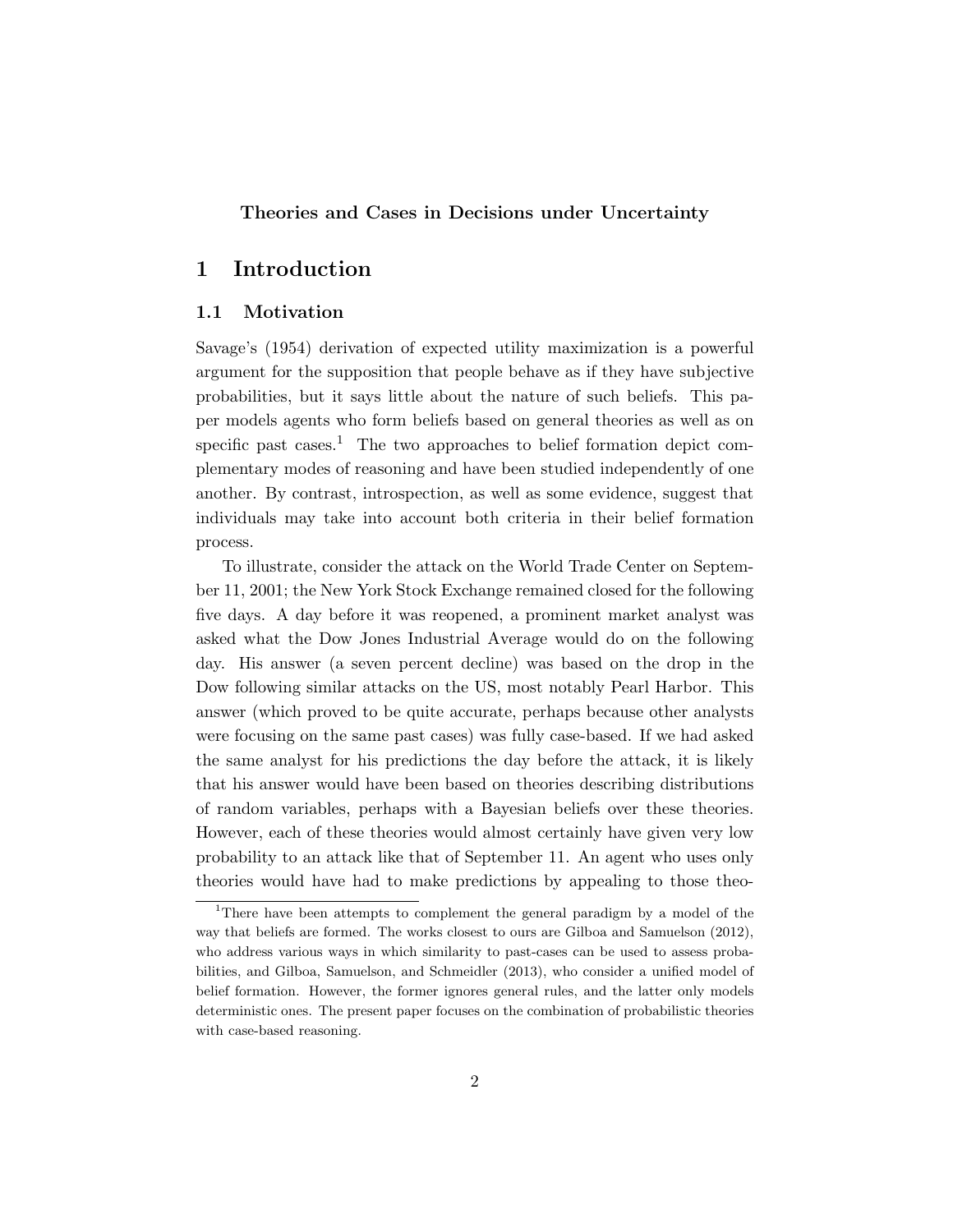ries that were least wrong, as it were. By contrast, the expert in question switched to a completely different mode of reasoning. It seemed that, given an event that was surprising to all theories, his weight of reasoning shifted from the theories to cases. He wasn't only learning which theory is more trustworthy than others, but also how all theories taken together should be weighed in relation to the less ambitious mode of reasoning by analogies.<sup>2</sup>

This paper develops a model of decision making that combines theorybased and case-based reasoning and deals with some of their limitations. When evaluating the probability of an outcome, our agent looks at the probabilities of this outcome according to each theory she entertains, but also at similar past cases in which this outcome has occurred. The relative weight placed on theory-based, as compared to case-based reasoning depends on several factors. First, it depends on past success of the theories the agent entertains; if they all seem to do poorly, the relative weight of case-based reasoning will be higher. Second, the similarity of past cases would also matter; a very novel problem would be evaluated mostly by general theories, in the absence of concrete experience. Finally, the balance between the two modes of reasoning may also be a personal trait, which might depend on cognitive style, education, and so forth.<sup>3</sup>

Section 2 presents the general model of belief formation and discusses the way it captures learning. Section 3 provides an axiomatic foundation and an attendant representation theorem. It assumes that, for the purposes of elicitation, we may collect data on preferences over acts, each having a specific history (associating payoffs to the problems in which the act has indeed been chosen) and a specific payoff given each theory. Axioms on preferences over such acts identify the agent's (i) similarity function, between the current problem and sets of past problems; (ii) beliefs over theories; (iii) relative weight of the two modes of reasoning, and (iv) utility function.

 ${}^{2}$ In a similar vein, Giacomini, Skreta and Turén (2020) report that professional inflation forecasters typically act as if they are Bayesian, until forced by a financial crisis to reconsider their models. Again, they may come up with probabilistic beliefs, but these are not always obtained just by updating the relative probabilities of the theories; at times of crisis the very possibility of theorizing is questioned, and the agent may rely on other modes of reasoning.

<sup>&</sup>lt;sup>3</sup>In this sense the preference for general theories (vs. specific analogies) is similar to risk aversion, but it pertains to beliefs rather than to tastes.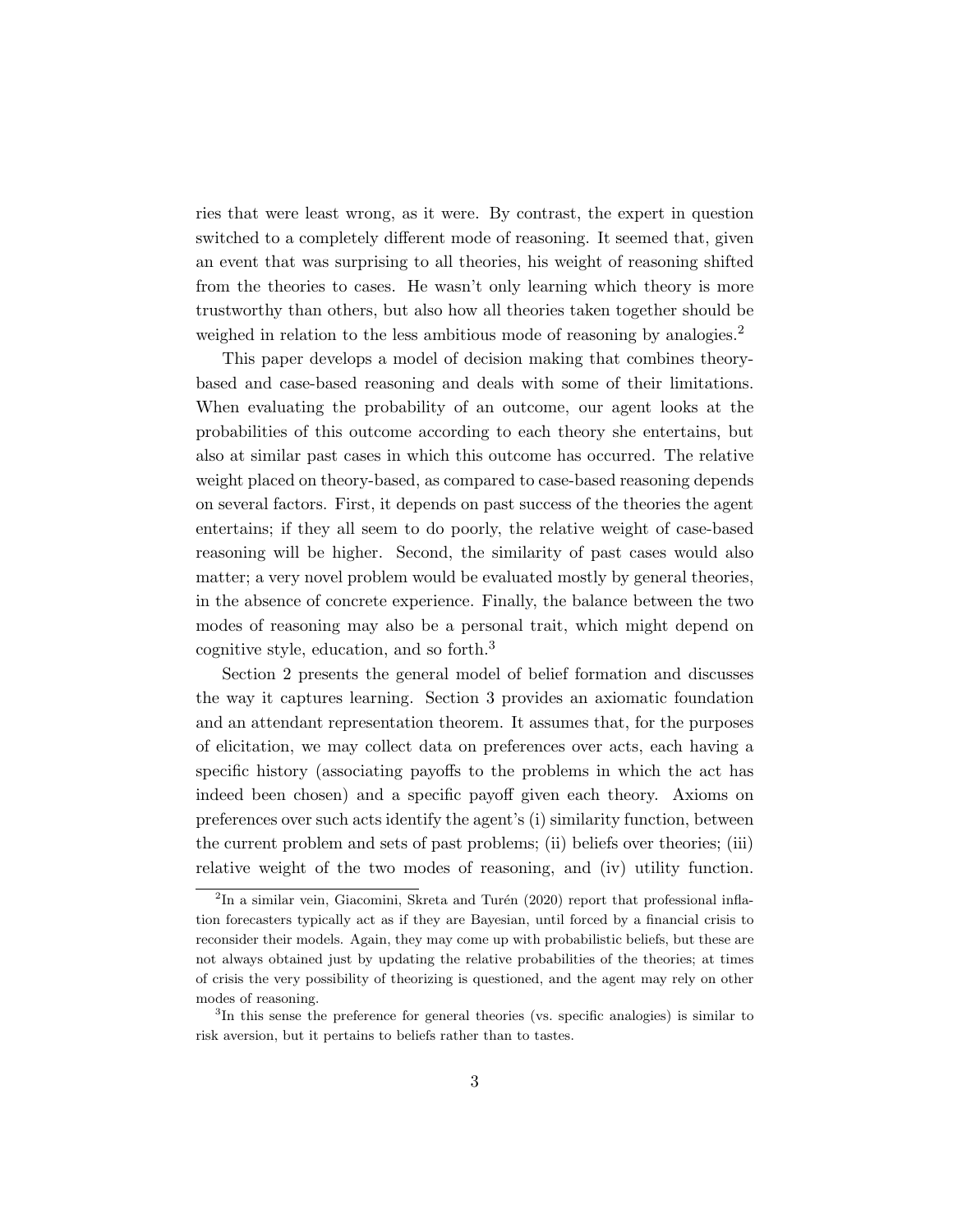Section 4 presents some implications of the model. Section 4.1 explores the comparative statics of the model, explaining how we can characterize people as being relatively prone to rely on either theory-based or case-based reasoning. Section 4.2 formulates the classic Likelihood Principle within our framework by describing the revision of beliefs over theories as new cases are added to the history. As an illustration of the learning process, we discuss how the interplay between cases and theories may amplify the recency effect. Section 5 presents an example of how different modes of reasoning might affect play in finitely repeated games. Finally, Section 6 contains some concluding remarks and directions for future research. All proofs are collected in the Appendix.

# 2 The Model

### 2.1 Belief Formation

Let  $P$  be a set of problems,  $A$  a set of acts, and  $R$  a set of outcomes. A case is a triple  $(p, a, r)$ , interpreted as follows: p denotes the circumstances of a decision problem;  $a$  is the act chosen in it; and  $r$  is the outcome that resulted. The set of all cases is  $C \equiv P \times A \times R$ . Histories are finite sequences of cases, and the set of all histories is  $\mathcal{H} \equiv \cup_{n \geq 0} C^n$ . We will assume without loss of generality that every problem can be encountered at most once in every history  $H \in \mathcal{H}$ . Formally, we are only interested in histories  $H =$  $(c_i = (p_i, a_i, r_i))_{i \leq n}$  where  $p_i \neq p_{i'}$  for  $i \neq i'$ . It is therefore convenient to think of P as an infinite set. However, in each history only finitely many problems have been encountered. For simplicity, we also assume that A and R are finite.

Let  $T$  be a finite set of theories, where each theory provides a probabilistic prediction of the outcome  $r \in R$  given (i) a history  $H \in \mathcal{H}$ ; (ii) a new problem  $p \in P$ ; and (iii) an act  $a \in A$ . Formally, a *theory* is a function

$$
t: \mathcal{H} \times P \times A \to \Delta(R).
$$

We will only be interested in theories  $t(H, p, a)$  for which p does not appear in history H (that is, if  $H = (c_i = (q_i, a_i, r_i))_{i \leq n}$ , the notation  $(H, p, a)$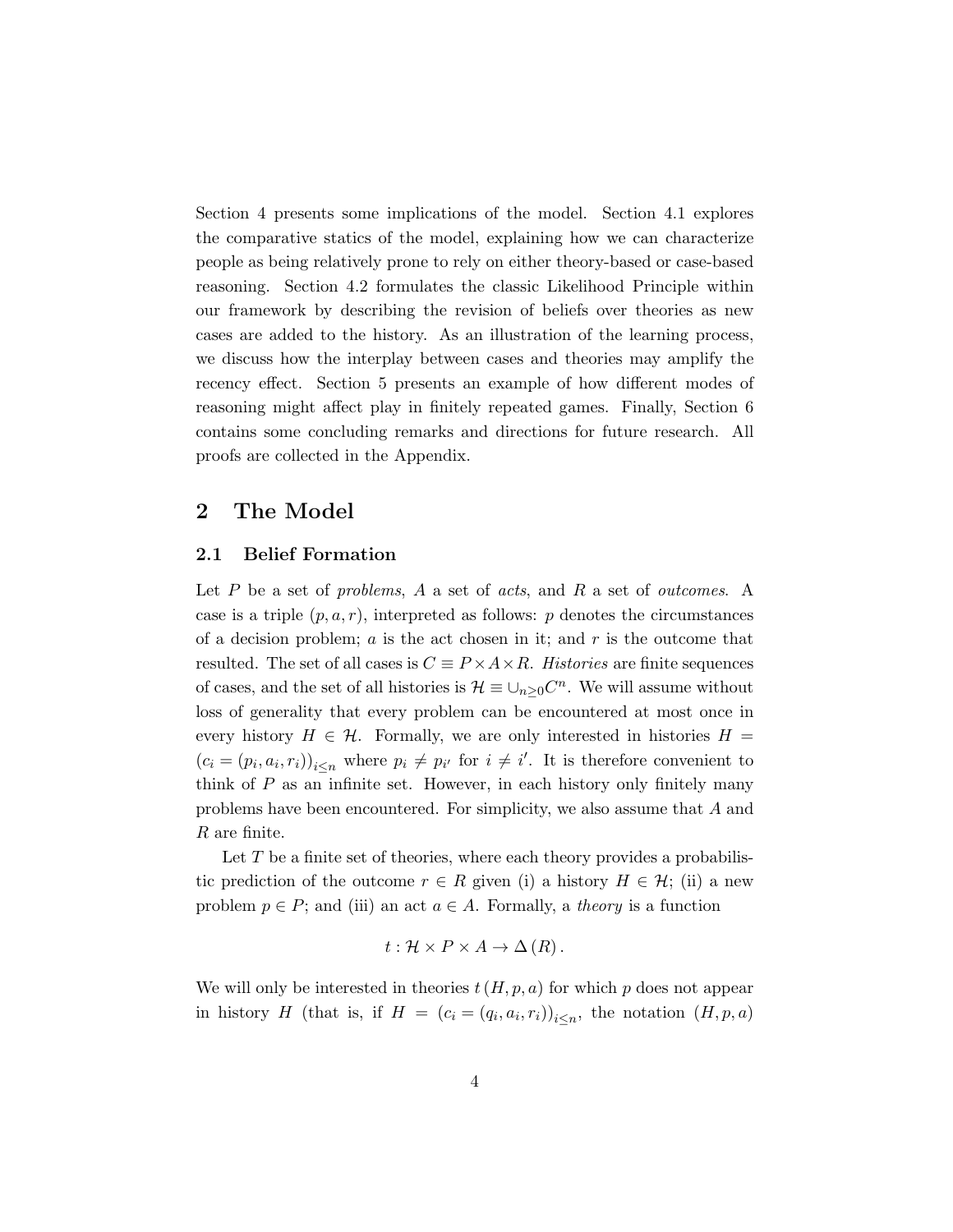implicitly assumes that  $p \neq q_i$  for all  $i \leq n$ .<sup>4</sup>

The agent faces a decision problem  $p$  and a history  $H$ . For each act  $a$ , she would like to generate beliefs over the possible outcomes in  $R$ . In this paper we consider probabilistic beliefs. The agent thus asks herself, given history  $H = ((q_i, a_i, r_i))_{i \leq n}$  and the theories contained in T, how likely is an outcome r to result from act a in the current problem  $p$ ? She finds support for the beliefs that outcome  $r$  would indeed transpire from two sources: the similarity of the current problem to past cases, and the likelihood of the theories. More precisely, the agent has:

(i) A similarity function  $\sigma$ , which is defined over sets of past problems and the current problem  $p$ , formally

$$
\sigma: 2^P \times P \to \mathbb{R}_+, \tag{1}
$$

where  $\sigma$  is non-decreasing in its first argument with respect to set inclusion; and  $5$ 

(ii) A probability measure  $\nu$ , defined over theories:

$$
\nu: 2^T \to [0,1].
$$

These are used as follows. For a given history  $H = ((q_i, a_i, r_i))_{i \leq n}$  and act  $a \in A$  and for each  $r \in R$ , the agent considers the weight

$$
\sigma({q \in P | (q, a, r) \in H}, p),
$$

which is the similarity of all past problems in  $H$  in which  $a$  was chosen and  $r$  resulted. We can think of the agent as taking into account all these cases as supporting the prediction of r at the current problem  $p$ , should a be chosen, whereas all other cases—in which a was chosen but a different outcome  $(r_i \neq r)$  transpired, or in which a has not been chosen to begin with—do not provide support for this prediction.

 ${}^{4}{\rm We}$  exclude from consideration a host of objects that intuitively lie between cases and theories. For example, one might think of incorporating ambiguity by examining functions that map from  $\mathcal{H} \times P \times A$  into capacities (rather than probability measures) over R.

<sup>&</sup>lt;sup>5</sup>In fact, we will only use the function  $\sigma$  for pairs  $(P_0, p)$  such that  $P_0$  is finite and does not include p.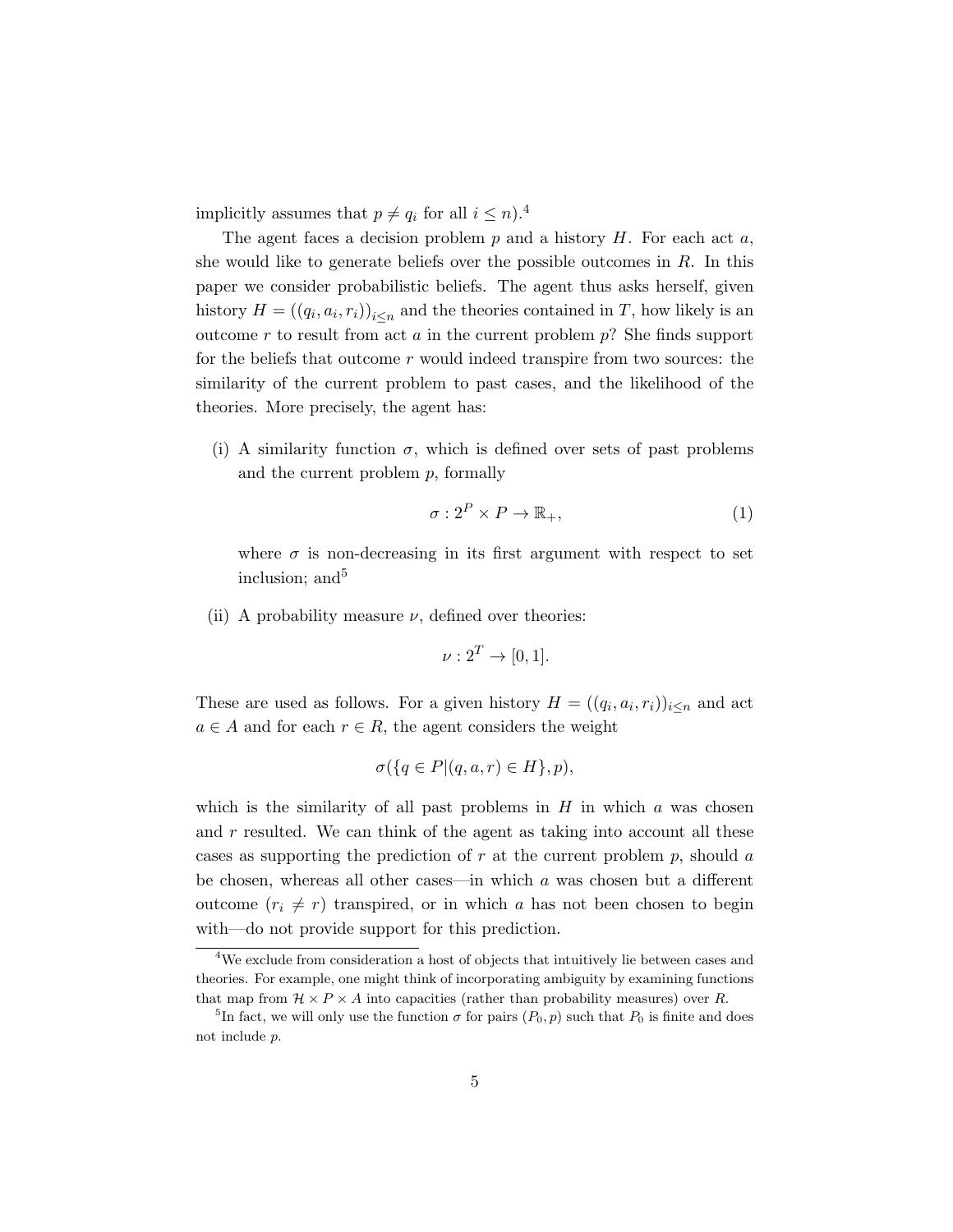Next the agent considers all theories, where each theory  $t \in T$  predicts that r will occur with probability  $t(H, p, a)(r)$ . The agent's belief in the theory is captured by  $\nu(t|H) \geq 0$  and the weighted sum of the supports is thus  $\sum_{t\in T} \nu(t|H) t(H, p, a)$  (r). Taken together, the support for the prediction of r is

$$
W(r | H, p, a) \equiv \sigma(\{q \in P | (q, a, r) \in H\}, p) + \sum_{t \in T} \nu(t | H) t(H, p, a) (r).
$$
\n(2)

Assuming that  $(2)$  is positive for at least one r, we may also normalize the vector of weights to obtain a probability vector over  $R$ :

$$
w(r | H, p, a) = \frac{W(r | H, p, a)}{\sum_{r \in R} W(r | H, p, a)}.
$$

Two comments are in order. First, at this point we have no insight into the relative magnitudes of the similarity function  $\sigma$  and the probability measure  $\nu$ , and hence of the weights  $\sigma({q \in P | (q, a, r) \in H}, p)$  and  $\sum_{t\in T} \nu(t|H) t(H, p, a) (r)$  attached to the various outcomes by cases and theories. These relative magnitudes will be uniquely determined in our representation theorem, and can be interpreted as capturing the decision maker's cognitive style, i.e., her tendency to rely relatively heavily on either cases or theories in her reasoning.

Second, the way past cases are used in this model is more general than the case-based model of Gilboa and Schmeidler (1995). In the latter, similarity is evaluated between pairs of problems, and is aggregated additively over problems in history. That is, it is assumed that

$$
\sigma(P_0, p) = \sum_{q \in P_0} s(q, p)
$$

for some similarity function  $s: P \times P \to \mathbb{R}_+$ .<sup>6</sup> The main reason to consider non-additive aggregation is that learning in general, and statistical learning in particular, doesn't follow linear formulas. For example, if a specific outcome  $r$  resulted in all cases in history in which act  $a$  was chosen, the agent

 ${}^{6}$ In fact, the term "similarity" is more intuitive in the original usage. A new problem is similar to each of past problems, not to a set of problems. However, in the context of the general model it seems clearer to retain the familiar term "similarity" rather than to introduce a new one.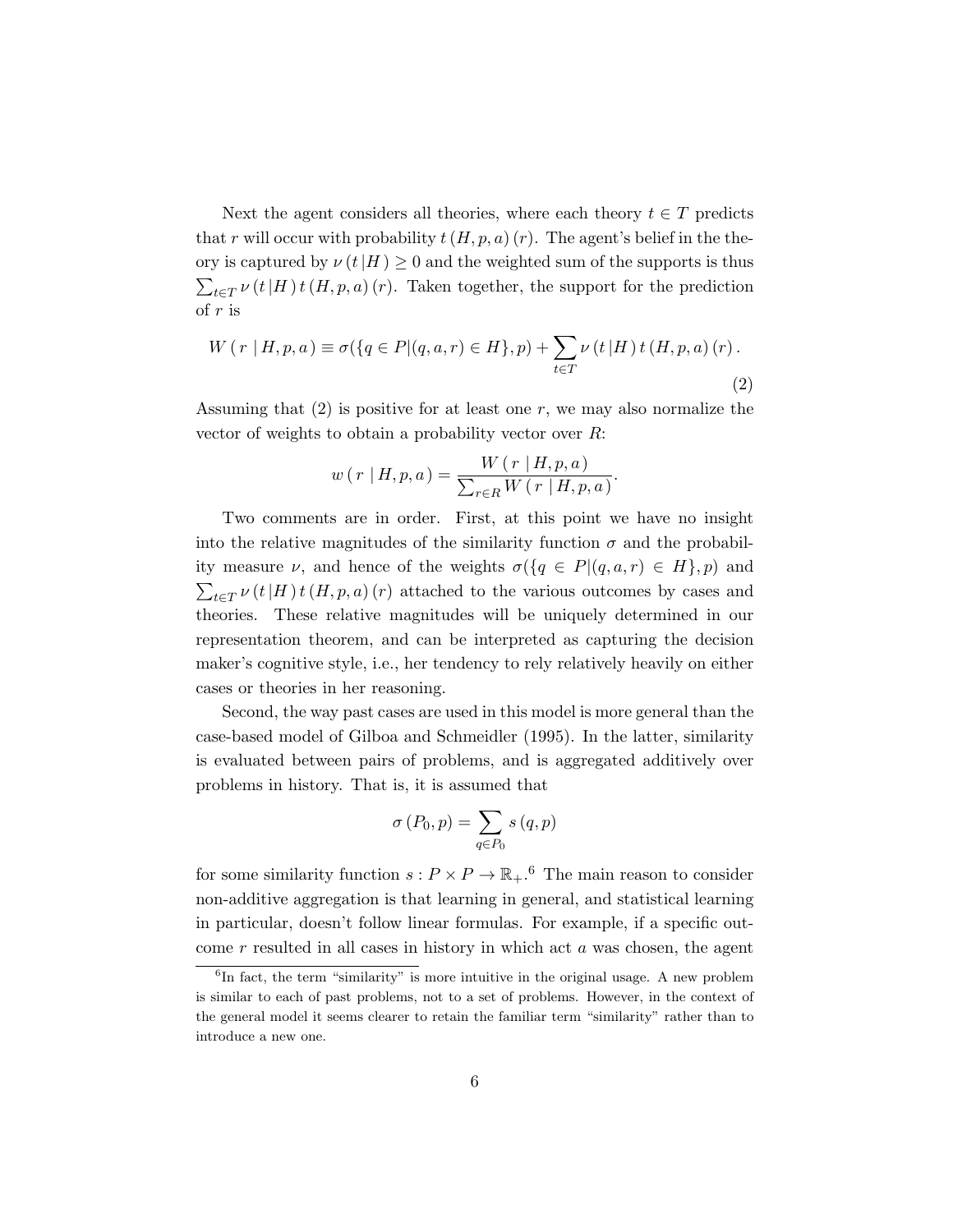would have support for the supposition that  $a$  would also lead to  $r$  in the present problem. But this support would not grow linearly in the number of cases in which a was chosen. The first 100 cases would reach near certainty, while the following 100 would add little to the belief in this prediction. This is captured by a set function  $\sigma(\cdot, p)$  which need not be additive with respect to disjoint unions of its first argument.

### 2.2 Learning

Learning is performed by the addition of cases to history, and the attendant updating of the probability weights of the theories. Consider a history  $H =$  $((q_i, a_i, r_i))_{i \leq n}$ , leading to a probability assessment  $\nu \in \Delta(T)$ , and a new problem p. Assume that, in this problem, act  $a$  was chosen and outcome  $r$ resulted. The first component of learning is simply the addition of the new case  $(p, a, r)$  to history, so that the new history is

$$
H' = ((q_i, a_i, r_i))_{i \le n+1}
$$

with  $(q_{n+1}, a_{n+1}, r_{n+1}) = (p, a, r)$ . The second component is the updating of the agent's beliefs on theories:

$$
\nu(t|H') = \frac{\nu(t|H)t(H,p,a)(r)}{\sum_{t \in T} \nu(t|H)t(H,p,a)(r)}.
$$

This second component is akin to Bayesian updating: given the realized outcome r at the observed  $(p, a)$ , the agent revises her assessment of theory t by multiplying her initial belief of t by the conditional probability that the theory used to assign to outcome r (at problem p following history  $H$ ) should act a be chosen. If  $\varnothing$  denotes the empty history, then  $\nu(t|\varnothing)$  is the agent's prior belief in theory t, whereas  $\nu(t|H')$  is her posterior belief. Note that our updating rule allows for the possibility of experiencing a new case which rules out particular theories. In this context, an agent would be expected to have a smaller set of theories, consisting only of those that were not ruled out by evidence. In turn, the relative importance of theories may well decrease.

Observe that in our formulation theories predict neither the problem  $p$ which may arise nor the agent's choice  $a$ . The former limitation may be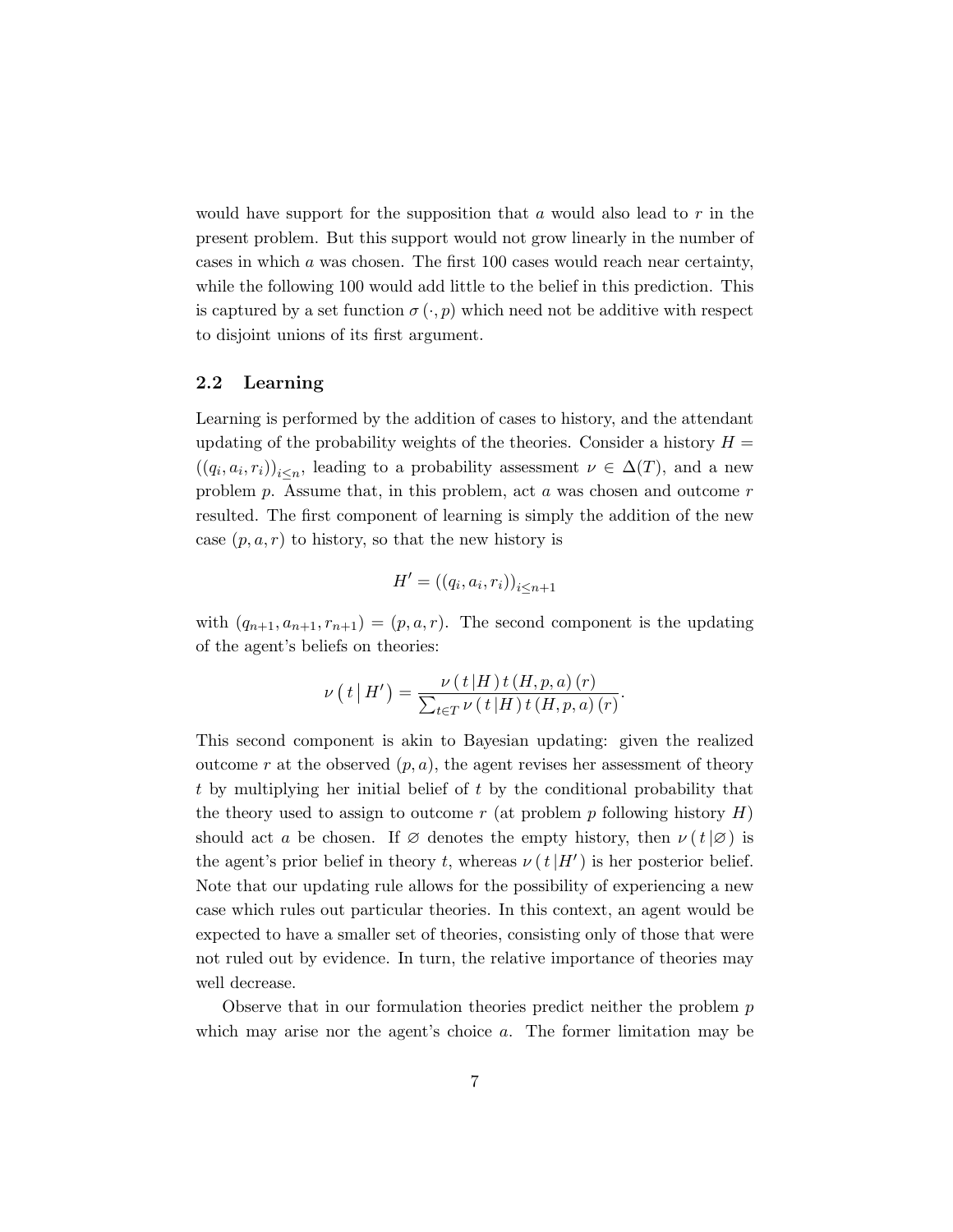relaxed with no difficulty: we may let the theories predict also the circumstances that the agent would encounter, and penalize them for "wrong" predictions as we do for "wrong" predictions of outcomes. The latter limitation is inherent to the model: as the agent has beliefs over the theories, if these suggest probabilities over acts, the agent would have beliefs over the act she is about to be taking. This is a type of circularity that we would like to avoid, as is standard in decision theory.

If the agent ignores similarity to (sets of) past cases, so that  $\sigma \equiv 0$ , our model boils down to a Bayesian model in which beliefs are generated by general theories, as is standard in Bayesian statistics. The agent starts with prior beliefs over theories and updates them according to Bayes's law. The introduction of the similarity function makes the model non-Bayesian. The similarity function  $\sigma(\cdot, p)$  is defined for each problem p independently, and we have not imposed any constraints on its magnitude relative to  $\nu$ . Thus, it is possible that the agent encounters a very novel situation  $p$ , so that  $\sigma(\cdot, p) \equiv 0$  and she behaves at p as if she had Bayesian beliefs generated by the theories. It is also possible that  $\sigma$  takes very large values relative to those of  $\nu$ , so that case-based reasoning is much more important at p than is theory-based Bayesian reasoning.

# 3 Elicitation

Given a history  $H = ((q_i, a_i, r_i))_{i \leq n}$  and a new problem p, we wish to elicit the agent's subjective parameters that feed into the belief formation process and the agent's utility function. These former include (i) the similarity function over sets of past problems (to the current problem  $p$ ) and (ii) the subjective probability of theories. Observe that, by eliciting their values we also implicitly elicit the relative weight of case-based and theory-based reasoning.

#### 3.1 Payoffs

Savage (1954) begins with the primitive concepts of a set of states and a set of outcomes. Acts are then functions that map from the set of states to the set of outcomes. Savage's elicitation result requires that the agent's preferences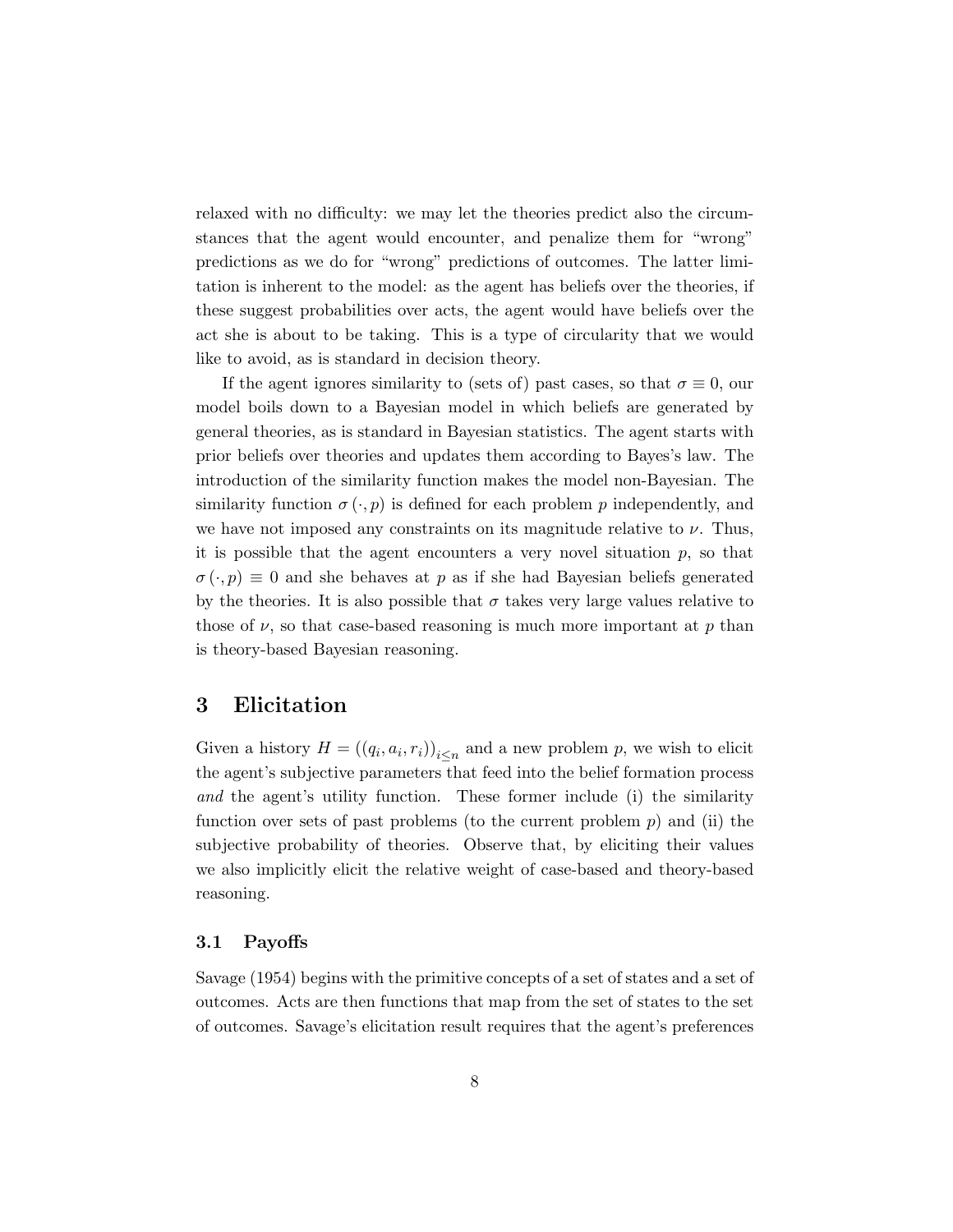rank the set of all possible acts, i.e., the set of all possible functions from states to outcomes. This requirement poses no formal difficulties, though tension can arise when intuitive interpretations are attached to some of the acts.<sup>7</sup> Our elicitation result will similarly require preferences over a rich set of alternatives, with tensions again arising out of the fact that we think of each case specifying an intuitively interpreted act.

We introduce a set of *payoffs G*. Our basic requirement (Assumption 1) is that  $G$  be a connected topological space. This will be the case if  $G$  is a convex subset of  $\mathbb{R}$ , allowing us to interpret elements of  $G$  as monetary payoffs, or a convex subset of  $\mathbb{R}^d$  (for a natural number d), allowing us to think of elements of  $G$  as commodity bundles.

The set of outcomes  $R$  and the set of payoffs  $G$  are distinct. We interpret the elements of  $R$  as material outcomes. For example, an outcome  $r_i$  may specify that a politician was caught in scandalous circumstances or that a financial asset increases in value. An element of G identifies the payoff to the agent associated with this outcome, such as the loss of one's income if the scandal is ruinous, or the financial windfall if the scandal facilitates a lucrative book deal, or the financial gain or loss if one has either purchased or shorted the asset. Importantly, the agent can imagine different payoffs in G associated to any outcome in  $R$ . Just as with the umbrella in Savage's world, once we allow the possibility that an agent may earn a positive payoff from the outcome increased-asset-value and a negative payoff from the outcome decreased-asset-value, we must also consider possibilities such as a negative payoff from the outcome increased-asset-value and a positive payoff from the outcome decreased-asset-value. The description of the case specifies the material outcome, but leaves the agent free to (perhaps counterfactually) consider different payoffs that could be associated with this outcome.

If, like Savage (1954), we were concerned only with characterizing preference orders without mentioning learning, we could dispense with the outcome set  $R$  and work only with the set of payoffs  $G$ . If we were concerned

<sup>&</sup>lt;sup>7</sup>To echo a well-known example, the state space  $\{\text{rain}, \text{sun}\}$  and outcome space  $\{w_t,$ dry-and-encumbered, dry-and-unencumbered} allows one to examine actions interpreted as carrying an umbrella (rain→dry-and-encumbered, sun→dry-and-encubered) and not carrying an umbrella (rain→wet, sun→dry-and-unencumbered), but then also requires the agent to evaluate the act (rain $\rightarrow$ dry-and-unencumbered, sun $\rightarrow$ dry).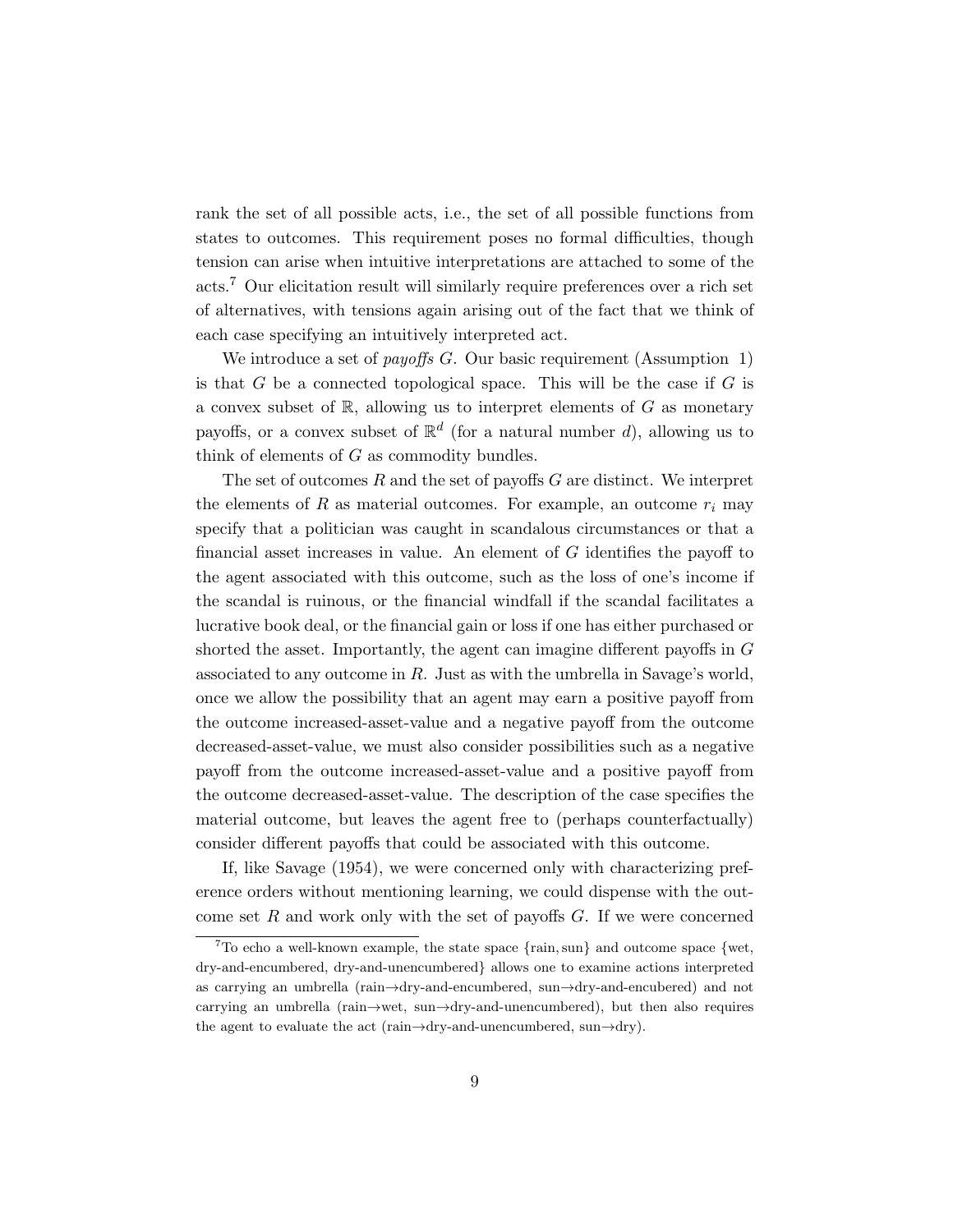only with beliefs and their updating without mentioning preferences, we would dispense with the payoffs in  $G$  and work only with the set of outcomes R. Given our aspiration to not only characterize preferences but examine the nature and updating of the beliefs behind these preferences, we need both sets. Intuitively, one may think of  $R$  as identifying features of the external world about which the agent may learn, and  $G$  as identifying the implications of these features for the agent's payoff.

For each act a we consider the set of cases in which it has been chosen  $(in the given history H),$ 

$$
H_a = ((q_i, a_i, r_i))_{i \le n, a_i = a}
$$

and attach a payoff vector  $x_a : H_a \to G$  to these cases. We also attach a payoff vector to the theories,  $y_a: T \to G$ . As Section 3.2 explains, we then ask the agent to rank *profiles* of the form  $(x_a, y_a)$  that are payoff  $(G)$ valued vectors in the appropriate space. (Explicitly,  $(x_a, y_a) \in G^m$  where  $m = |H_a| + |T|.$ 

The interpretation of a vector of payoffs  $x_a$  is as follows. We ask the agent to imagine an act that was chosen precisely in the cases  $H_a$ , and yielded payoffs  $x_a \in G^{|H_a|}$  in those cases. The agent is capable of assessing various vectors  $x_a$ . For example, we may consider a financial crisis as the  $outcome\ r_i$ , but ask the agent to consider either a high payoff (from an appropriately contrarian strategy that flourishes in a crisis) or a low payoff (from a risky strategy and subsequent bankruptcy). Notice that when the agent is asked to consider the payoffs in  $x_a$  that might be attached to the cases  $H_a$ , she is not asked to imagine different outcomes  $r_i$ . The outcomes  $r_i$  are determined by the cases actually experienced, and are relevant for updating the agent's beliefs over her theories. However, the agent is capable of evaluating arbitrary payoff vectors that might be attached to these outcomes, giving us the sufficiently rich preference domain needed for a representation result.

The vector of payoffs  $y_a$  is to be interpreted as specifying, for each theory  $t \in T$ , the payoff  $y_a(t)$  that will materialize should theory t be correct and action a taken. Observe that, as opposed to pulling balls out of urns, the resolution of this uncertainty is not immediate. It may only be in the limit that we can tell which theory is true. Yet, there is no conceptual difficulty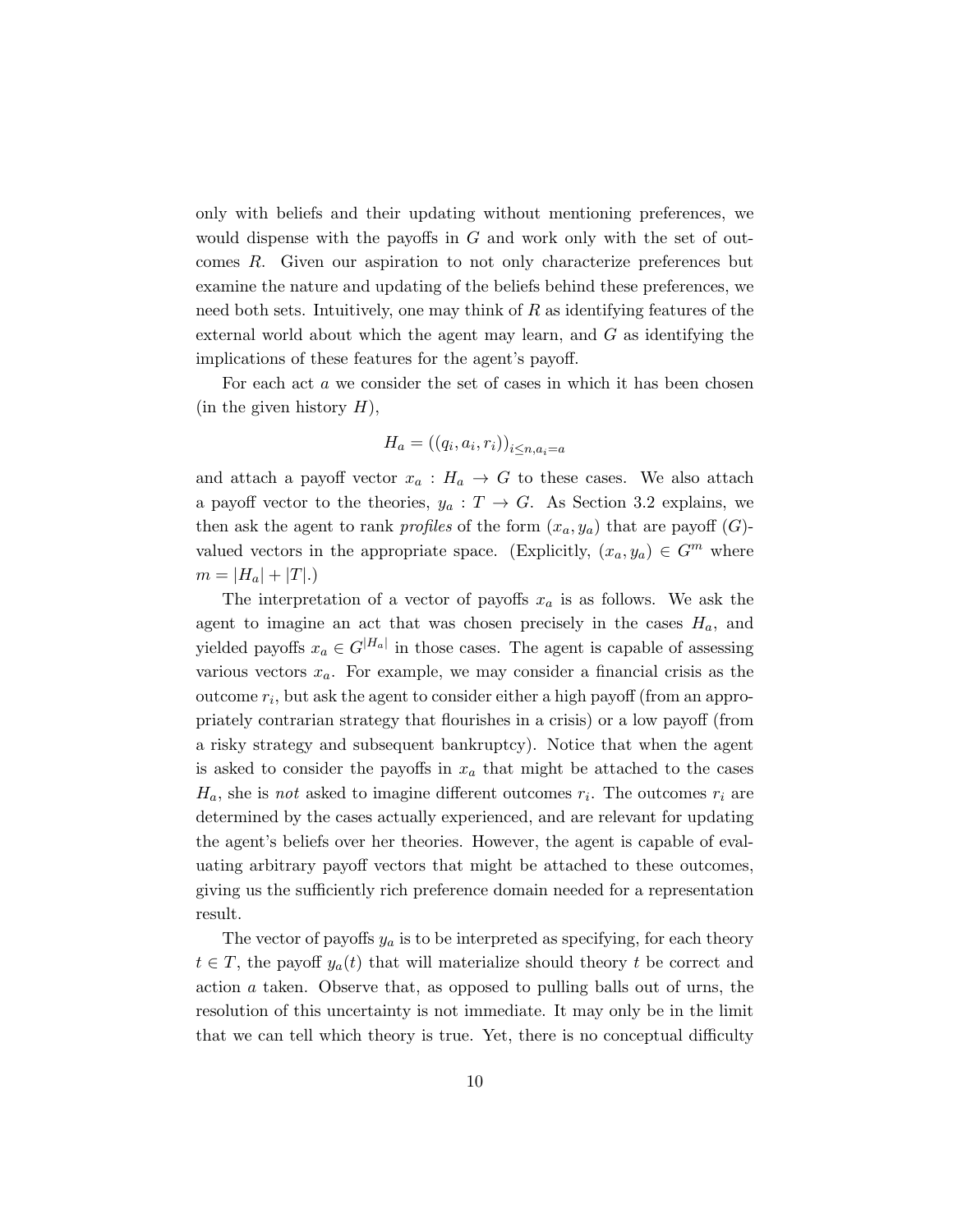in imagining contracts that will guarantee given payoffs in the limit. For example, uncertainty about global warming or the success of autonomous cars will only be resolved years hence. Economic agents buy and sell assets ranging from real estate to equity—that are contractual agreements over payoffs in the long run. Observing whether someone purchases a coastal house below sea level may give us a hint about one's belief in the extent of global warming. This economic decision can be made at present, and reflect beliefs in theories that will only be proven true or false in the long run.

#### 3.2 Profiles

Given history  $H = ((q_i, a_i, r_i))_{i \leq n}$  and the set T of theories, for each act  $a \in A$  we consider the set of all a-profiles

$$
\mathcal{F}_a \equiv G^{H_a \cup T} = \{ f \mid f = (x_a, y_a): H_a \cup T \to G \}.
$$

For any two distinct acts  $a, b \in A$ , the agent is assumed to have preferences between any two profiles,  $f \in \mathcal{F}_a$ ,  $g \in \mathcal{F}_b$ . We also define

$$
\mathcal{F}=\cup_{a\in A}\mathcal{F}_a.
$$

The agent's preferences thus allow her to answer questions of the following form: "Assume that act a resulted in the past profile  $x_a$  in those problems in which it was chosen, and that it will yield future profile  $y_a$  for the theories. Assume further that act b resulted in the past profile  $x_b$  in those problems in which it was chosen, and that it will yield profile  $y<sub>b</sub>$  for the theories. Would you rather choose  $a$  or  $b$ ?" The agent thus calls upon both her past experience and her future expectations in evaluating the two acts. The agent is capable of reasoning about the desirability of a boxing match with the reigning boxing champion under the presumption (or the future profile) that the agent will thereby win a great deal of money, even if she has no box-office drawing power, and the agent is similarly capable of reasoning about such an act under the presumption (or the past profile) that she has won a great deal of money in each of her previous boxing matches, even if she did not.

For any act  $a \in A$ , the set of all possible past profiles is given by  $G^{H_a}$ . A typical case  $(q_i, a, r_i) \in H_a$  has actually occurred, in which the agent chose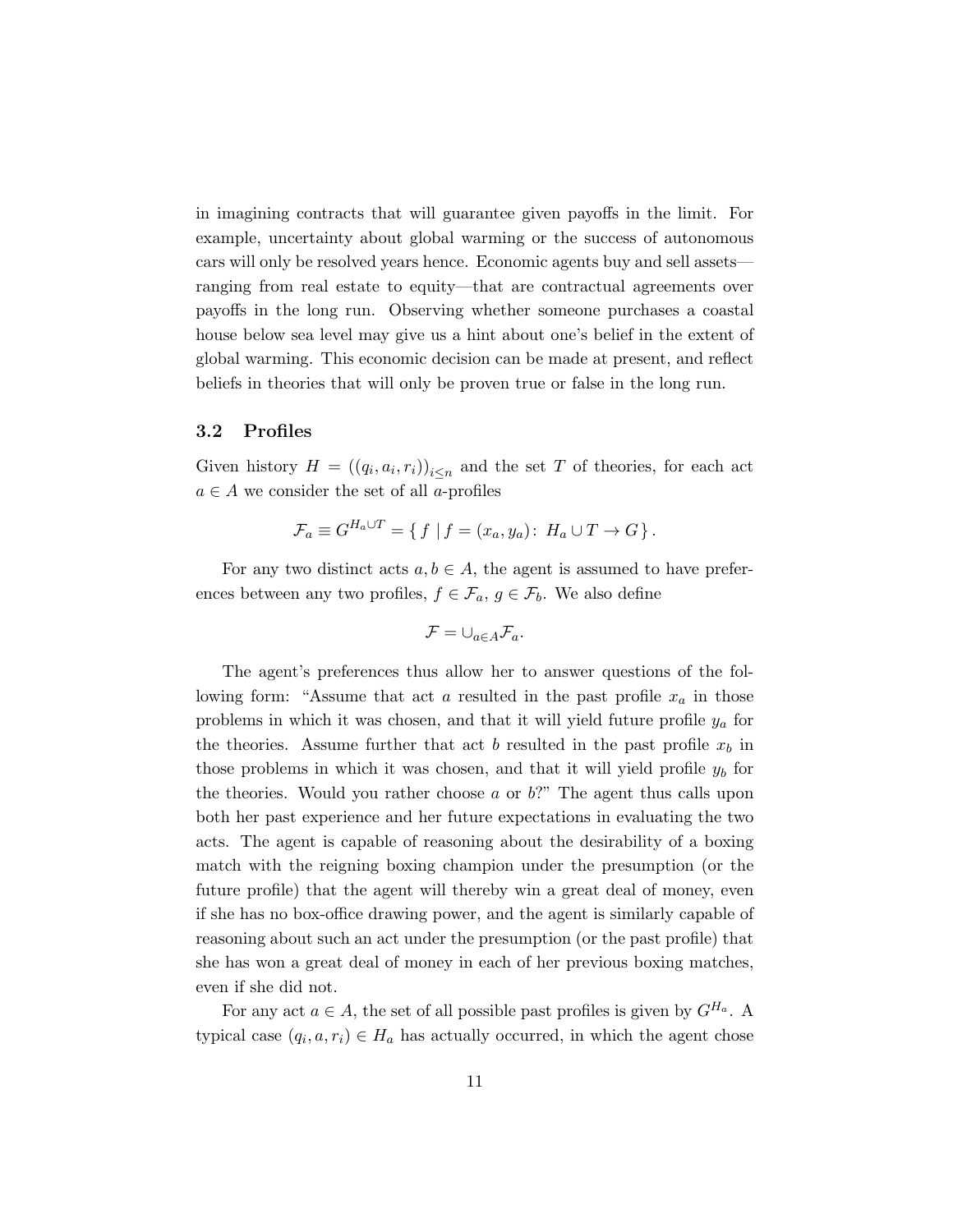act  $a$ , the outcome was  $r_i$ , and the agent received some payoff. However, we ask the agent to imagine the desirability of the act had the payoff in this case been different. We can interpret this as reflecting the agent's ability to engage in counterfactual reasoning.

In presenting classical axiomatic results such as Savage's (1954), one thinks of elicitation of beliefs given preferences between acts, i.e., functions from states of the world to outcomes, which are equivalent to our payoffs. It is usually assumed that the attendant payoffs will soon be known. Thus, in Savage's omelette example, one will learn whether the sixth egg is rotten just after the agent makes the decision. By contrast, our payoff profiles allow a more nuanced relationship with time: past profiles involve replacing the payoffs, which are known to have occurred, by counterfactual ones, whereas theory-dependent, future profiles will have their payoffs determined only in the long run.

Both of these may seem to be problematic for tests of our axioms, and they may suggest that the axiomatization is more of a gedankenexperiment than an actual elicitation procedure. Notice, however, that similar problems arise with applying Savage's model to many set-ups that go beyond the omelette example. When Savage (1954) is cited as a reason to believe that agents have a common prior over their types (as in Harsanyi (1967-68)), which they update to posteriors once each knows her own type, the Savage questionnaire required to elicit preferences also involves hypothetical questions. And, similarly, when Savage's model is used to justify prior beliefs over outcomes such as global warming, one needs again to imagine uncertainty that will not be resolved in the near future. More importantly, these limitations do not render the preferences we deal with inherently unobservable. Acts with different past payoffs than those actually experienced can be used in experiments.<sup>8</sup> For example, an agent may be asked to make investment decisions in assets, where all the information provided about them is their past performance in given cases. And betting about long-run payoffs can be observed when agents purchase assets such as real estate.

<sup>8</sup>Bleichrodt, Filko, Kothiyal and Wakker (2017) show how payoffs from past cases can be engineered so as to elicit the preferences associated with case-based decision theory.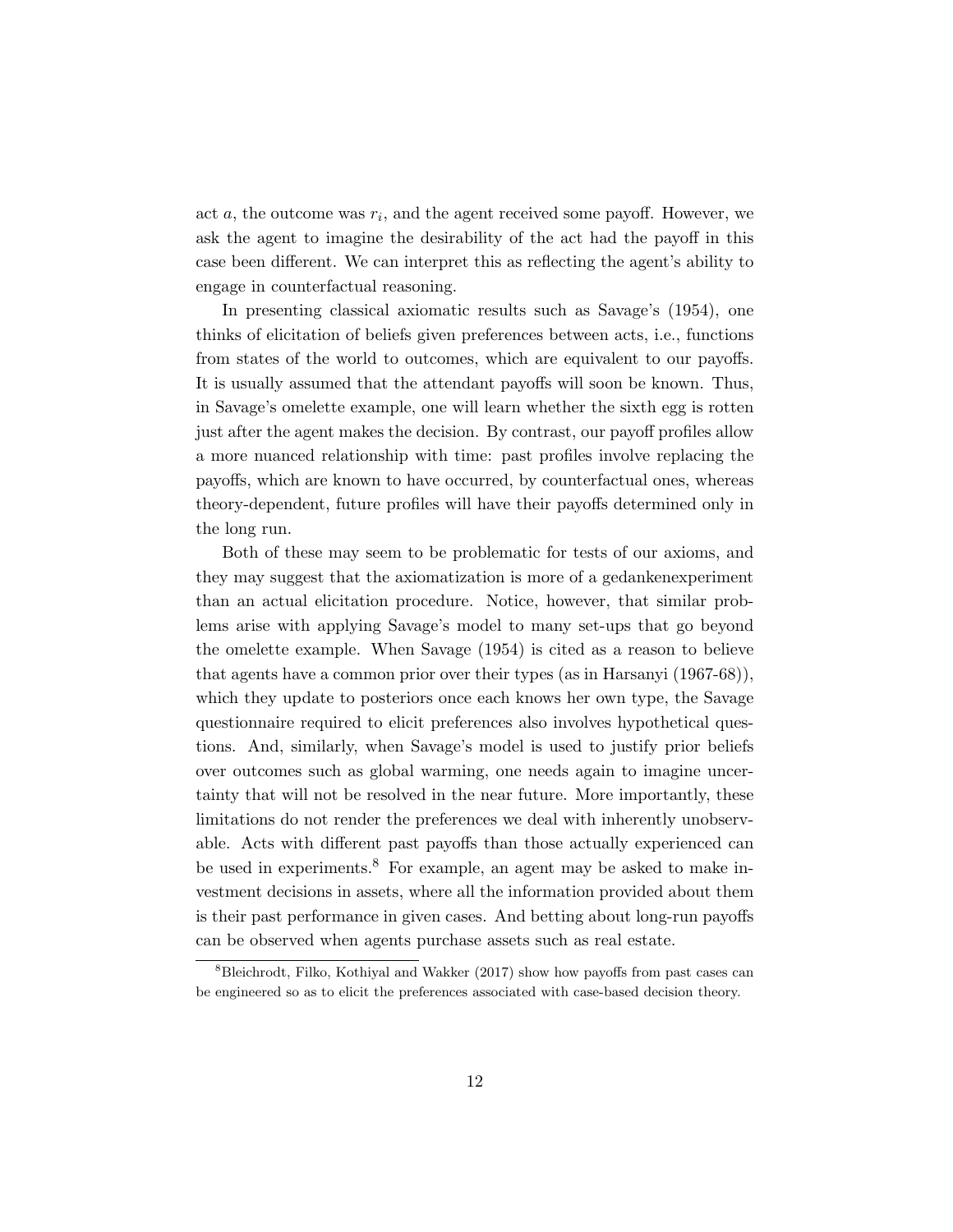### 3.3 Preferences

Our primitive is a binary relation  $\succsim_{H,T}$  on F describing preferences over profiles for a fixed problem  $p$ , which depends on the history  $H$  of experienced cases and the set T of envisaged theories.

We do not assume that this binary relation is complete. Since the agent is asked to imagine different payoffs of acts in problems in which they were actually chosen, we will not ask her to compare pairs of vectors of payoffs defined over the history of the same act. In particular, we do not assume the agent ranks two profiles such as  $f = (x_a, y_a)$ ,  $f' = (x'_a, y'_a) : H_a \cup T \to G$ that are defined over the history of the same act. Beyond this restriction, we will assume that preferences are complete, so that, for any distinct acts  $a, b$ , the vectors  $(x_a, y_a)$ ,  $(x_b, y_b)$  can be compared for any  $x_a, x_b, y_a, y_b$ .

Returning to our example, the agent is allowed to consider whether she would rather fight the reigning boxing champion (act  $a$ ) or not (act  $b$ ) under the presumption that she has won great sums of money in the previous problems  $H_a$  in which she chose to fight. She is also allowed to consider whether she would rather fight the reigning boxing champion (act  $a$ ) or not (act  $b$ ) under the presumption that she has lost disastrously in the previous problems  $H_a$  in which she chose to fight. However, she is not asked to choose between (i) fighting under the presumption that she has been earned great sums in the previous problems  $H_a$  and (ii) fighting under the presumption that she has lost disastrously in the previous problems  $H_a$ . Under some richness conditions, preferences between such profiles  $f$  and  $f'$ will follow from the preferences between profiles defined over different acts and transitivity.

The set of future profiles  $G<sup>T</sup>$  is a subset of all profiles, and it represents the profiles of acts with empty histories. Because preferences are defined directly on profiles, we implicitly assume that two acts with empty histories and the same predicted consequences are identical. The restriction of  $\succsim_{H,T}$ to  $G^T$  is denoted by  $\succsim_T$ . Moreover, we will use the notation  $\succsim$  to refer to a binary relation defined on G as usual: For every  $\alpha, \beta \in G$ ,  $\alpha \succeq \beta$  if and only if  $(\alpha, \alpha, \ldots, \alpha) \succsim_T (\beta, \beta, \ldots, \beta)$ . For  $\alpha \in G$ , the element  $\alpha$  stands for the constant profile which yields  $\alpha$  on the appropriate domain.

For  $a \in A, f \in \mathcal{F}_a, \alpha \in G$ , and  $s' \in H_a \cup T$ , we denote by  $\alpha \{s'\}f$  the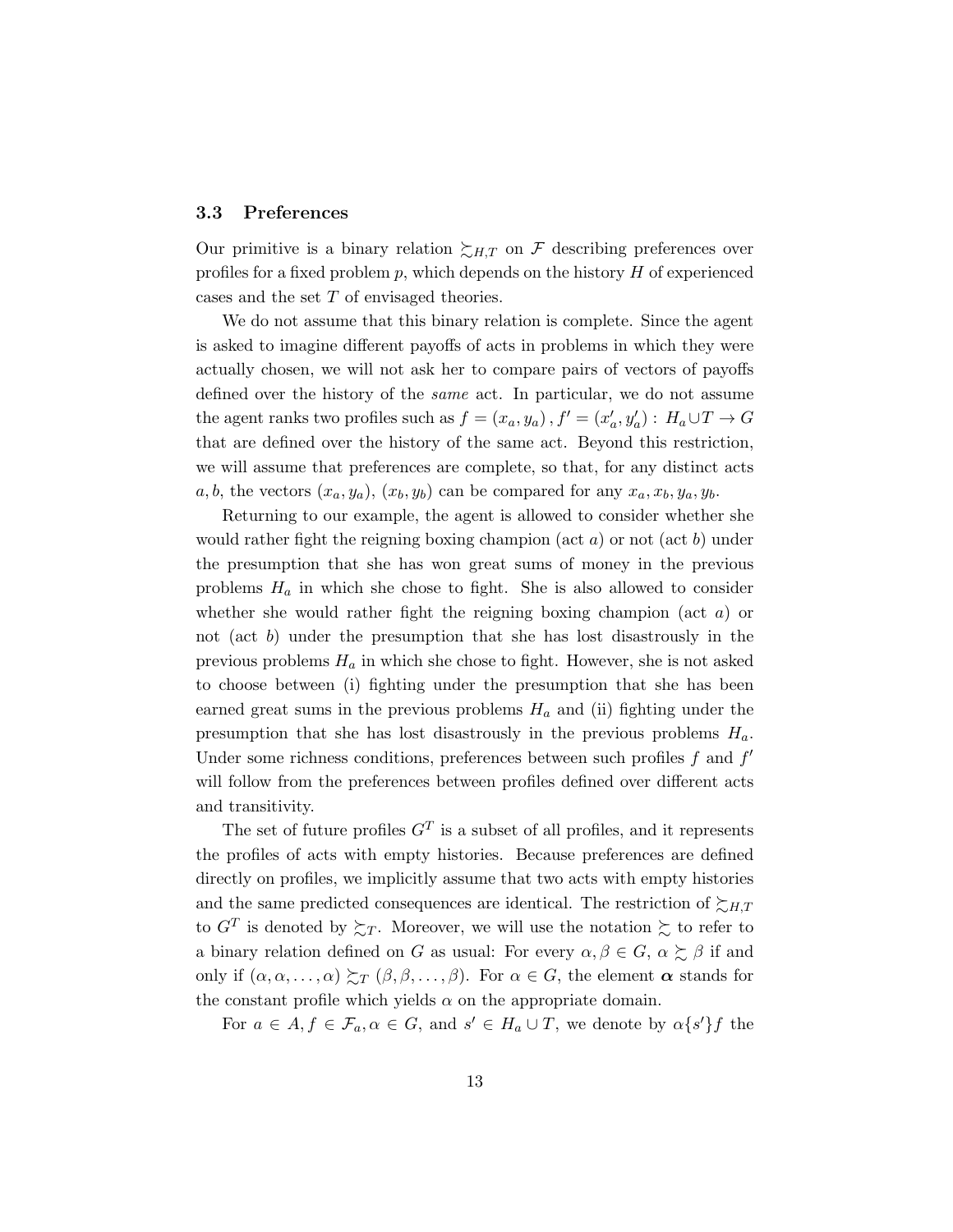profile in  $\mathcal{F}_a$  which yields  $\alpha$  in s' and  $f(s)$  for all  $s \neq s'$ . This definition can be used recursively, so that, for  $\alpha, \beta \in G$  and  $s', s'' \in H_a \cup T, s' \neq s''$ , the profile  $\alpha \{s'\}\beta \{s''\}f$  in  $\mathcal{F}_a$  yields  $\alpha$  in  $s'$  and  $(\beta \{s''\}f)(s)$  for all  $s \neq s'$ .

For any  $a \in A$ , we say that  $s \in H_a \cup T$  is null on  $F \subseteq \mathcal{F}_a$  if  $\alpha \{s\} f \sim_{H,T} f$ for all  $\alpha\{s\}f$  and f in F.

### 3.4 Assumptions

A few mathematical notions are needed. First, we recall that a capacity is a monotone and normalized set function that is not necessarily additive. That is, a *capacity* on a finite set S is a set function  $\sigma : 2^S \to [0,1]$  such that: (i)  $\sigma(\emptyset) = 0$ ; (ii)  $A \subseteq B$  implies  $\sigma(A) \leq \sigma(B)$ ; and, (iii)  $\sigma(S) = 1$ . We say that a set function  $\sigma : 2^S \to \mathbb{R}_+$  is a *pseudo-capacity* if it satisfies conditions (i) and (ii) and  $\sigma(S) \in [0,\infty)$ . It is convenient to condition on the fixed problem p and note that the function  $\sigma$  in (1) induces a pseudo capacity  $\sigma: 2^P \to \mathbb{R}_+$  (for which we retain the name  $\sigma$ ) and for a history H to adopt the shorthand notation  $\sigma(H)$  for  $\sigma(\lbrace q \in P : (q, a_i, r_i) \in H \rbrace)$ .

Second, we assume throughout the following:

Assumption 1 The set G is a connected topological space (Simmons 1983, p. 143) and, for every  $a \in A$ , the set  $\mathcal{F}_a$  is endowed with the product topology.

In our leading interpretations of  $G$  as the set  $\mathbb R$  of monetary payoffs or the set  $\mathbb{R}^d$  of commodity bundles, G is a connected topological space.

Finally, we assume that the set of acts is nontrivial and that there is at least one act that was never chosen in the past:

Assumption 2 (Richness) There exist at least two acts, and at least one  $a' \in A$  such that  $H_{a'} = \varnothing$ .

### 3.5 Axioms on Preferences

We impose the following axioms on  $\succsim_{H,T}$ . The first is the weak order axiom, restricted to profiles that belong to different acts. The second is a monotonicity assumption, stated in a way that takes into account the possibility that preferences may not be defined between profiles that belong to the same act. The continuity axiom is standard.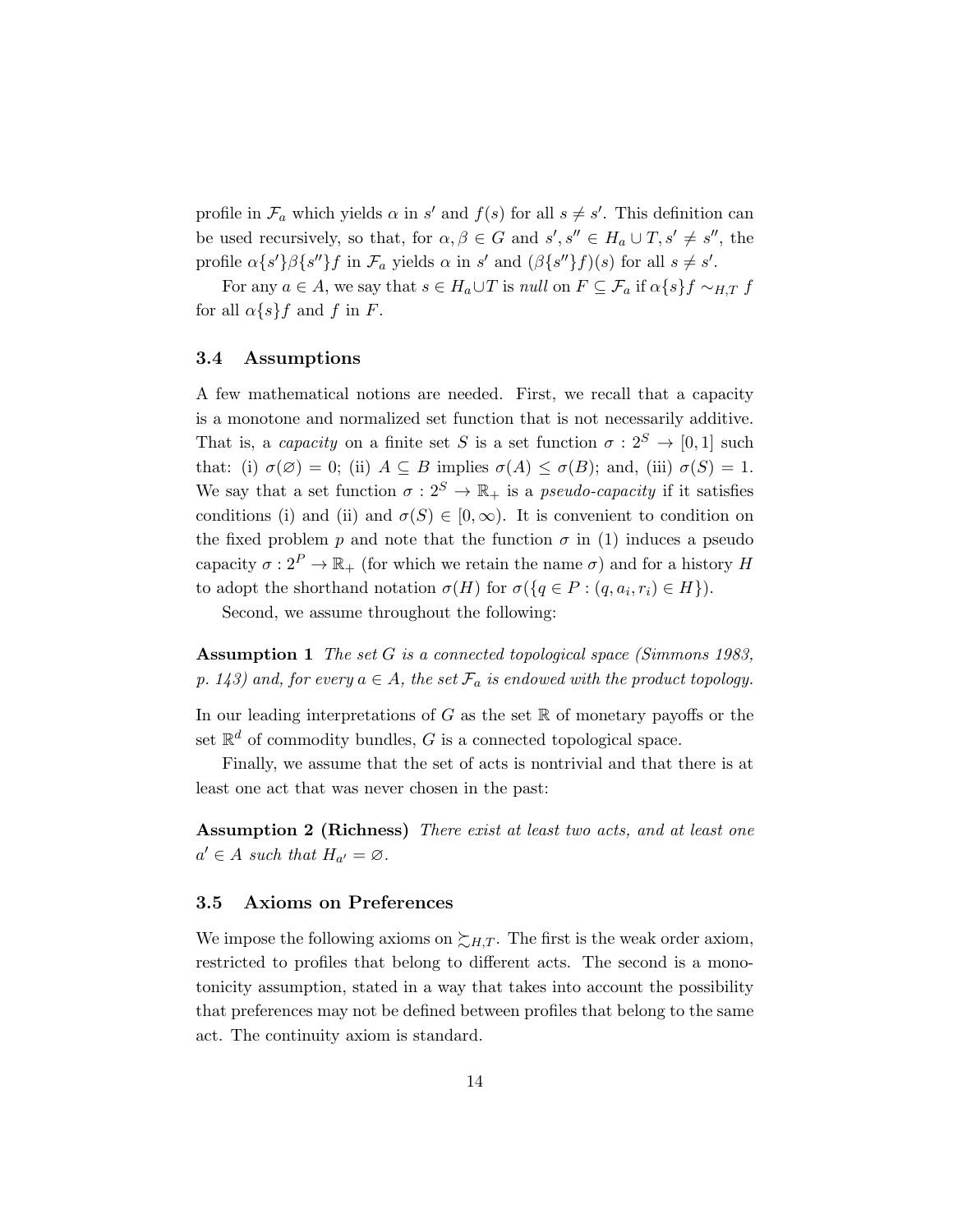Axiom 1 (Restricted Weak Order) The binary relation  $\succsim_{H,T}$  on F is reflexive and transitive. For every  $a, b \in A, a \neq b$ , every  $f \in \mathcal{F}_a$  and  $g \in \mathcal{F}_b$ ,  $f \succsim_{H,T} g$  or  $g \succsim_{H,T} f$ .

**Axiom 2 (Monotonicity)** For every  $a, b \in A, a \neq b, f, f' \in \mathcal{F}_a$  with  $f(s) \succsim f'(s)$  for all  $s \in H_a \cup T$ , and every  $g \in \mathcal{F}_b$ ,

- $f' \succsim_{H,T} g$  implies  $f \succsim_{H,T} g$ ,
- $g \succsim_{H,T} f$  implies  $g \succsim_{H,T} f'$ .

**Axiom 3 (Continuity)** For every  $a, b \in A, a \neq b$ , and every  $f \in \mathcal{F}_a$ , the sets  $\{g \in \mathcal{F}_b : f \succ_{H,T} g\}$  and  $\{g \in \mathcal{F}_b : g \succ_{H,T} f\}$  are nonempty and open in  $\mathcal{F}_b$ .

Observe that, given an act  $a'$  with an empty history (whose existence is ensured by Assumption 2), Axiom 3 implies that there exists at least one non-null theory (because for any  $a \in A$  and  $f \in \mathcal{F}_a$ , the sets  $\{g \in \mathcal{F}_{a'} :$  $f \succ_{H,T} g$  and  $\{g \in \mathcal{F}_{a'} : g \succ_{H,T} f\}$  are both nonempty). Hence,  $\nu(T) >$ 0. This can be relaxed by weakening Assumption 2 to allow all theories to be null, though we would then need an alternative condition to ensure uniqueness of our representation.

The following definition will be used to state the next axiom. It is the standard definition of pairwise comonotonic sets of profiles, apart from the fact that in our case, comonotonicity will only apply to past problems. Thus, two profiles are *historically-comonotonic* if they do not rank any two problems differently. Appendix A explains how pairwise historical comonotonicity is a weaker requirement than standard comonotonicity notions (e.g., Köbberling and Wakker  $(2003, p. 400)$  and shows that pairwise-historicallycomonotonic sets share some familiar properties of comonotonic sets.

**Definition 1** For any  $a \in A$ , a set of profiles in  $\mathcal{F}_a$  is pairwise historicallycomonotonic if there are no two profiles f and g in the set such that

$$
f(p) \succ f(p')
$$
 and  $g(p) \prec g(p')$ 

for some  $p, p' \in H_a$ .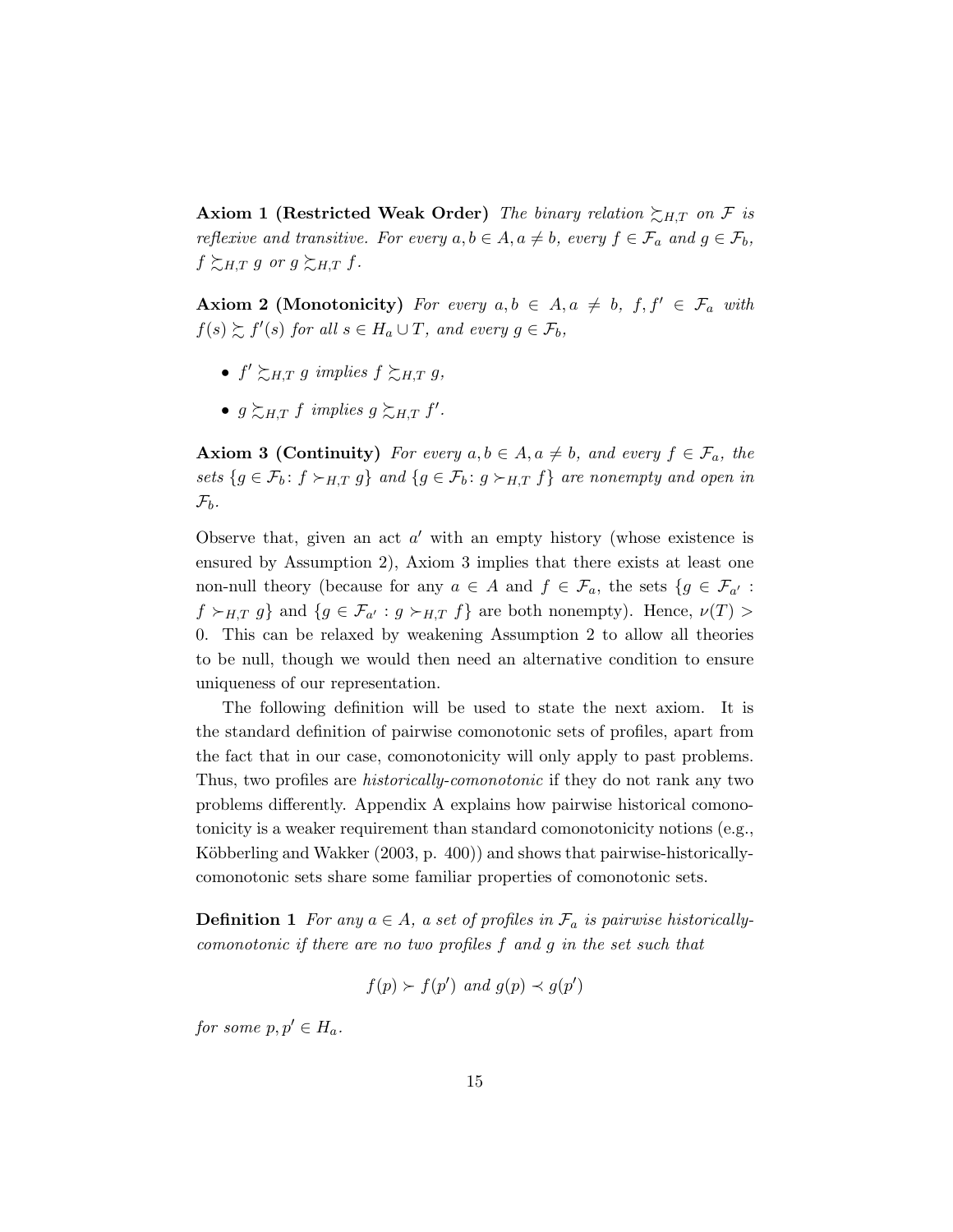We can now state the version of the tradeoff consistency axiom we will need for our representation. This condition strengthens the one used in Köbberling and Wakker (2003) by imposing its implication on pairwise historically-comonotonic rather than simply comonotonic sets. A familiar version of comonotonicity would suffice to characterize decisions based only on theories or based only on problems, but this somewhat stronger notion is needed to connect the two.

Axiom 4 (Pairwise Comonotonic ("BiCo") Tradeoff Consistency) For every  $a \in A, f, f', g, g' \in \mathcal{F}_a, \alpha, \beta, \gamma, \delta, \delta^* \in G$ , and  $s, s' \in H_a \cup T$ , if

 $\alpha\{s\}f \sim_{H,T} \beta\{s\}f', \quad \gamma\{s\}f \sim_{H,T} \delta\{s\}f', \quad \alpha\{s'\}g \sim_{H,T} \beta\{s'\}g',$ 

then

$$
\gamma \{s'\} g \sim_{H,T} \delta^* \{s'\} g' \iff \delta \sim \delta^*,
$$

whenever  $\{\alpha\{s\}f, \beta\{s\}f', \gamma\{s\}f, \delta\{s\}f'\}$  and  $\{\alpha\{s'\}g, \beta\{s'\}g', \gamma\{s'\}g, \delta^*\{s'\}g'\}$ are pairwise historically-comonotonic sets, and  $s$  and  $s'$  are non-null on the first and second set, respectively.

The interpretation of this axiom is familiar. Suppose (i) a switch from  $\alpha$ to  $\beta$  in (problem or theory) s just balances a switch from f to f' elsewhere, (ii) a switch from  $\gamma$  to  $\delta$  in s similarly just balances a switch from f to  $f'$  elsewhere, and (iii) a switch from  $\alpha$  to  $\beta$  in (problem or theory) s' just balances a switch from  $g$  to  $g'$  elsewhere. Then the agent is consistent in how she evaluates tradeoffs, in that a switch from  $\gamma$  to  $\delta$  in s' similarly just balances a switch from  $g$  to  $g'$  elsewhere. Note that a set of profiles that have the same past profile is trivially a pairwise historically-comonotonic set. This means that if  $s, s' \in T$  then the above axiom is equivalent to imposing the full tradeoff consistency property over preferences restricted to future profiles. Köbberling and Wakker (2003), in the process of using tradeoff consistency axioms to characterize expected utility, Choquet expected utility, and prospect theory, argue that such axioms have the advantage of depending only on indifferences.

The next axiom guarantees the existence of a "neutral payoff" that is independent of the choice of act  $a \in A$ . Suppose that the agent compares an act  $y \in G<sup>T</sup>$ , with no history, to an act with the same future profile but also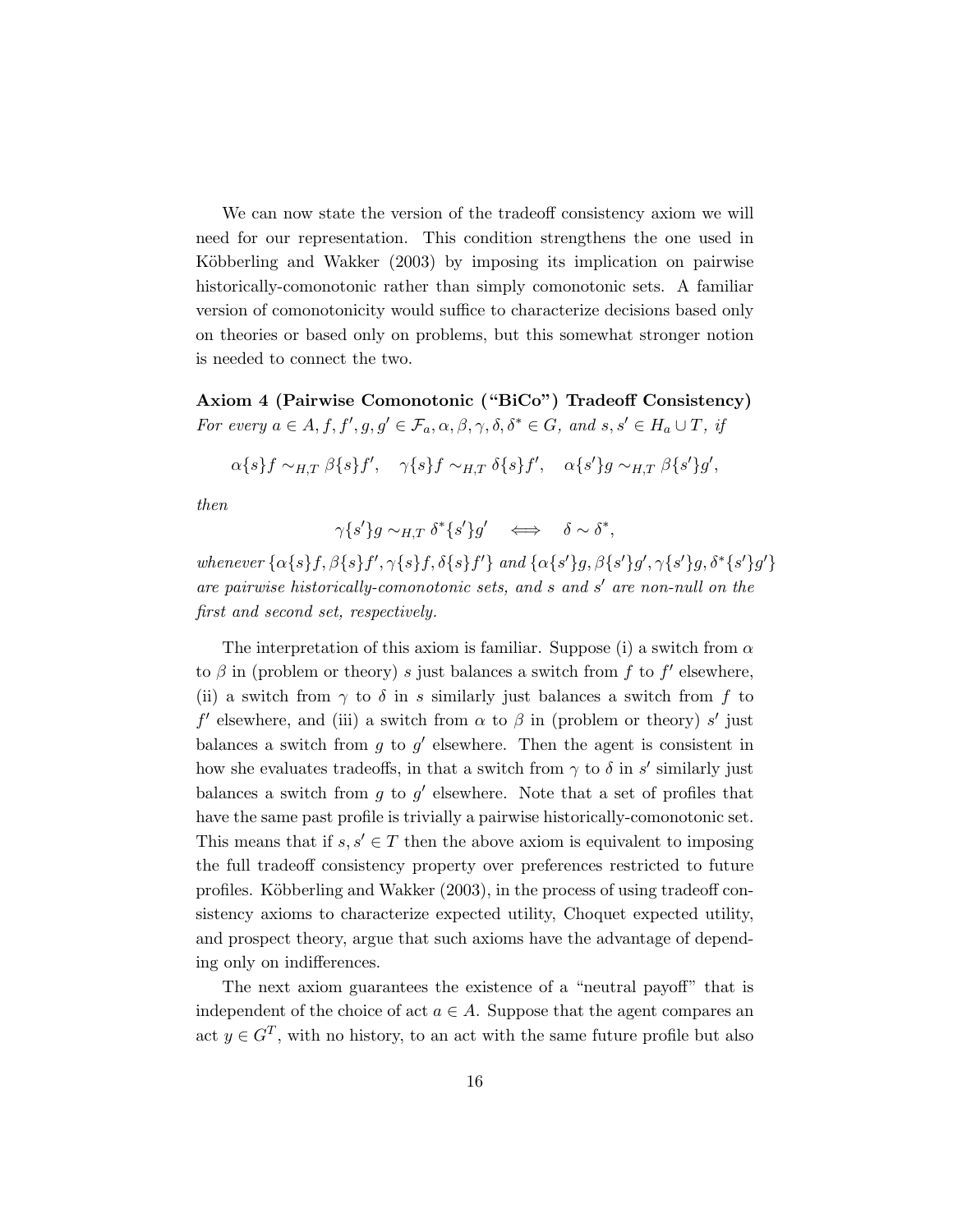with the history  $H_a$ . We expect that either (i) past profiles do not affect the ranking of the two acts (that is, problems in  $H_a$  are null), which will be the case if the agent believes that all the information in past cases is already incorporated into the likelihood of theories; or (ii) some past profiles make the act with the history more attractive and some make it less so. In either case, one would expect there to be a payoff  $\alpha^* \in G$  such that the constant past profile  $\alpha^*$  makes y just as desirable as it would be with no history at all, that is,  $(\boldsymbol{\alpha}^*, y) \sim_{H,T} y$ . (In case (i) this would be the case for any  $\alpha^*$ , and in case (ii) it would follow for some  $\alpha^*$  by continuity.)

One could think of models in which this neutral payoff  $\alpha^*$  depends on the act a under discussion and/or on the future profile  $y$ . Having different neutral payoffs for different acts a might occur if the agent has a certain intrinsic preference for some acts over others. For example, an agent might have preferences for the labels associated with some acts. However, in our model we assume that the agent is consequentialist, in the sense that only past payoffs matter. Thus, we wish to require that the payoff  $\alpha^*$  be independent of the act under consideration. Moreover, in line with the problem-theory separability, we also require that this "neutral" payoff be independent of the future profile y:

**Axiom 5 (Consequentialism)** There exists  $\alpha^* \in G$  such that, for every  $a \in A$  and  $y \in G^T$ , the vector  $(\boldsymbol{\alpha^*}, y) \in \mathcal{F}_a$  satisfies  $(\boldsymbol{\alpha^*}, y) \sim_{H,T} y$ .

#### 3.6 The Representation Result

We can now state our representation result, which combines past-based and future-based reasoning in a single criterion.

**Theorem 1** Let  $\succsim_{H,T}$  be a binary relation on F. Assume that Richness holds and that there exist at least two non-null theories. The following statements are equivalent:

- $(i) \sum_{H,T}$  satisfies Restricted Weak Order, Monotonicity, Continuity, BiCo Tradeoff Consistency, and Consequentialism;
- (ii) There exist a continuous function  $u: G \to \mathbb{R}$  such that  $0 \in int(u(G)),$ a pseudo-capacity  $\sigma_a$  on  $2^{H_a}$  for each  $a \in A$ , and a probability  $\nu$  on  $T$ ,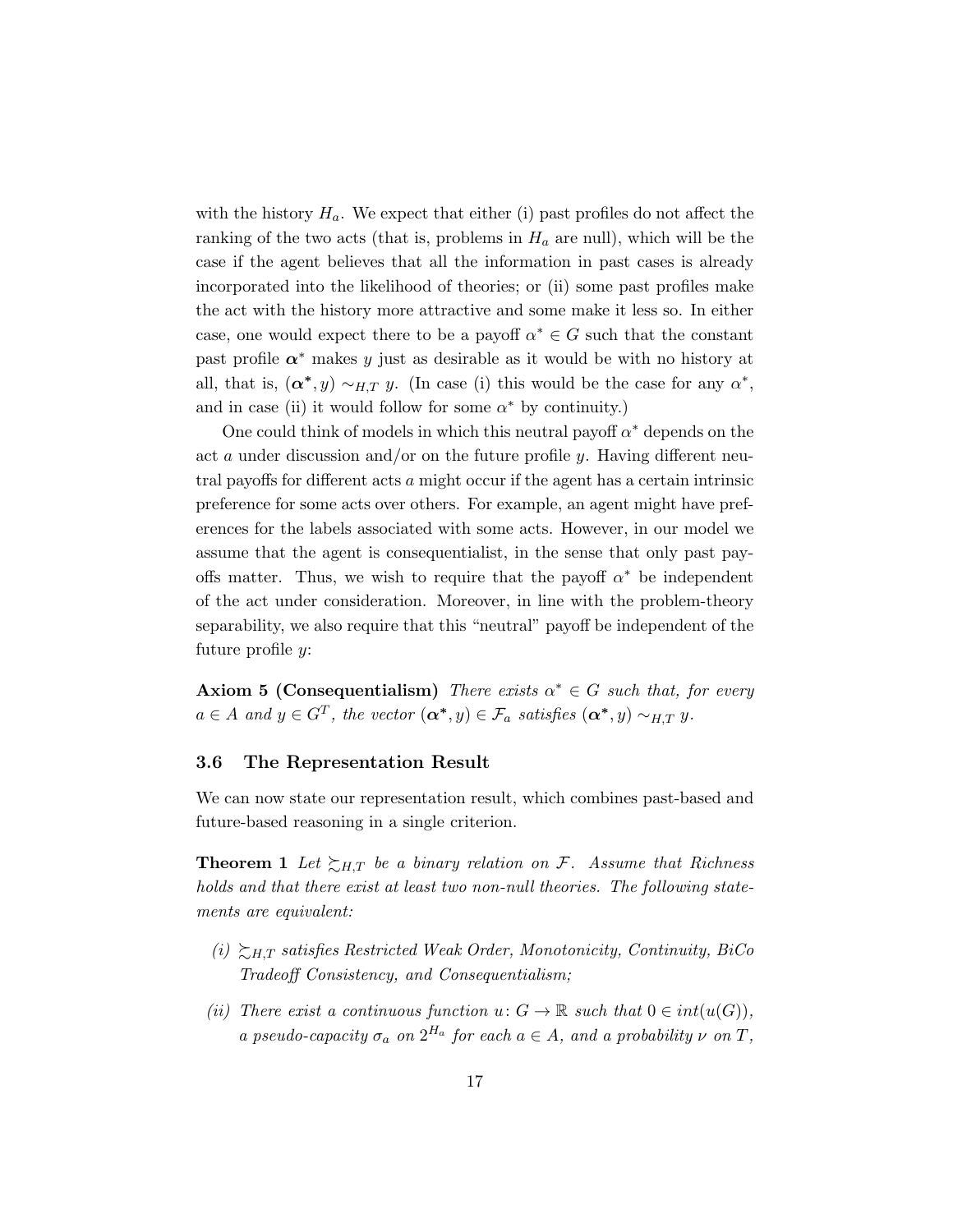such that, for all  $a, b \in A, f \in \mathcal{F}_a, g \in \mathcal{F}_b$ ,

$$
f \succsim_{H,T} g \iff \int_{H_a} u(f) d\sigma_a + \int_T u(f) d\nu \ge \int_{H_b} u(g) d\sigma_b + \int_T u(g) d\nu.
$$
\n(3)

According to representation (3), our agent compares acts on the basis of both their performance in past problems and their expected future performance. The agent's beliefs about the relevance of past problems to the present one are captured by a collection  $(\sigma_a)_{a \in A}$  of pseudo-capacities. These are monotone set functions that are not normalized to 1, because the past problems in which different acts were chosen may be of different relevance. On the other hand, the agent's beliefs about the likelihood of theories are reflected by a single probability measure  $\nu$ . The representation depicts a formal link between these two criteria. Indeed, the overall utility of an act a depends not only on how the two criteria evaluate it independently, but also on the relative weight placed on each criterion.

In the extreme situations in which the agent puts all the weight on either past problems or on theories, we recover the special cases of casebased decision theory or of Subjective Expected Utility, respectively. The relative weight of the two modes of reasoning (say, the ratio of  $\sigma_a(H_a)$  to  $\nu(T)$ ) is derived from preferences given a specific history, and it is expected to change from one history to another depending both on the similarity of past cases to the new problem encountered, and on the performance of theories in these past cases. Consider our motivating example again. The day before September 11, the market analyst might have entertained a collection of theories T, each with some probability weight  $\nu(t) > 0$ . The history  $H = ((q_i, a_i, r_i))_{i \leq n}$  he had was pretty rich, but we can assume, for simplicity, that the similarity function  $\sigma$  satisfied  $\sigma\left(\left\{q_i\right\}_{i\leq n}, q_{n+1}\right) \approx 0$  for a typical new problem  $q_{n+1}$ . That is, there is a sense that all the information in past cases has already been gleaned and processed, crystallized into theories, and no additional weight should be put on past cases above and beyond their impact on future beliefs. However, the new case  $(q_i, a_i, r_i)$ , involving the attacks on the World Trade Center and the Pentagon, was hardly predicted by any of these. We may thus assume that, for a small  $\varepsilon > 0$ ,  $\nu(t) < \varepsilon$ . By contrast, the new problem was perceived as similar to previous attacks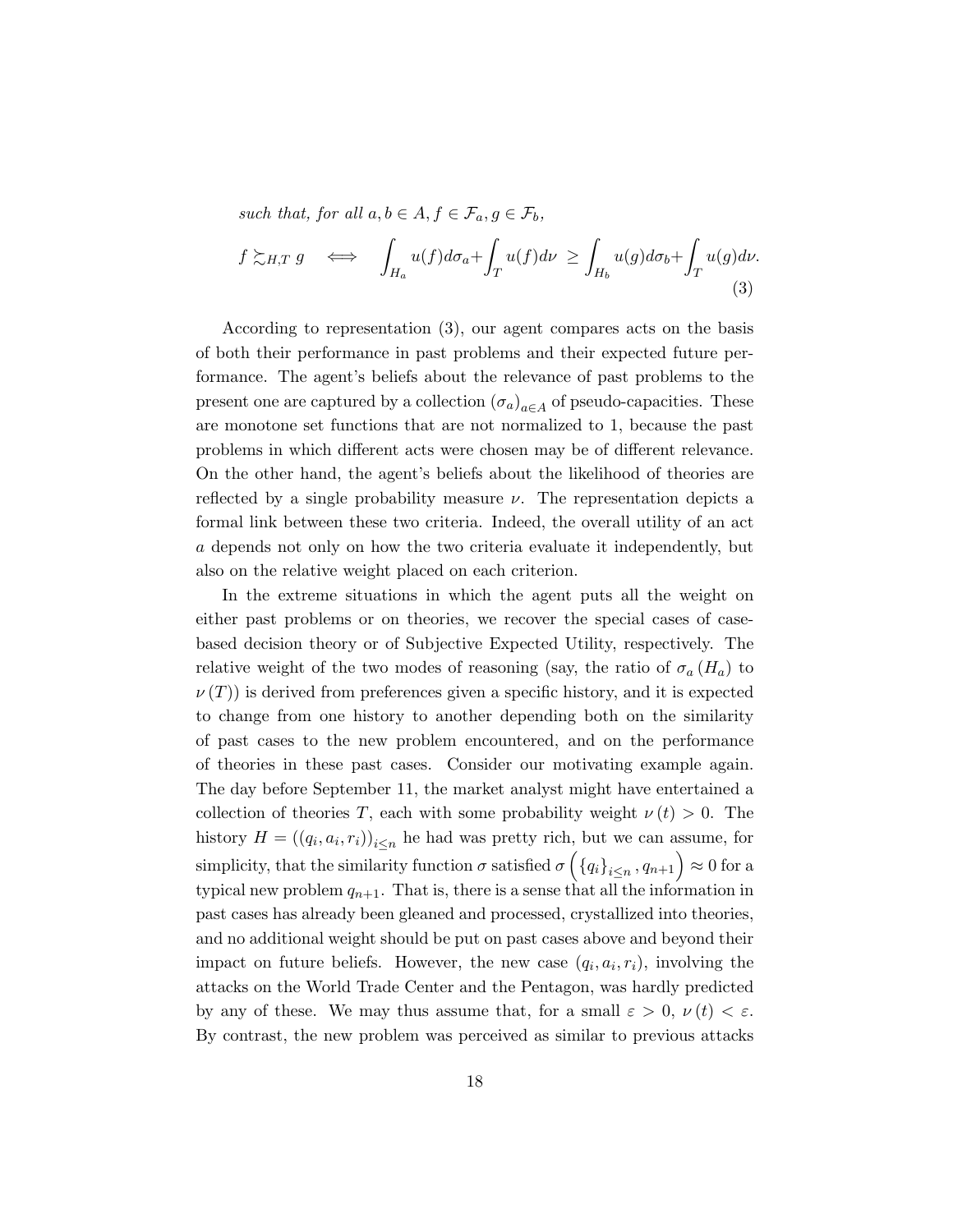(such as Pearl Harbor), and similarity-based prediction became dominant.

We will say that a triple  $(u, (\sigma_a)_{a \in A}, \nu)$  represents a binary relation  $\succsim_{H,T}$ if it satisfies the properties of Theorem 1. In the degenerate (but important) case in which all the information is incorporated in  $\nu$ , and hence all of  $H_a$ are null, one has the standard result that  $(\sigma_a)_{a \in A}$  and  $\nu$  are unique and u is unique up to increasing affine transformations, i.e.,  $u$  is an interval scale. In general,  $(\sigma_a)_{a \in A}$  and  $\nu$  are unique and u is unique up to increasing linear transformations, i.e., u is a ratio scale. In the latter case, the utility function cannot be shifted by a constant: as long as there are some acts a for which  $H_a$  is not a null set, one has to make sure that the utility function assigns the value 0 to these payoffs  $\alpha^*$  that satisfy the condition of Consequentialism. Finally, note that the uniqueness properties would be weaker if one does not require the existence of at least two non-null theories. More explicitly:

Proposition 1 Assume that Richness holds and that there exists at least two non-null theories. Two triples  $(u, (\sigma_a)_{a \in A}, \nu)$  and  $(\hat{u}, (\hat{\sigma}_a)_{a \in A}, \hat{\nu})$  represent the same binary relation  $\succsim_{H,T}$  if and only if

- (i)  $\hat{\sigma}_a = \sigma_a$  for all  $a \in A$ , and  $\hat{\nu} = \nu$ ; and
- (ii-a) there exists  $a \in A$  such that  $H_a$  isn't null, and there exists  $\lambda > 0$ such that  $\hat{u} = \lambda u$ ; or
- (ii-b) for all  $a \in A$ ,  $H_a$  is null, and there exists  $\lambda > 0$  and  $d \in \mathbb{R}$  such that  $\hat{u} = \lambda u + d$ .

As anticipated earlier on, this strong uniqueness property allows us to relate the representations of any two preferences  $\sum_{H,T}$  and  $\sum_{H',T}$ , where  $H = ((q_i, a_i, r_i))_{i \leq n}$  and  $H' = ((q_i, a_i, r_i))_{i \leq n+1}$ , in terms of learning. First, we identify the impact of the additional case on the Bayesian updating of the probability over theories: in particular, the prior probability assigned to each theory is multiplied by its conditional probability (given the realized case). Second, the next problem is assessed for its similarity to the larger set of past cases. As a result of this learning process, the relative weight between theory-based and analogy-based reasoning may well shift.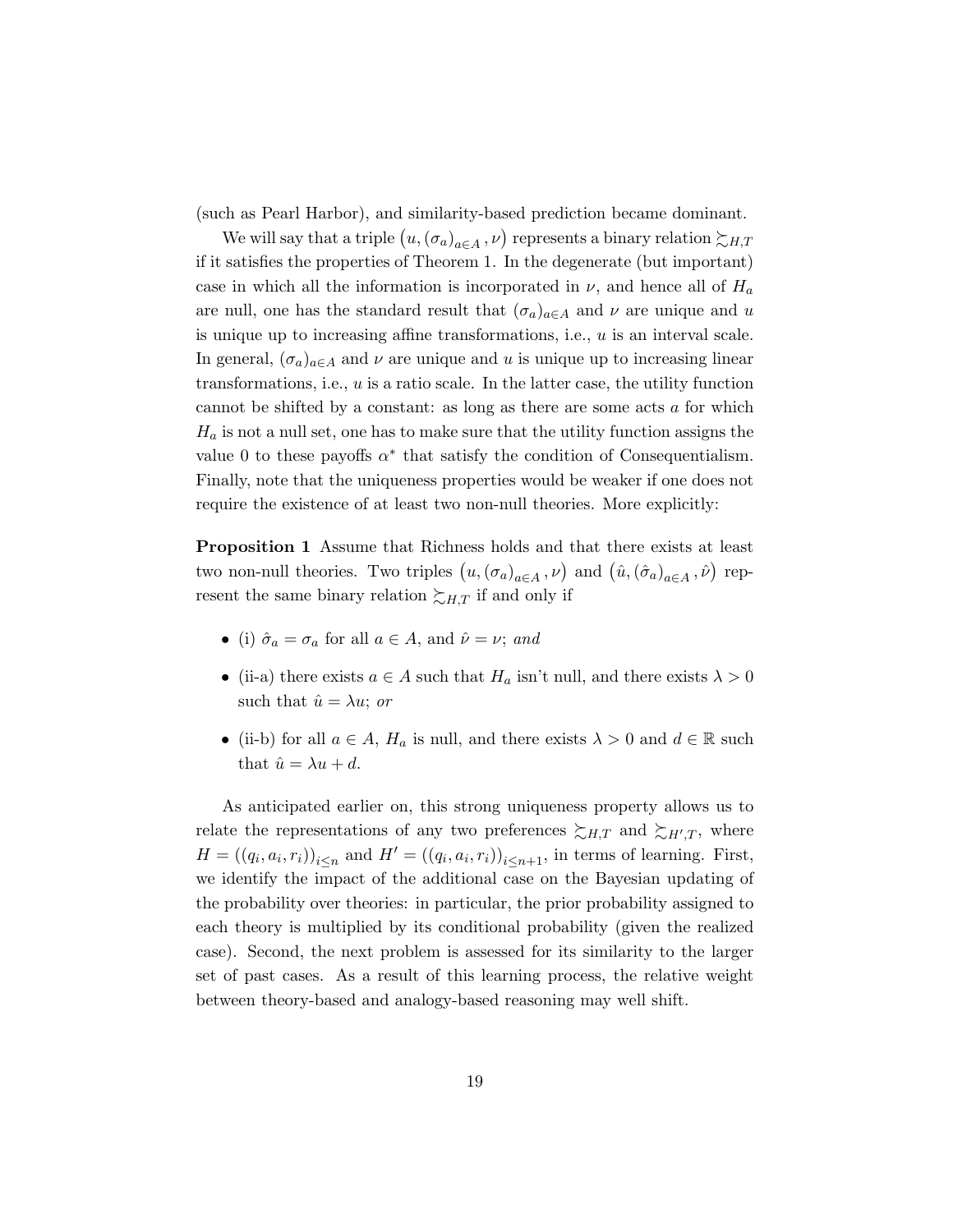# 4 Implications

#### 4.1 Cases vs. Theories

The decision criterion given by (3) combines information from past cases and information about theories. How much weight will be placed on past cases and how much on theories?

We expect the answer to depend on a variety of factors, relating both to the problem and to the agent. It is no surprise that the mix between cases and theories should differ across problems. If asked to predict the outcome of a coin toss, we expect most people to rely primarily on reasoning about theories. When asked to reason about the implications of autonomous cars, we expect most people to rely on cases involving previous technological innovations. Even the best chess players are unable to enumerate a complete set of theories, and instead rely heavily on analogies to past cases, reflected in their intensive study of previous games. Checkers has been solved, and the best checker players are more likely to rely on theories.<sup>9</sup>

We are interested here in differences across people in proclivities to rely on cases or theories. Our goal is to offer a behavioral definition of such differences, and then to link this definition to our representation of preferences.

#### 4.1.1 Cognitive Styles

We conjecture that people differ in their "cognitive style" in terms of their propensity to rely relatively heavily on the case-based or the theory-based modes of reasoning. Similar to the way in which economic agents may differ in terms of their risk aversion or their ambiguity aversion, they will differ in the degree to which they believe that they can glean all the information in past cases and mold it into a probability on theories. Some people may be prone to believe that past cases are still relevant more than others.

In any attempt to capture such differences, we wish to assume away other differences, such as concavity of the utility function, or any feature of the beliefs that may capture some notion of ambiguity aversion. Further, we

<sup>&</sup>lt;sup>9</sup>Madrigal (2017) reports that checkers legend Marion Tinsley, at the tenth move of a game, was able to see a path to victory by working through the game tree to the end, as much as 64 moves away (though the opponent resigned after only 26 more moves).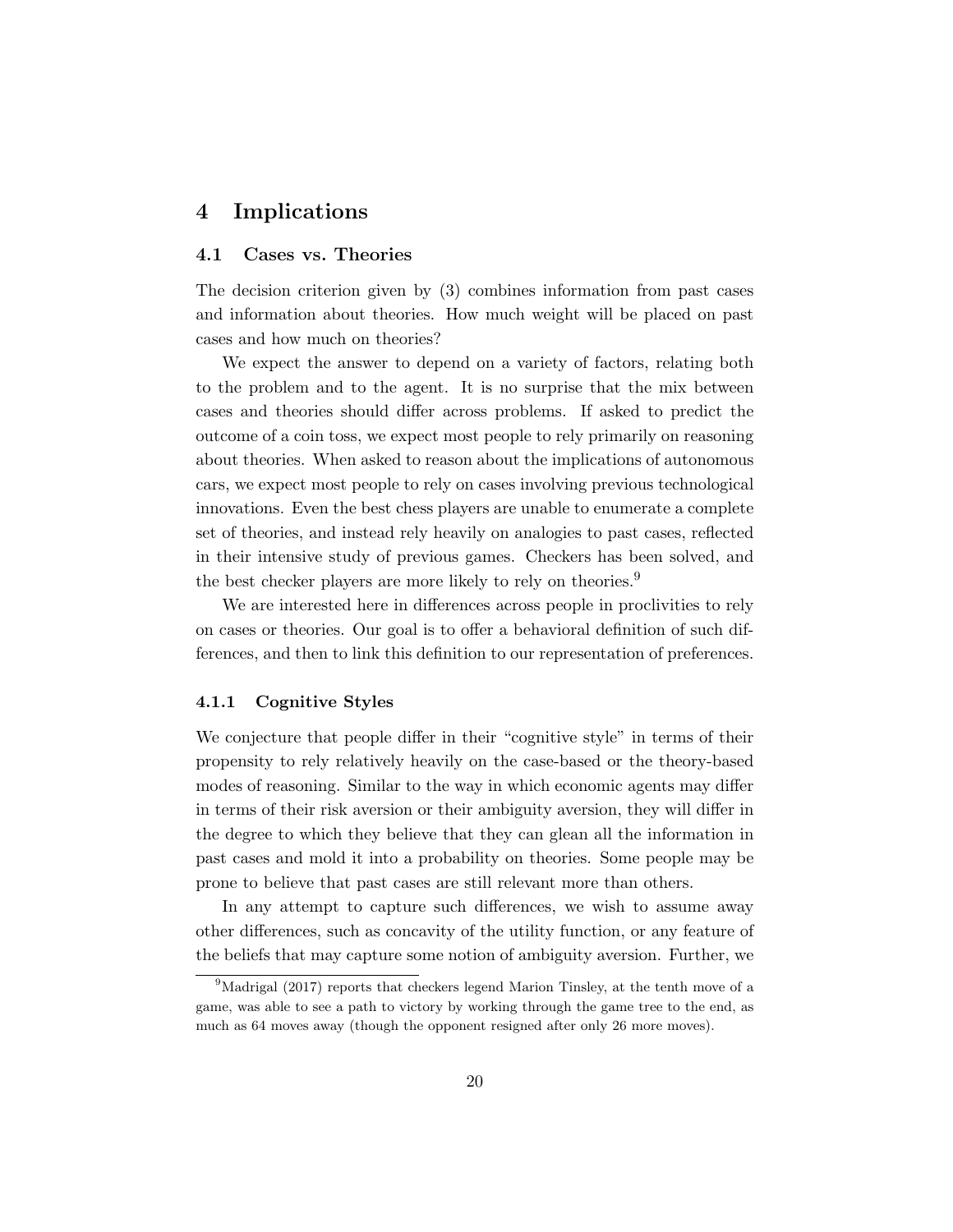do not wish to compare individuals who differ in their memory of cases or ability to conceive of theories. Hence, we limit attention to the comparison of agents who are identical in terms of (i) the memory of past cases and the set of theories; (ii) their attitude towards risk and uncertainty; (iii) their similarity judgment of past cases, or sets thereof.

Intuitively, we expect differing proclivities to engage in case-based vs. theory-based reasoning to be reflected in the relative weights in (3) captured by the pseudo-capacity  $\sigma_a$  on cases and the probability  $\nu$  on theories. To make this precise, we offer a behavioral definition of what it means for the agents to be identical in the terms described in the previous paragraph, and then a behavioral definition of what it means for one agent to be more prone to theory-based reasoning than another. We then confirm that these translate into statements about the weights captured by the agents' pseudocapacities on cases.

We begin with the following behavioral notion of comparability.

**Definition 2** We say that  $\succsim^1_{H,T}$  is comparable to  $\succsim^2_{H,T}$  if the following conditions hold:

(a) For all 
$$
a, b \in A
$$
,  $x \in G^{H_a}$ ,  $x' \in G^{H_b}$ , and  $y \in G^T$ ,  
\n $(x, y) \succsim^1_{H,T} (x', y) \iff (x, y) \succsim^2_{H,T} (x', y)$ ;\n
$$
(4)
$$

(b) For all  $y, y' \in G^T$ ,

$$
y \gtrsim_T^1 y' \iff y \gtrsim_T^2 y'.
$$
 (5)

The comparisons in (4) and (5) involve profiles that differ only in terms of past profiles or only in terms of future profiles, so that no tradeoff between cases and theories arises. The requirement of comparability is that the two agents agree in their ranking of such profiles. Differences between the two agents will then arise out of the differing weights agents put on past cases and theories.

We can provide a behavioral notion of what it means for one agent to be more prone to theory-based reasoning than another.

**Definition 3** Assume that  $\succsim^1_{H,T}$  is comparable to  $\succsim^2_{H,T}$ . We say that  $\succsim^1_{H,T}$ is more prone to theory-based reasoning than  $\sum_{H,T}$  if, for all  $a, b \in A$  and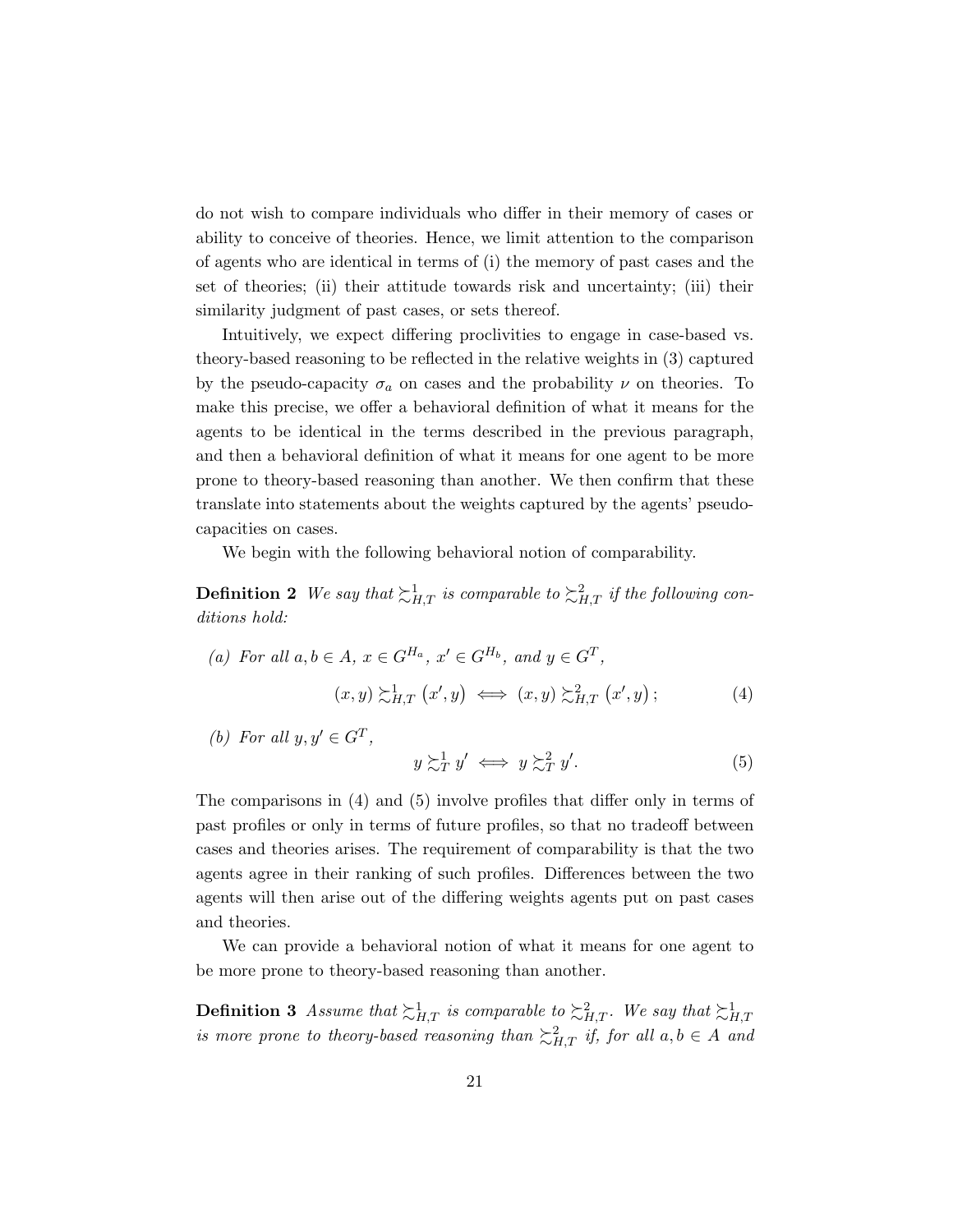$\alpha, \beta, \theta \in G$  such that  $\beta \succ \alpha \succ \theta$ , the vectors  $(\theta, \beta) \in \mathcal{F}_a$  and  $(\alpha, \alpha) \in \mathcal{F}_b$ satisfy

$$
\left(\boldsymbol{\theta},\boldsymbol{\beta}\right)\succsim^{2}_{H,T}\left(\boldsymbol{\alpha},\boldsymbol{\alpha}\right)\implies\left(\boldsymbol{\theta},\boldsymbol{\beta}\right)\succsim^{1}_{H,T}\left(\boldsymbol{\alpha},\boldsymbol{\alpha}\right).
$$

To interpret this definition, notice that  $(\alpha, \alpha)$  is a constant profile, yielding some payoff  $\alpha$  in all past problems and all theories. Compare this to a profile  $(\theta, \beta)$  that is expected to deliver a payoff  $\beta$  better than  $\alpha$  in all theories, but also yielded a payoff  $\theta$  worse than  $\alpha$  in all past problems. Suppose that agent 2 prefers  $(\theta, \beta)$  to  $(\alpha, \alpha)$ . That is, receiving a more attractive payoff in the future compensates the gloomy memory of the past, making the overall profile at least as desirable as the constant one yielding simply  $\alpha$ . Definition 3 states that, if agent 1 is more prone to theory-based reasoning than agent 2, then agent 1 should find the profile  $(\theta, \beta)$  better than the profile  $(\alpha, \alpha)$ .

Note that the limit case of maximal proneness corresponds to full reliance on future-based reasoning. In this case, an agent will always find  $(\theta, \beta)$ strictly better than  $(\alpha, \alpha)$  as long as  $\beta \succ \alpha$ .<sup>10</sup> In particular, a simple implication of Definition 3 is that, given a maximally prone agent, any agent with comparable preferences will be less prone to future-based reasoning (or, equivalently, more prone to case-based reasoning).

We first characterize comparability of two agents. The notation  $u^1 \approx u^2$ stands for  $u^1 = \lambda u^2 + d$  for some  $\lambda > 0$  and  $d \in \mathbb{R}$ .

**Proposition 2** Let  $\succsim_{H,T}^1$  and  $\succsim_{H,T}^2$  be two binary relations on F that are represented by  $(u^1, (\sigma_a^1)_{a \in A}, \nu^1)$  and  $(u^2, (\sigma_a^2)_{a \in A}, \nu^2)$ , respectively. Then, the following conditions are equivalent:

- (i)  $\succsim^1_{H,T}$  is comparable to  $\succsim^2_{H,T}$ ;
- (ii)  $u^1 \approx u^2$ ,  $\nu^1 = \nu^2$ , and, for all  $a \in A$ ,  $\sigma_a^1 = \lambda_H \sigma_a^2$  for some  $\lambda_H > 0$ .

If  $\sum_{H,T}^1$  and  $\sum_{H,T}^2$  are comparable, we will denote by  $\lambda_H^{1,2}$  the coefficient  $\lambda_H$  provided by the above proposition. (Observe that it is unique, and clearly,  $\lambda_H^{1,2} \lambda_H^{2,1} = 1.$ )

 $10$ More precisely, observe that we can capture maximal proneness only as a limit case. The reason is that our definition of comparability implies that two comparable agents share the same set of non-null past problems.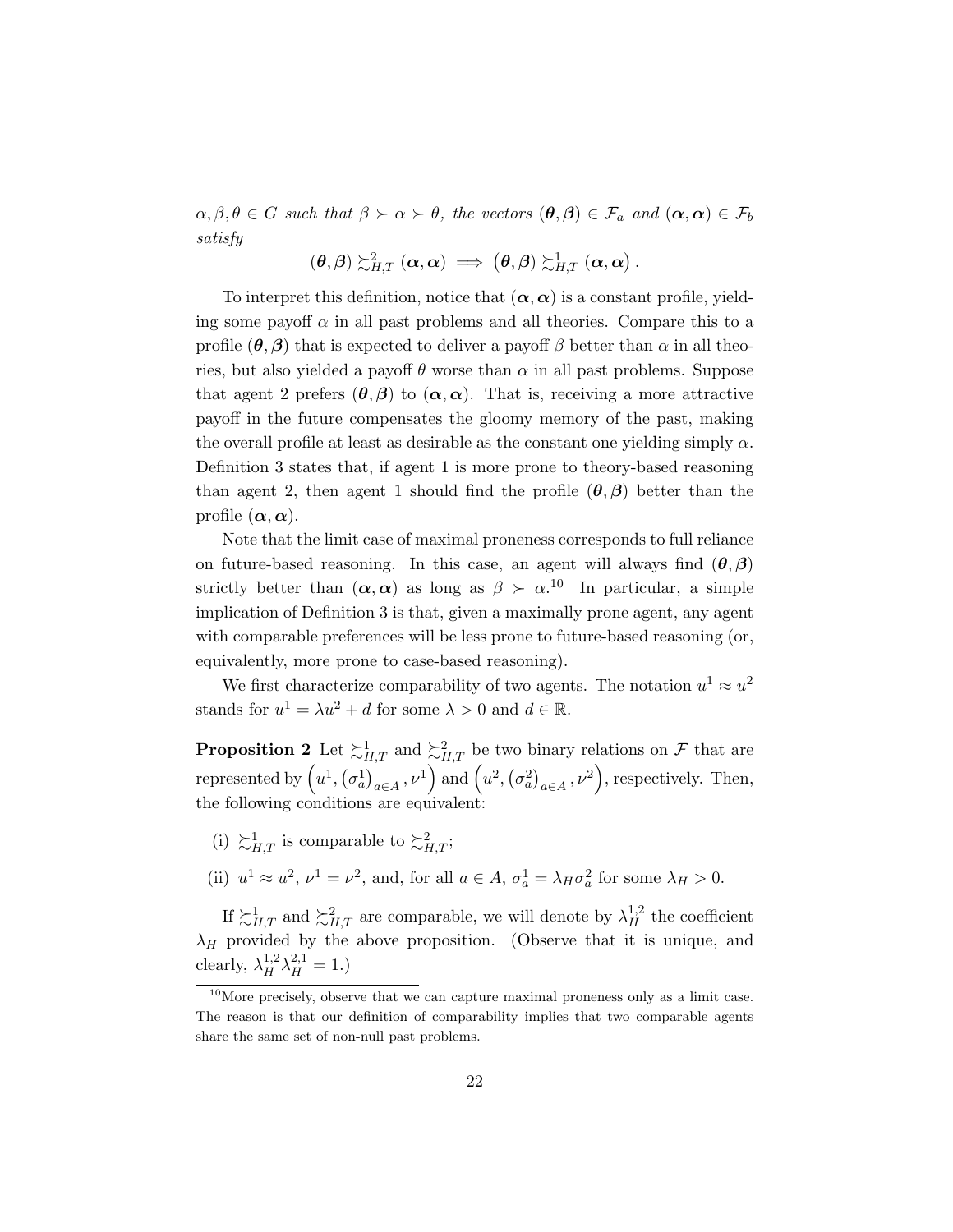The implication of this characterization is that, given two individuals, 1 and 2, such that  $\sum_{H,T}^1$  and  $\sum_{H,T}^2$  are comparable, we attribute any behavioral differences between them to a single factor, captured by  $\lambda_H^{1,2}$  or  $\lambda_H^{2,1}$ , reflecting their "cognitive style": the degree to which they tend to trust their analysis of past cases. Note that the individuals are assumed not to differ in other cognitive capacities such as the prowess of their memory or imagination. They have the same set of cases in mind, recalled to the same (relative) degree, and the same set of theories in mind, judged to have the same (relative) likelihood. Further, their tastes are identical. Thus, the differences we might observe can only be attributed to the degree they are prone to case-based vs. theory-based reasoning.

We can now characterize proneness to theory-based reasoning, building on our characterization of comparability:

**Proposition 3** Let  $\succsim_{H,T}^1$  and  $\succsim_{H,T}^2$  be two binary relations on F that are represented by  $(u^1, (\sigma_a^1)_{a \in A}, \nu^1)$  and  $(u^2, (\sigma_a^2)_{a \in A}, \nu^2)$ , respectively. Assume that  $\succsim^1_{H,T}$  is comparable to  $\succsim^2_{H,T}$ . Then, the following conditions are equivalent:

- (i)  $\succsim_{H,T}^1$  is more prone to theory-based reasoning than  $\succsim_{H,T}^2$ ;
- (ii)  $\lambda_H^{1,2} \le 1$ .

According to Proposition 3, the value of the coefficient  $\lambda_H^{1,2}$  provides a succinct comparative measure of proneness to future-based reasoning. Namely, being more prone translates into a coefficient smaller than 1. In turn, this means that agent 1 places a smaller relative weight on case-based reasoning than agent 2. The limit case of maximal proneness is characterized by  $\lambda_H^{1,2}$  approaching 0.

#### 4.1.2 Illustration

To illustrate the tradeoffs between case-based and theory-based reasoning, suppose a team of entrepreneurs seeks funding from a venture capital firm. The team describes their business plan in terms of a set of theories  $T$  dealing with the efficacy of their new cancer treatment, the appearance of possible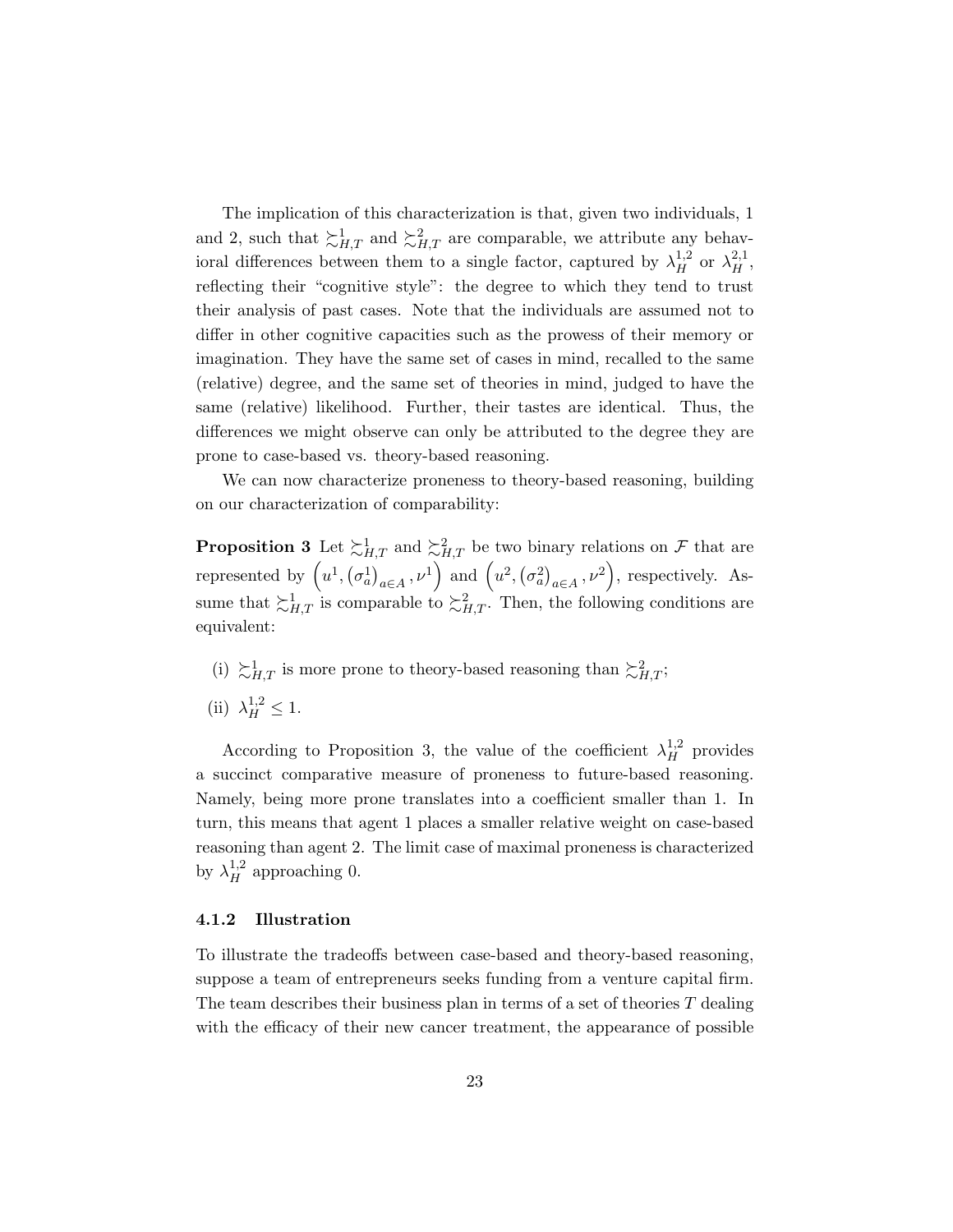competitors, the possible delays and costs involved in clinical trials, the amount insurers will pay for the treatment, and so forth. According to their estimates, the expected profits on the initial investment are very enticing.

John finds the description of the theories  $T$  and their attendant probabilities compelling, and has little experience with past cases. He adopts the probability  $\nu \in \Delta(T)$  presented by the entrepreneurs and concludes that the investment looks quite promising.

Sarah, more experienced, responds skeptically to his enthusiastic description of the project, commenting that she sees nothing wrong with John's analysis, but "I've seen a parade of entrepreneurs in my time. All of them seemed convincing, but only a fraction of these projects actually made it. I can't challenge your construction of  $T$  or the weights you put on its elements, but I put considerable weight on all these past cases."

Rachel, with little experience with past cases, is also skeptical of the project, despite the fact that she objects to no details of his analysis. Rachel explains, "We can't be sure that even the most careful of calculations have captured all the relevant possibilities and weighted them appropriately. The only thing we can do is rely on our experience, scant as it might be, which forces us to be cautious about claims involving fantastic new technologies."

In this example, each new investment problem gives rise to a set of theories T and a probability  $\nu$  describing beliefs about the theories. Sarah's reasoning differs from John's in that Sarah has a larger database of past cases upon which to call. Past cases are evaluated according to the  $(\sigma_a)_{a \in A}$ , which are only assumed to be pseudo-capacities, allowing a larger database to have larger values of  $\sigma_a(H_a)$ . As a result, John and Sarah may well agree on the probabilities of success of the present enterprise, and may even have the same cognitive style  $(\lambda_H^{J,S} = 1)$ , but the very fact that Sarah has seen more cases can make her more skeptical. In contrast, we imagine John and Rachel as having the same memory of past cases, but having different cognitive styles. Rachel is less sanguine about the ability to imagine and evaluate theories, and as a matter of course places more weight on cases—we have  $\lambda_H^{J,R} < 1$ .

There are many other problems in which people reason with a combination of specific theories and cases. No two economic booms are precisely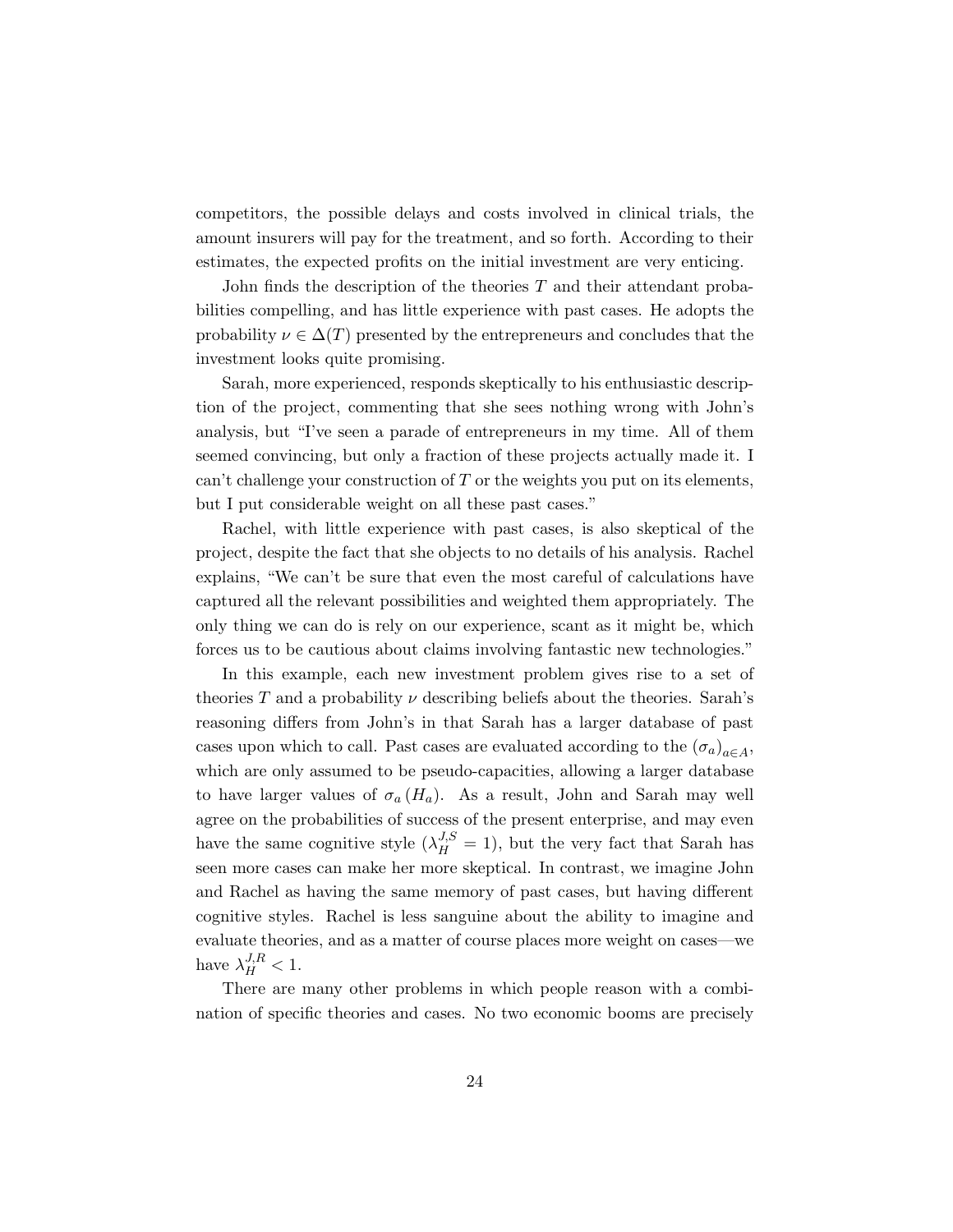identical, and one can find theories explaining why the current economy will keep growing despite the experiences of past recessions. Indeed, Reinhart and Rogoff (2009) point to a wealth of theories claiming that "this time is different". However, it is also both natural and rational for an agent to reason that "While I cannot find any flaw with the arguments that underlie  $\nu$ , I do not understand fully how the economy works, and I also cannot help seeing some similarities to past cases in which recessions did occur. Hence, it might be wise to take them into account alongside the theories listed in  $T$ ." And we can well imagine different people resolving these conflicting forces by placing different emphases on case-based and theory-based reasoning.

### 4.2 Learning

#### 4.2.1 The Likelihood Principle

The agent learns as new cases are added to her memory. The entry of these new cases into memory gives a direct learning effect, altering the realized values of the function  $\sigma$  in (1) and (2). They also prompt a revision in the probabilities attached to the theories in  $T$  in (2). We assume the agent updates her probability  $\nu$  over theories, upon the addition of a new case to her history, by applying the classic Likelihood Principle: For every  $H =$  $((q_i, a_i, r_i))_{i \leq n}, H' = ((q_i, a_i, r_i))_{i \leq n+1}$  and for any two theories  $t, t'$  with  $\nu(t'|H), t'(H, p, a) (r_{n+1}) > 0,$ 

$$
\frac{\nu(t|H')}{\nu(t'|H')} = \frac{\nu(t|H)t(H,p,a)(r_{n+1})}{\nu(t'|H)t'(H,p,a)(r_{n+1})}
$$

This allows the model to be consistent with Bayesian reasoning when the agent relies entirely on theories.

Observe that the principle is stated in the language of conditional probabilities given the entire history, and it therefore does not assume statistical independence of consecutive cases.

#### 4.2.2 Recency Effects

Following a disaster, people seem to react in ways that are extreme in the short run, especially in comparison to the long run reactions. For example, following a plane crash, people may avoid flying for a while (or avoid flying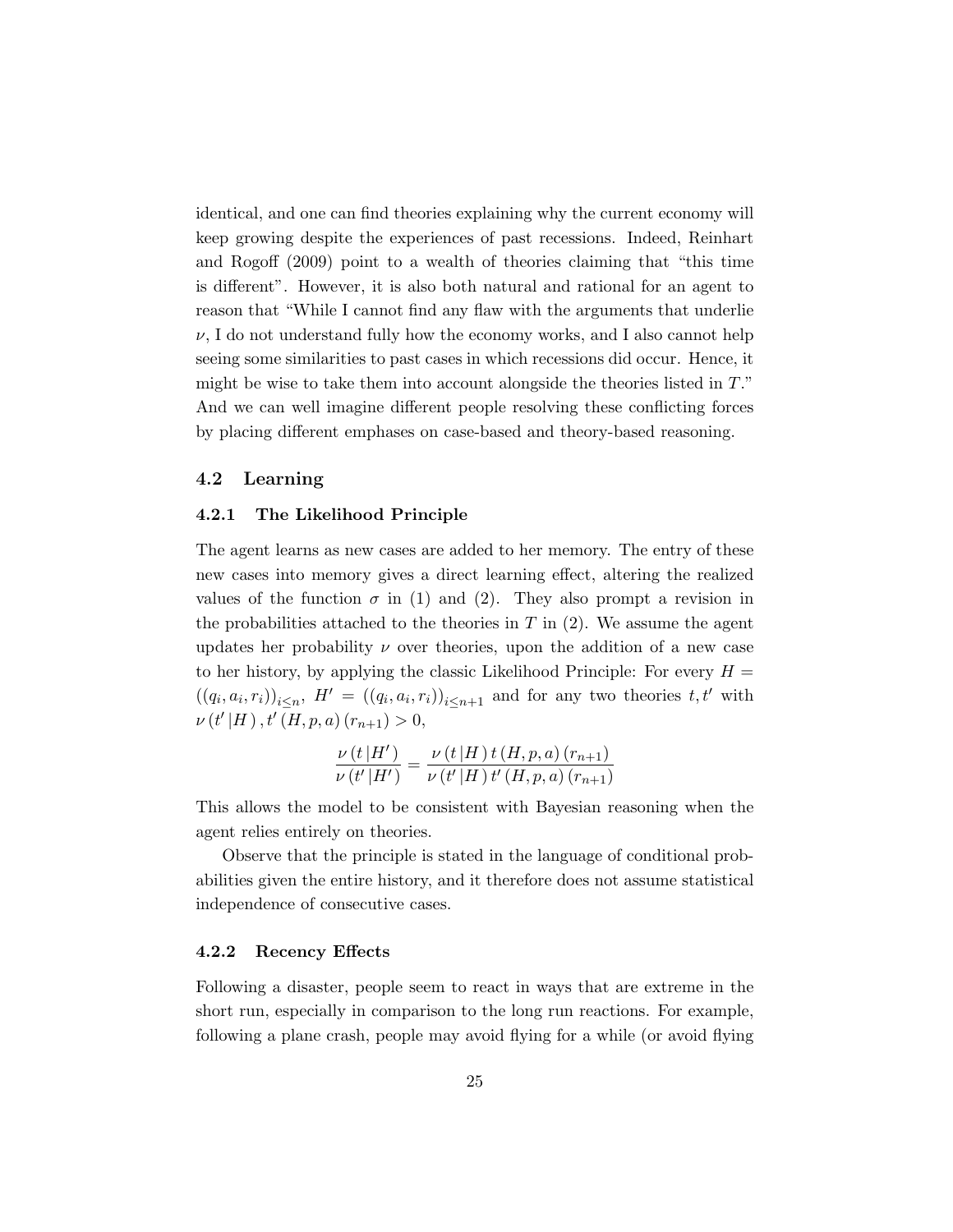with the same airline or from the same airport), but go back to normal behavior pretty fast. (See, e.g., Gigerenzer (2004).) We explain here how learning in our model may give rise to such recency effects, which have been recognized since the early works of Ebbinghaus (1913).

Theories alone may give rise to a recency effect. One theory, say  $t_0$ , posits that plane crashes are *iid* events occurring with probability  $\varepsilon > 0$ . An agent whose reasoning is guided solely by this theory would learn nothing from observing an adverse outcome, and would make no adjustments in behavior. However, the agent may also entertain other theories involving "regime changes" having to do with airport security, equipment safety, and so on. For example, for every period  $\tau$  there exists a theory  $t_{\tau}$ , which posits that the probability of a crash is the aforementioned (small)  $\varepsilon > 0$  up to period  $\tau$ , but takes the higher value  $\rho$  in period  $\tau$  and thereafter—it may be that airport security has become lax, or that the airline's fleet is growing older, and so on. The likelihood principle would increase the value assigned to  $t_{\tau}$  as compared to  $t_0$  after an adverse outcome in period  $\tau$ , as the former assigns a higher probability to the crash than did the latter, prompting the agent to shun air travel. The agent will become more amenable to air travel as subsequent periods  $\tau'$  pass without incident, decreasing the weight placed on theory  $\tau'$ .

The presence of cases can also give rise to recency effect. When an new airline accident joins the history, theories such as  $t_0$  suffer an adverse likelihood shock, whereas case-based reasoning does not. The value  $\sigma\left(\left\{q_n\right\}, q_{n+1}\right)$  (measuring the similarity of the current problem to the crash case) may be sufficiently high as to generate a powerful recency effect. For instance, let  $H = ((q_i, a, r))_{i \leq n}$  be the history of cases in which act a was chosen and outcome  $r$  resulted, and consider a simple additive specification:

$$
\sigma(\{q \in P | (q, a, r) \in H\}, q_{n+1}) = \sum_{i \le n} e^{-(n+1-i)}.
$$
 (6)

To interpret this specification, we may think of each past problem as inherently equally similar to the current one, but with similarity decreasing with time. An agent may forget past problems. Alternatively, an agent may have perfect memory, and yet decide that, if two cases are equally similar to the current one, it makes more sense to rely on a more recent case in making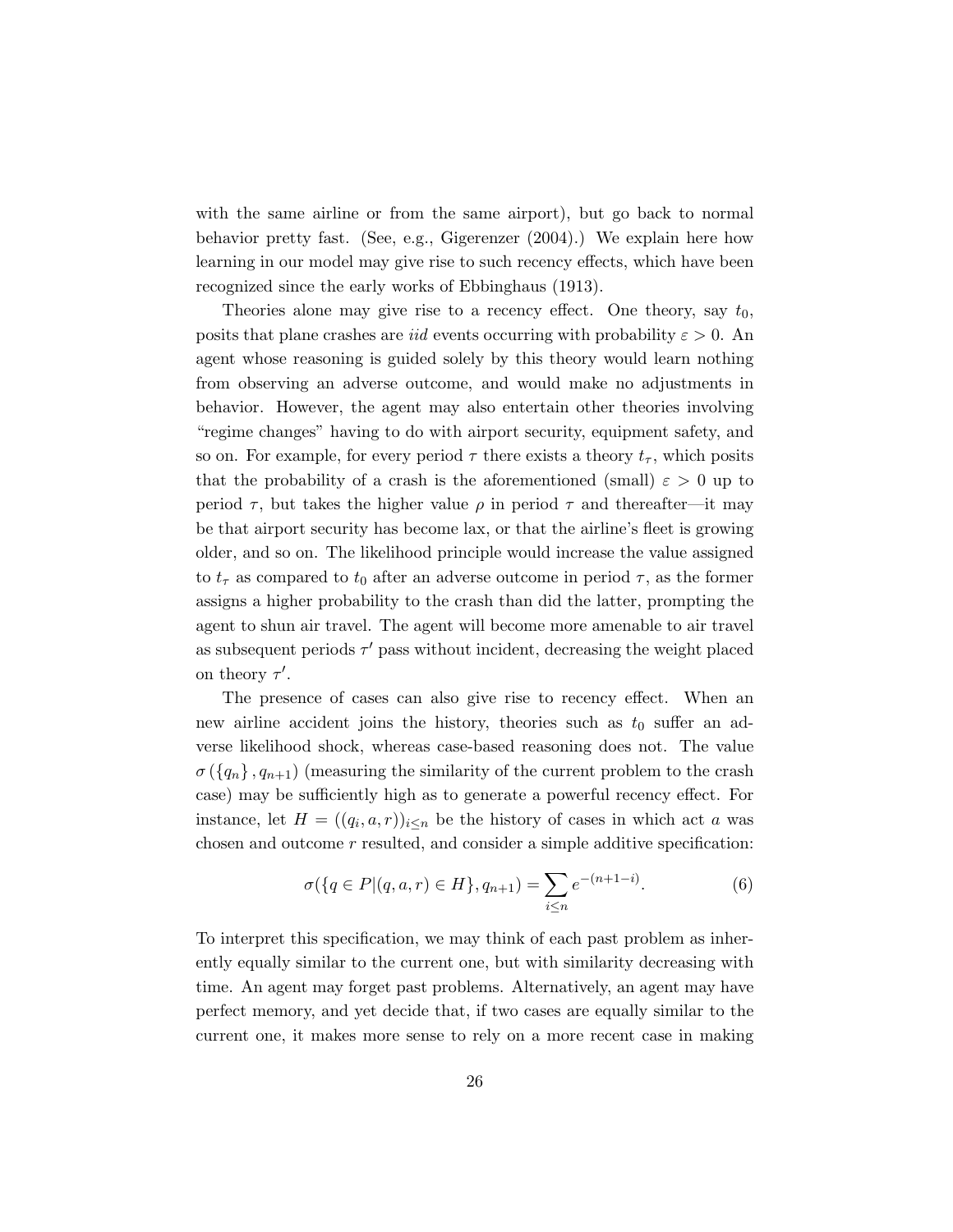predictions. This can be justified by the assumption that data generating process might change (as in "regime change" models), and a more recent past case is less likely to belong to a different (pre-change) data generating process.

The combination of theories and cases can amplify recency effects. If the agent were solely case-based in her reasoning, any function that weighs more distant cases less would explain some aspects of the recency effect. But in our model the effect of the single event, as well as of the events following it, would be magnified because of the existence of theories: when the plane crash occurs it is not only the most recent case; it also represents a surprise that shakes the agent's belief in the theories she used to employ for prediction. As a mirror image, when normal, non-crash events start accumulating, the effect is not only the exponential decay of the weight assigned to the crash; rather, there is a rise in the relative weights assigned to (at least some) theories as these start looking better despite their failure to predict the crash.

# 5 Reasoning in Games

This section illustrates how our model might be used to study players' reasoning in games. Specifically, reasoning by cases and by theories is reminiscent of Selten's (1978, Section 5) discussion of three levels of decision making—routine, imagination, and reasoning. The routine level can be captured by case-based reasoning, where no strategic sophistication is assumed: the player expects the others to keep playing as they used to. Theories in our model can reflect strategic reasoning, and can thus capture some aspects of Selten's "imagination" and "reasoning".

The interaction between different modes of reasoning can be particularly fruitful in rationalizing well-known experimental departures from the gametheoretic predictions based on backward-induction. For instance, different cognitive styles may help explain the abundant evidence on the Centipede game: ordinary players tend to play the game for many stages before defecting, suggesting a predominance of case-based reasoning. On the contrary, more experienced players, such as professional chess players, engage into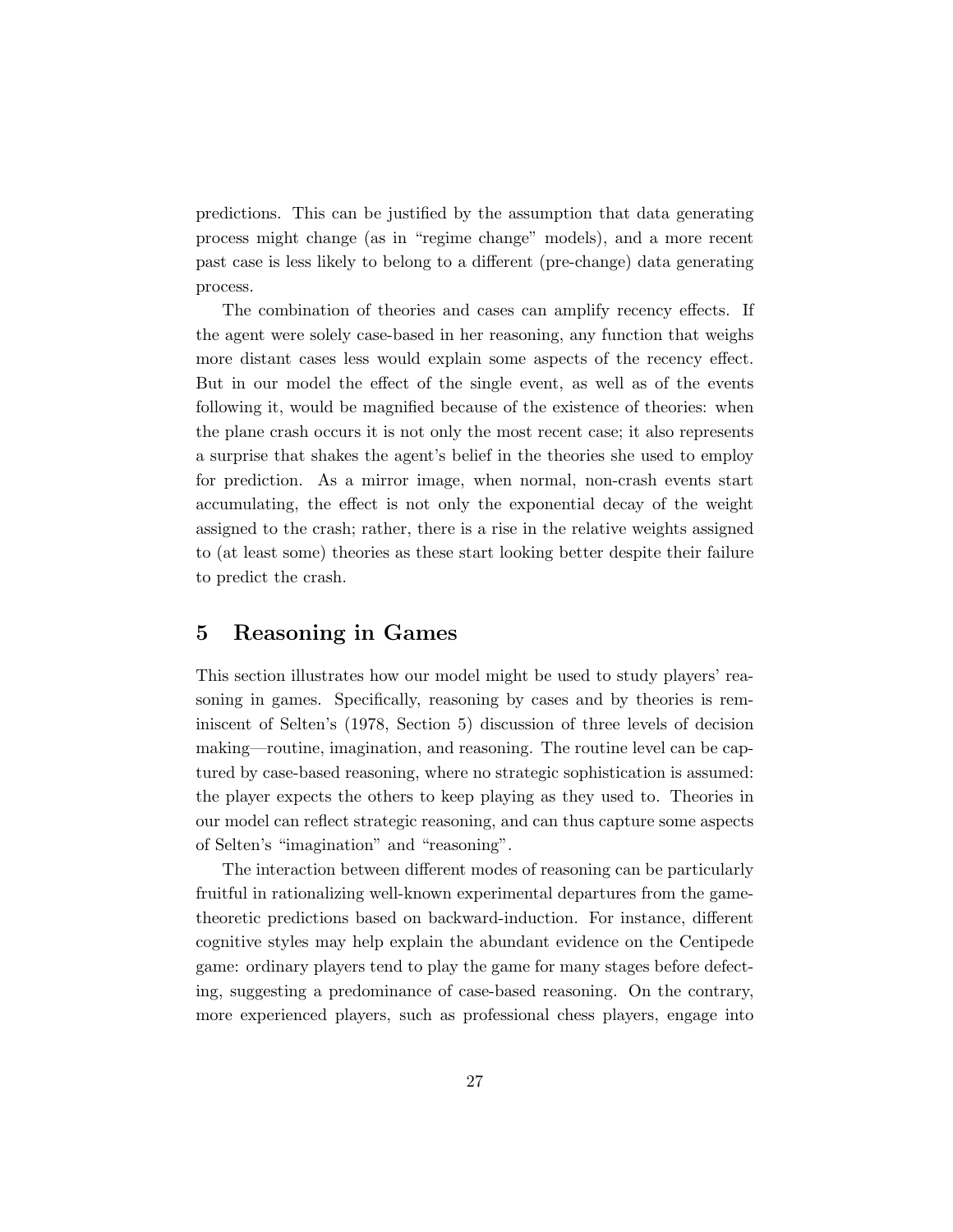backward induction more easily—suggesting a dominance of theory-based reasoning.<sup>11</sup> More generally, our model provides insights into the role of experience in the emergence of cooperation and, in turn, into the learning process guiding the play of some popular finitely repeated games.

Consider a finitely repeated Prisoner's Dilemma (PD) in which Player I and Player II play  $L > 1$  repetitions of the stage game:

| 3, 3 | 0,4 |  |
|------|-----|--|
| 4,0  |     |  |

At stage  $l \in \{1, \ldots, L\}$  each player has a memory consisting of  $(l-1)$  cases, where case  $i < l$  corresponds to stage i in the repeated game, and specifies the stage number, the player's choice and the outcome. Thus, if at  $i < l$ the players played, say,  $(C, C)$ , each would have a case  $(i, C, (C, C))$  in her memory, identifying the problem i, her choice C, and the outcome  $(C, C) \in$ R. The payoff  $u(r) \in G(\equiv \mathbb{R})$  is given by the matrix above.<sup>12</sup> We assume that both players share the same similarity function.

A "theory" is a repeated game strategy of the other player. Thus, each theory is sufficiently detailed to allow for the computation of the player's payoff in the repeated game given each repeated game strategy she may choose. Note that in this model the objects of choice in the "routine" and the "reasoning" levels differ: the former, case-based mode of thinking applies to the selection of a move in the stage game  $(C \text{ or } D)$ ; the latter, theoretical one, selects repeated game strategies (in the subgame that remains to be played). Case-based reasoning cannot apply to entire repeated game strategies in this model, as there is no history of such games. By contrast, strategic reasoning should allow players to think of their entire strategies, not only the stage move they select. If, for example, she can imagine her opponent playing C

 $11$ See, e.g., Palacios-Huerta and Volij (2009).

 $12$ The nature of the strategic interaction is such that each player's payoff depends on the outcome emerging from the acts chosen by both players. In this context, there is a one-to-one map between outcomes and payoffs, which allows us to define utilities directly over outcomes and leave aside the distinction between outcomes and payoffs. Furthermore, we do not need hypothetical payoffs, as these are required only for parameters' elicitation in our representation, whereas we can focus on actual payoffs in most of applications.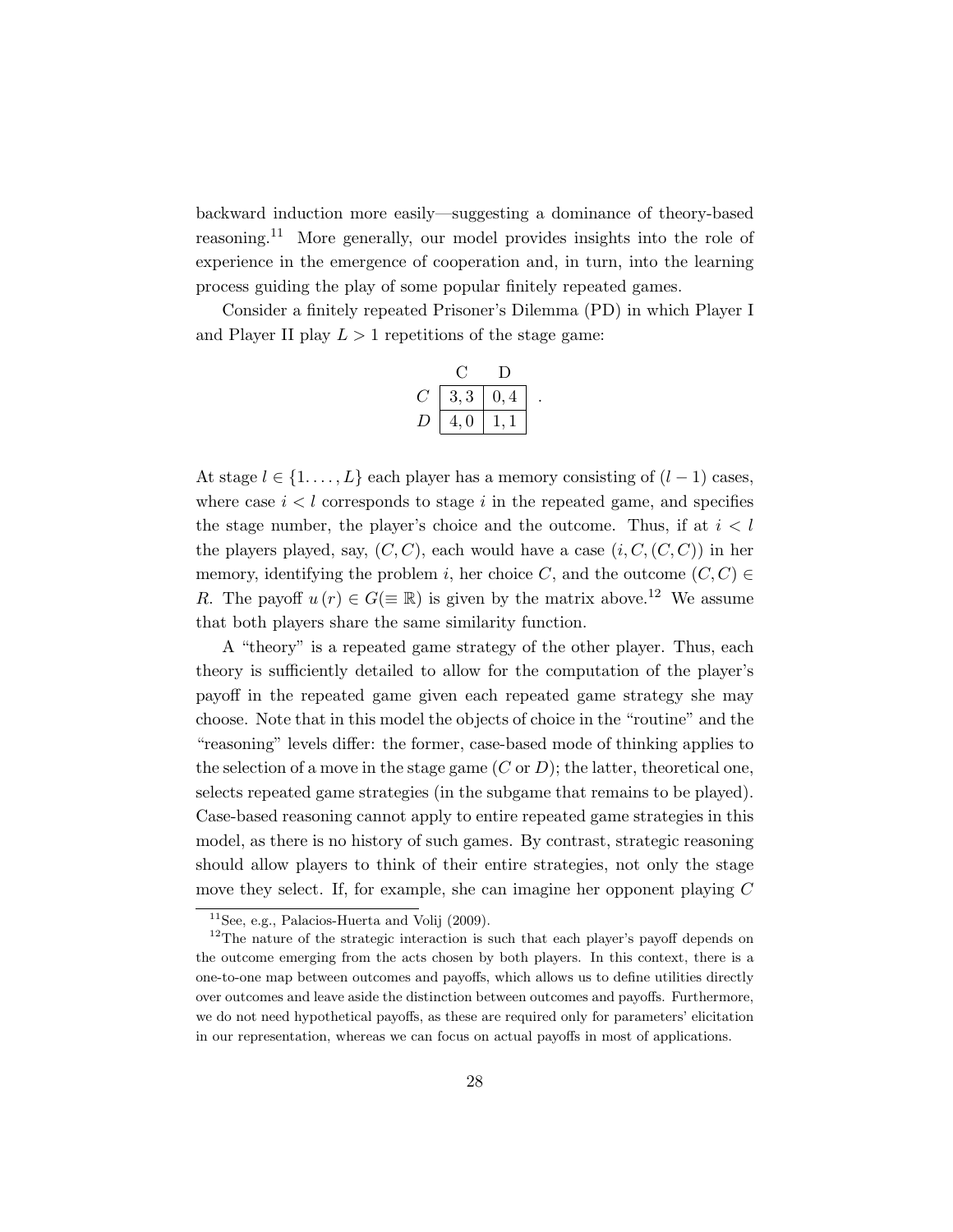until the last stage and then defecting, we would like her to be able to do the same thing herself. Hence, theories rank entire strategies, while cases rank only moves in specific stages. Thus, we assume that a player's choice of a move in a stage game is an act that yields the highest payoff, when summing up the case-based payoff for this act in past stages with the expected payoff of the best repeated game strategy that starts with this act.

When  $L$  is large it is unlikely to assume that all repeated game strategies are considered by a player. We will restrict attention to strategies that play cooperatively (C) until a certain stage  $l \leq L$  and defect (D) thereafter, where the strategy switches to  $D$  either as a response to the other player's choice of  $D$  or of its own initiative when the period is late enough. In other words, for  $l = 1, ..., L + 1$ , define a strategy  $s_l$  that plays D at period  $i \geq l$ independently of history, and plays C at period  $i < l$  if and only if the other player has played C for all  $j < i$ . Otherwise, at  $i < l$ , if the other player has defected at least once before i,  $s_l$  plays D. This assumption makes the model less cognitively demanding for the players. It also simplifies our analysis, because it offers a one-to-one correspondence between the strategies and the game stages, so that at each stage the player basically has to decide whether to switch to D assuming neither player has done it so far. In other words, the game resembles a Centipede game, where choosing  $D$  for the first time is equivalent to stopping the game.

Note that  $s_{L+1}$  corresponds to a "grim trigger" strategy, which never switches to  $D$  on its own. Consequently, if it is matched with itself, it will choose a dominated move at period  $L$ . Similarly,  $s<sub>1</sub>$  is the always-defect strategy, and the only Nash equilibrium of the repeated game is  $(s_1, s_1)$ . The strategies of each player correspond to theories of levels of reasoning:  $s<sub>L</sub>$  can be thought of as a variant of Level-0 reasoning: it plays C until the last stage, where  $C$  is dominated and  $D$  is chosen. The best response to  $s<sub>L</sub>$  is  $s<sub>L-1</sub>$ , which corresponds to Level-1 reasoning. More generally,  $s<sub>L-k</sub>$ is the best response to  $s_{L-k+1}$  (for  $k \geq 1$ ) and  $s_{L-k}$  corresponds Level-k reasoning. Let the set of theories therefore be  $T = \{s_1, ..., s_L\}$ . Importantly, all of these theories but  $s_1$  would be ruled out by iterated domination.

In general, each theory in  $T$  specifies a probability distribution over outcomes in  $R$  given a problem, a history, and an act. In this model these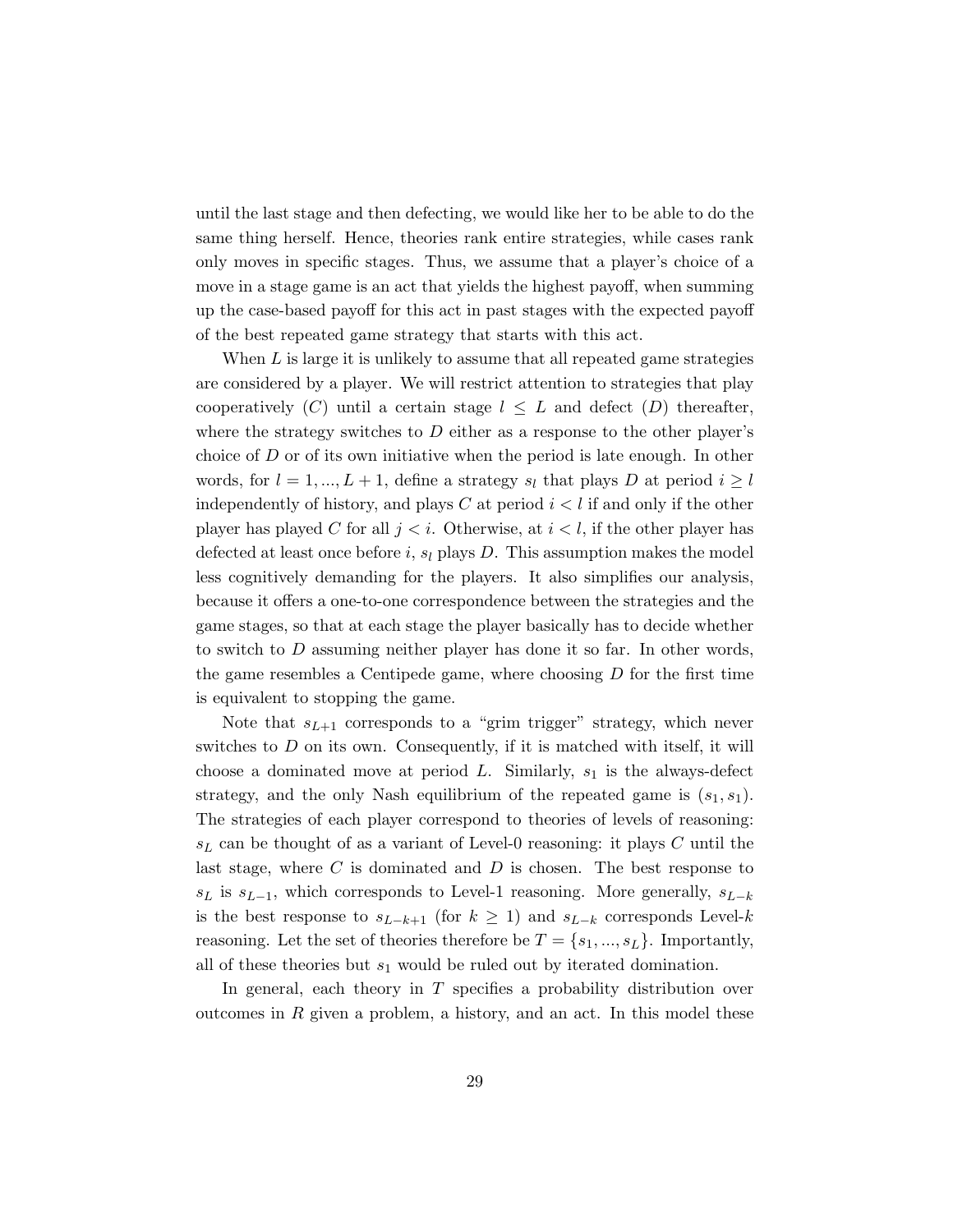probabilistic predictions are degenerate, as the theories describe pure strategies of the other player. We let the belief  $\nu$  on T be an additive probability, and assume that it is identical for both players. For the sake of the example, assume that  $\nu({s_l})$  is increasing in l for  $l > 1$ . That is, we allow the players to have some belief on the equilibrium, backward induction theory  $s_1$ , and do not compare this probability to those assigned to other theories. Many people can conceive of the common knowledge argument (corresponding to  $k = \infty$  and strategy  $s_1$ ) without climbing up the belief hierarchy step by step, while lower values of k (strategies  $s_l, l > 1$ ) are typically arrived at by inductive steps. Among these remaining finite levels of reasoning we assume that higher levels of  $k$  have lower probabilities. While this may be too simplistic when  $k \leq 3$ , we find this assumption reasonable for higher levels of  $k$ . We point out the following.

**Observation 1** Under the assumptions above, the game will end with  $(s_1, s_1)$ or  $(s_L, s_L)$ .

The logic behind this observation is straightforward: in period 1, the players have empty memories. All theories  $s_l$  for  $l > 1$  suggest a higher payoff for act C over D, while  $s_1$  does the opposite. If its relative weight,  $\nu(s_1)$ , is high enough, the players will play the equilibrium  $(s_1, s_1)$ , that is, will both choose D. At the next stage all the other theories will have been refuted, and the players will be "certain" that they play the equilibrium. Further, with the payoffs being all non-negative, the outcome  $(D, D)$  makes the choice D more attractive to each player, and they will indeed, play  $(D, D)$  throughout the game.<sup>13</sup> If, however, the relative weight of the equilibrium theory,  $\nu(s_1)$ , isn't high enough, the players will both play  $C$ . In this situation two things will occur: the equilibrium theory  $s_1$  will be refuted; and a case will be added with act  $C$  and payoff 3. Both have the same effect of making  $C$  even more attractive in the next stage: the only theory that favored  $D$  at the present stage is now out of the game, and C has a nicer record. If C was

 $13$ Notice that if we were to change the neutral payoff to be above 1 this result would no longer hold. Intuitively, if the players look at the outcome  $(D, D)$  and think to themselves, "We must be able to do better than that", they might choose  $C$  even in the absence of a theory that explains how C would result in better long-run payoffs.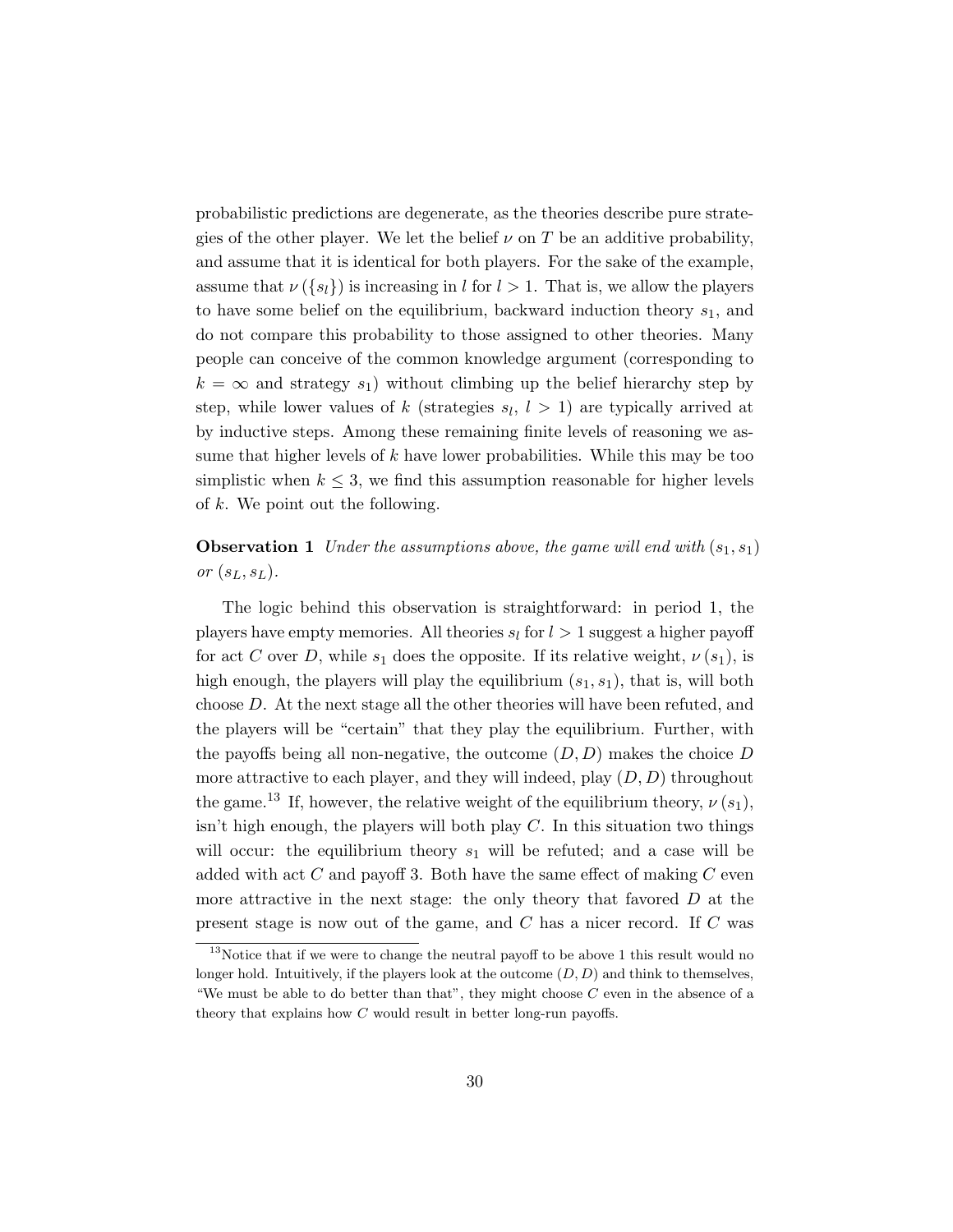chosen over  $D$  in the presence of  $s_1$  and with no record, it will certainly be chosen now. The argument continues in the same way until the last stage.

This analysis is rather simplistic. Yet, we find that it captures some intuitive reasoning. If we find two players cooperating at stage 10 out of 20 repetitions of the prisoners' dilemma, and ask one of them why, she might say, "Look, I don't know exactly what my opponent thinks; I guess we don't have common knowledge of rationality between us, or else we wouldn't be here, but I don't know exactly what are the higher order beliefs, and for now I don't really care. I've been playing C for ten stages and got a nice payoff. Whatever the reason, it may well apply at stage 11 as well." Of course, this would break down at the last stage.

More realistic models can be constructed along similar lines. First, as already mentioned,  $\nu$  need not be monotone throughout the range  $l > 1$ . When the game reaches stages  $L-3$  or  $L-2$ , the players might suspect that the backward induction solution is going to be played, and therefore play it. Second, the reasoning of players in stages of the repeated game might rely on (i) past stage games from other repeated games, and (ii) "cases" that describe entire games. Starting with (i), we may assume that each of C and D has been played in other, similar games of different lengths. Some of these might have been a priori unbounded in length, some may still be played at present. Thus, cooperation might look more attractive thanks to its payoffs in other games. As for (ii), players may reason about the entire repeated game strategy, and can say, "Oh, I know from experience that my opponent will cooperate until the last 10% of the periods". Incorporating these types of reasoning is compatible with our general framework, which can therefore be viewed as a theoretical basis to investigate the role of experience in learning how to play games.<sup>14</sup>

 $^{14}\mathrm{Among}$  others, Selten and Stoecker (1986) and, more recently, Embrey, Fréchette, and Yuksel (2018) provide experimental studies of the impact of experience on cooperative behavior in the finitely repeated Prisoner's Dilemma. See Fudenberg and Levine (2016) for a more general discussion on learning in strategic interactions.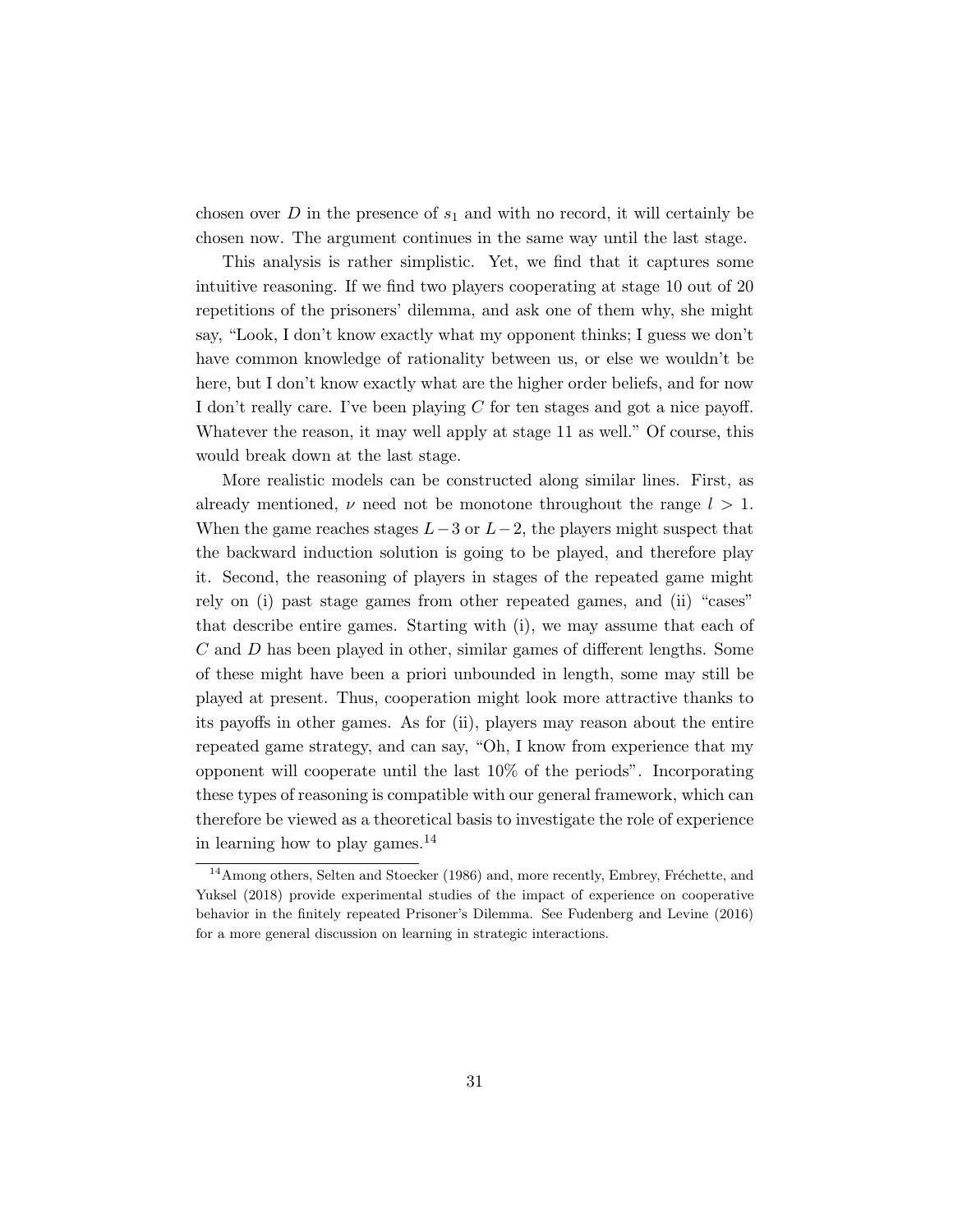# 6 Discussion

We propose an axiomatic model that gives us a snapshot of an agent who combines analogy-based and theory-based reasonings. We study how the relative weight between these two modes may depend on (i) the current problem faced; and (ii) the agent's "cognitive style" to reason about uncertainty. Learning takes place in the form of addition of new cases to history that may affect the revision of beliefs over theories—in a Bayesian updating fashion—as well as the relative weight between case-based and theory-based reasoning.

The similarity function in our model is best interpreted not as a measure of "pure" similarity of cases, but similarity given the theories. As our elicitation procedure measures the similarity values in tandem with the probability weights, we should interpret it as similarity-in-context. Part of the learning procedure that we do not model in this paper is the extent to which "pure similarity" is reduced given the fact that the theories already capture some of the lessons that a given case can provide. More generally, one may wish to have a theory of the way past cases are summarized by new theories, transferring weight from these cases' similarity values to the theories' likelihoods.

We intend our model both to provide a representation of preferences and to characterize how the beliefs behind these preferences are formed and updated. There is still work to be done on beliefs. In our current formulation of the model, the set of theories can only shrink, as cases appear that falsify theories. However, we expect an agent who accumulates sufficient experience with cases to identify regularities that are then incorporated into new theories. We can thus view theories as summaries of coherent collections of past cases. An agent may initially assign high weight to cases and low weight to theories, indicating that she does not trust the theories she has available as sufficiently informative. However, the agent may use past cases as a motivation for modifying existing theories or forming and attaching weight to new theories. In the process, she may diminish or eliminate the weight placed on cases, as she comes to believe that her theories provide an effective explanation of her environment. This process requires inductive reasoning, abstraction from details, and imagination in combining parts of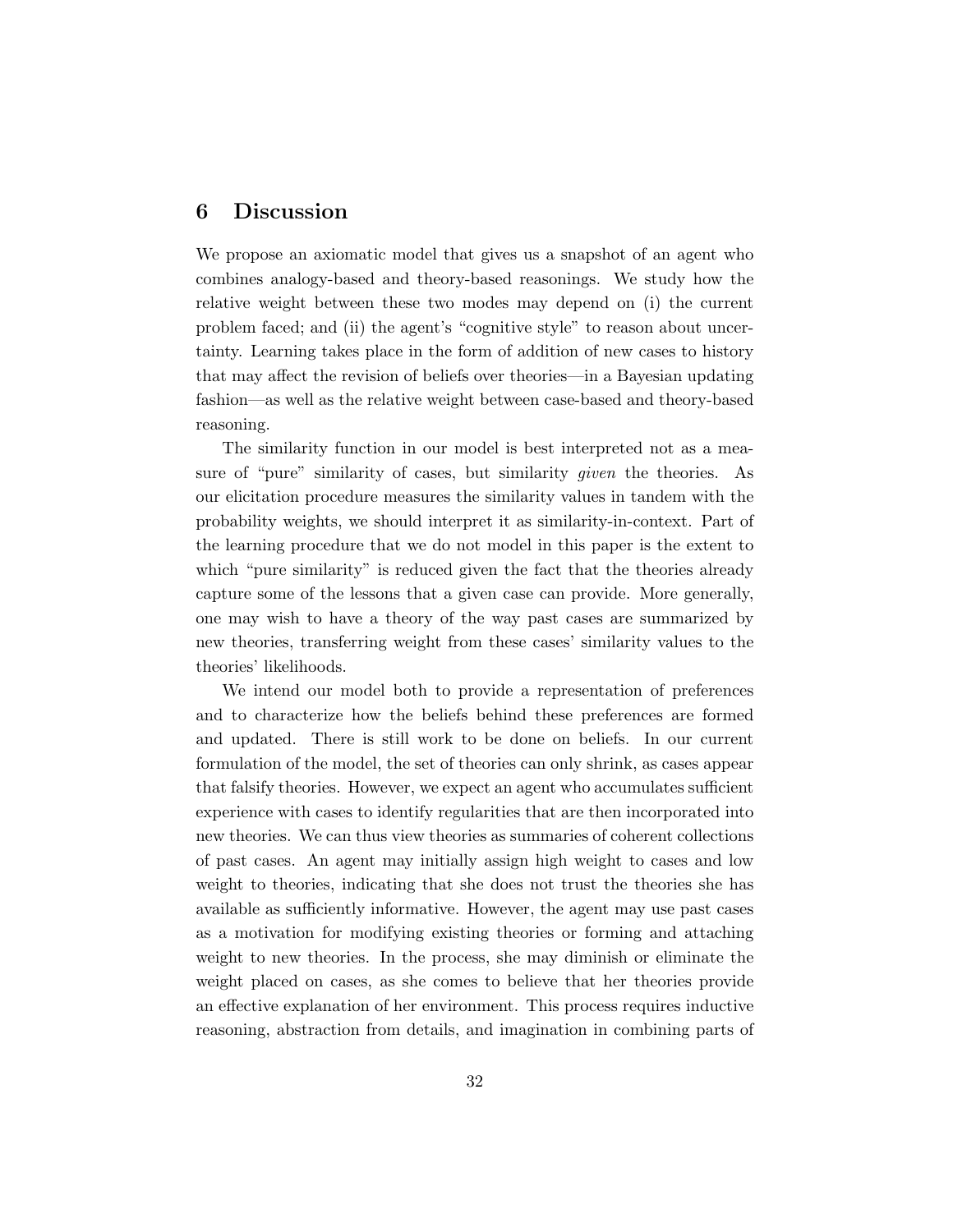past cases into new sequences of occurrences that form the inspiration for considering new theories.

This process would be reflected in our model in an updating of the function  $\nu$ : new theories t will be generated and added to T. We can then expect the relative importance of past cases to decrease. Even if the intrinsic similarity between a past case and a present problem is unchanged, the relevance of the past case would be reduced if the agent views the new theory as adequately capturing the information contained in that case. We view a formal development of this process as an important area for further work.

# 7 Appendix

### 7.1 Appendix A: Pairwise Comonotonicity

We start with some simple observations regarding the notion of pairwise historically-comonotonic profiles in Definition 1. Observe that pairwise historic-comonotonicity in our model is less restrictive than the standard comonotonicity condition (e.g., Köbberling and Wakker  $(2003, p. 400)$ ), in that comparisons are only made between two components within a set of problems. The standard characterizations of comonotonicity in terms of monotonicity with respect to a permutation have natural counterparts in our case, as explained below.

Let  $a \in A$  and  $H_a = \{p_i\}_{i=1}^{n(a)}$ . Given a permutation  $\pi$  on  $H_a$ , consider the set  $C^{\pi} = \{ f \in \mathcal{F}_a \colon f(\pi(p_1)) \succsim \ldots \succsim f(\pi(p_{n(a)})) \}.$  Then,  $C^{\pi}$  is a maximal pairwise historically-comonotonic set (pairwise comoncone). Note that (standard) comonotonic sets are subsets of pairwise historically-comonotonic sets (relative to the appropriate permutations).

For  $f \in \mathcal{F}_a$ , define the binary relation  $\succeq^f_I$  $H_a$  on  $H_a$  as

$$
p_i \succeq_{H_a}^f p_j \quad \Leftrightarrow \quad f(p_i) \succsim f(p_j).
$$

For a set  $F \subseteq \mathcal{F}_a$ , define the binary relation  $\succeq^F_{H_a} = \bigcap_{f \in F} \succeq^f_{F_a}$  $_{H_a}^J$ . The following lemma adapts a basic result in the literature to our notion of pairwise historic-comonotonicity.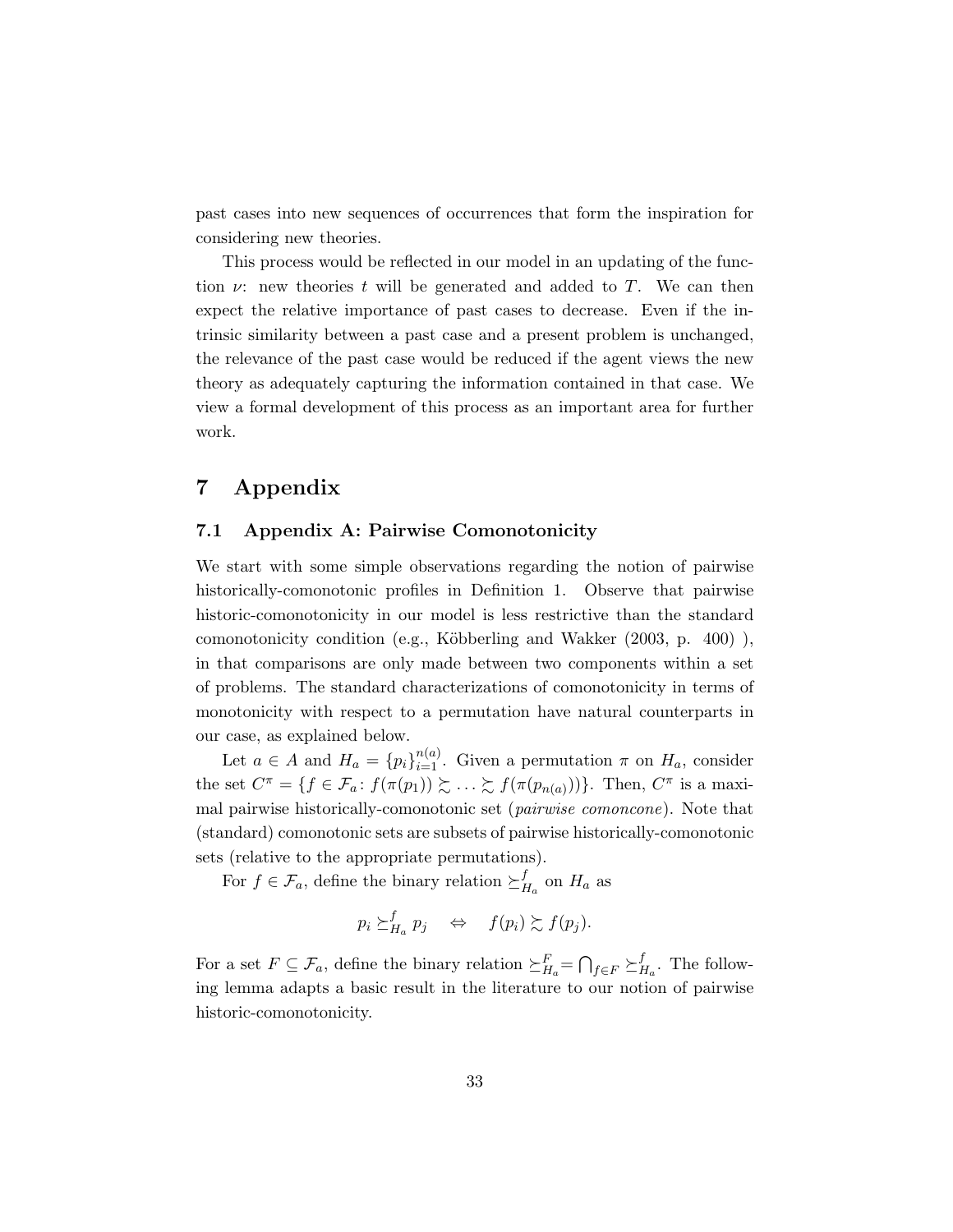**Lemma 1** Let  $a \in A$  and  $F \subset \mathcal{F}_a$ . Assume that  $\succeq$  on G is a weak order. Then, the following statements are equivalent:

- 1. F is a pairwise historically-comonotonic set;
- 2.  $\succeq_{H_a}^F$  is a weak order;
- 3.  $F \subset C^{\pi}$  for some permutation  $\pi$  on  $H_a$ .

The proof of the above lemma follows easily by adapting well-known results (see, e.g., Wakker (1989, Lemma 3) ).

### 7.2 Appendix B: Proofs

Throughout the appendix, for every  $a \in A$ , the binary relation  $\succsim_{H_a,T}$  stands for the restriction of  $\succsim_{H,T}$  to  $\mathcal{F}_a$ . If  $H_a = \varnothing$ , then  $\succsim_{\varnothing,T}$  coincides with the restriction of  $\succsim_{H,T}$  to  $G^T$ , and is simply denoted by  $\succsim_T$ .

We recall that, for  $a \in A$ , a binary relation  $\succsim_{H_a,T}$  on  $\mathcal{F}_a$  is:

- monotone if  $f(s) \succsim g(s)$  for all  $s \in H_a \cup T$  implies  $f \succsim_{H_a,T} g$ ;
- continuous if, for every  $f \in \mathcal{F}_a$ , the sets  $\{g \in \mathcal{F}_a : f \succeq_{H_a,T} g\}$  and  ${g \in \mathcal{F}_a : g \succsim_{H_a,T} f}$  are closed.

We start with some preliminary results which will be useful to prove Theorem 1.

**Lemma 2** For every  $a \in A$ , let the binary relation  $\succsim_{H_a,T}$  on  $\mathcal{F}_a$  be a monotone and continuous weak order that satisfies BiCo Tradeoff Consistency. Then, for every  $f, g \in \mathcal{F}_a, \alpha, \gamma \in G$ , and  $s \in H_a \cup T$ ,

$$
\alpha\{s\}f \succsim_{H_a,T} \alpha\{s\}g \iff \gamma\{s\}f \succsim_{H_a,T} \gamma\{s\}g \tag{7}
$$

whenever the set  $\{\alpha\{s\}f, \alpha\{s\}g, \gamma\{s\}f, \gamma\{s\}g\}$  is pairwise historically-comonotonic.

Observe that (7) is a stronger version of the standard Comonotonic Coordinate Independence axiom. In particular, for all  $s \in T$ , (7) is equivalent to Coordinate Independence imposed on preferences restricted to future profiles.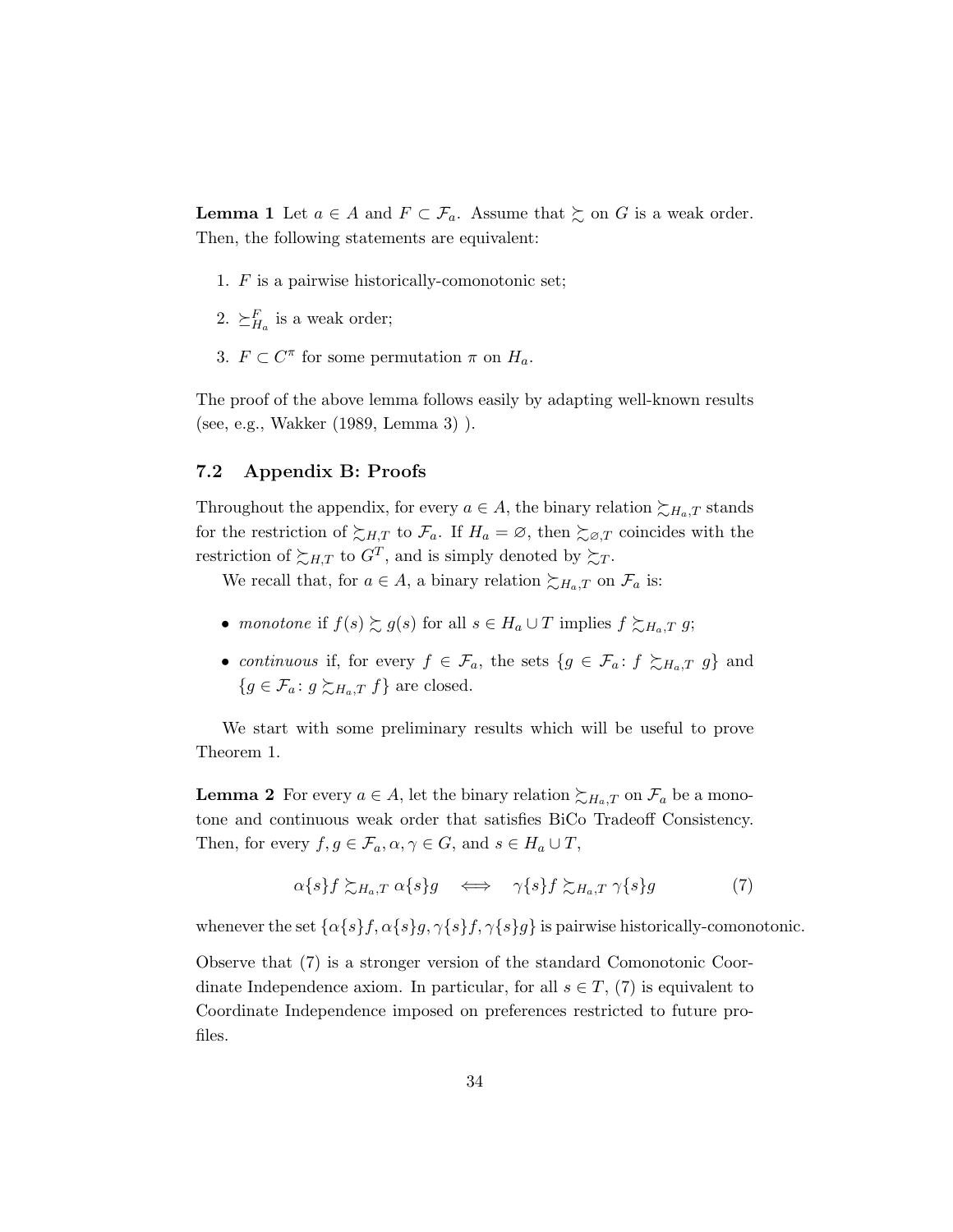**Proof.** Let  $a \in A$  and F be a pairwise comoncone in  $\mathcal{F}_a$  which contains  $\alpha\{s\}f, \alpha\{s\}g, \gamma\{s\}f, \text{ and } \gamma\{s\}g.$  Without loss of generality, assume that the profiles in  $F$  are ordered from best to worst using the identity permutation on  $H_a$ .

In the formulation of BiCo Tradeoff Consistency, set  $\alpha = \beta, \gamma = \delta$  and  $f = f'$ . Then, this axiom implies that

$$
\alpha\{s\}f \sim_{H_a,T} \alpha\{s\}g \iff \gamma\{s\}f \sim_{H_a,T} \gamma\{s\}g. \tag{8}
$$

For the strict part of the statement, suppose, by contradiction, that  $\alpha\{s\}f \succ_{H_a,T} \alpha\{s\}g$  and  $\gamma\{s\}f \prec_{H_a,T} \gamma\{s\}g$ . Then, there exists  $s' \in H_a \cup T$ such that  $s' \neq s$  and  $f(s') \succ g(s')$ .

To ease notation, set  $f = \alpha \{s\} f$  and  $g = \alpha \{s\} g$ . The following arguments are analogous to the steps of the proof of Lemma 31 in Köbberling and Wakker (2003) .

Step 1.1: Consider the set  $S = \{t_i \in T : f(t_i) \succ g(t_i)\}\$ and suppose it is nonempty. Pick some  $t_j \in S$  and consider the profile  $f(t_j)\{t_j\}$  $g \in \mathcal{F}_a$ . Note that it belongs to F because  $g \in F$ .

If  $f \succ_{H_a,T} f(t_j) \{t_j\} g$ , replace the original profile g with  $g = f(t_j) \{t_j\} g$ and repeat Step 1.1 by taking another element in S.

If  $f(t_j)\{t_j\}$ g  $\succsim_{H_a,T} f \succ_{H_a,T} g$ , we can find  $\beta \in G$  such that  $\beta \{t_j\}$ g  $\sim_{H_a,T}$ f because  $\succsim_{H_a,T}$  is continuous. Note that  $\beta\{t_j\}$  $g \in F$ . In this case, replace the original profile g with  $g = \beta \{t_i\}g$  and proceed with Step 2.

Observe that, if  $H_a$  is a null set (or simply  $H_a = \emptyset$ ), then there is at least one  $t_i \in T$  such that  $f(t_i) \succ g(t_i)$  and the procedure described in Step 1.1 can be implemented. If  $H_a$  is not null, then Step 1.2 may also be needed to reach the desired conclusion.

Step 1.2: Suppose that  $S = \emptyset$  or  $S \neq \emptyset$  but, after applying Step 1.1 iteratively using all elements in S, we still have  $f \succ_{H_a,T} fSg$ . Then, it must be that  $H_a$  is not null, and  $f(p_i) > g(p_i)$  for at least one  $p_i \in H_a$ . Let  $Q = \{p_i \in H_a: f(p_i) \succ g(p_i)\}\$ and  $p_j$  stand for the first rank-ordered index in Q. Consider the profile  $f(p_i) \{p_i\} g \in \mathcal{F}_a$  (where g could be the original profile or the profile resulting from the transformations in Step 1.1) and note that it belongs to  $F$ , too. By proceeding analogously to Step 1.1, we can find some  $\delta \in G$  such that  $\delta \{p_i\}$ g ∼ $H_a$ ,  $f$ .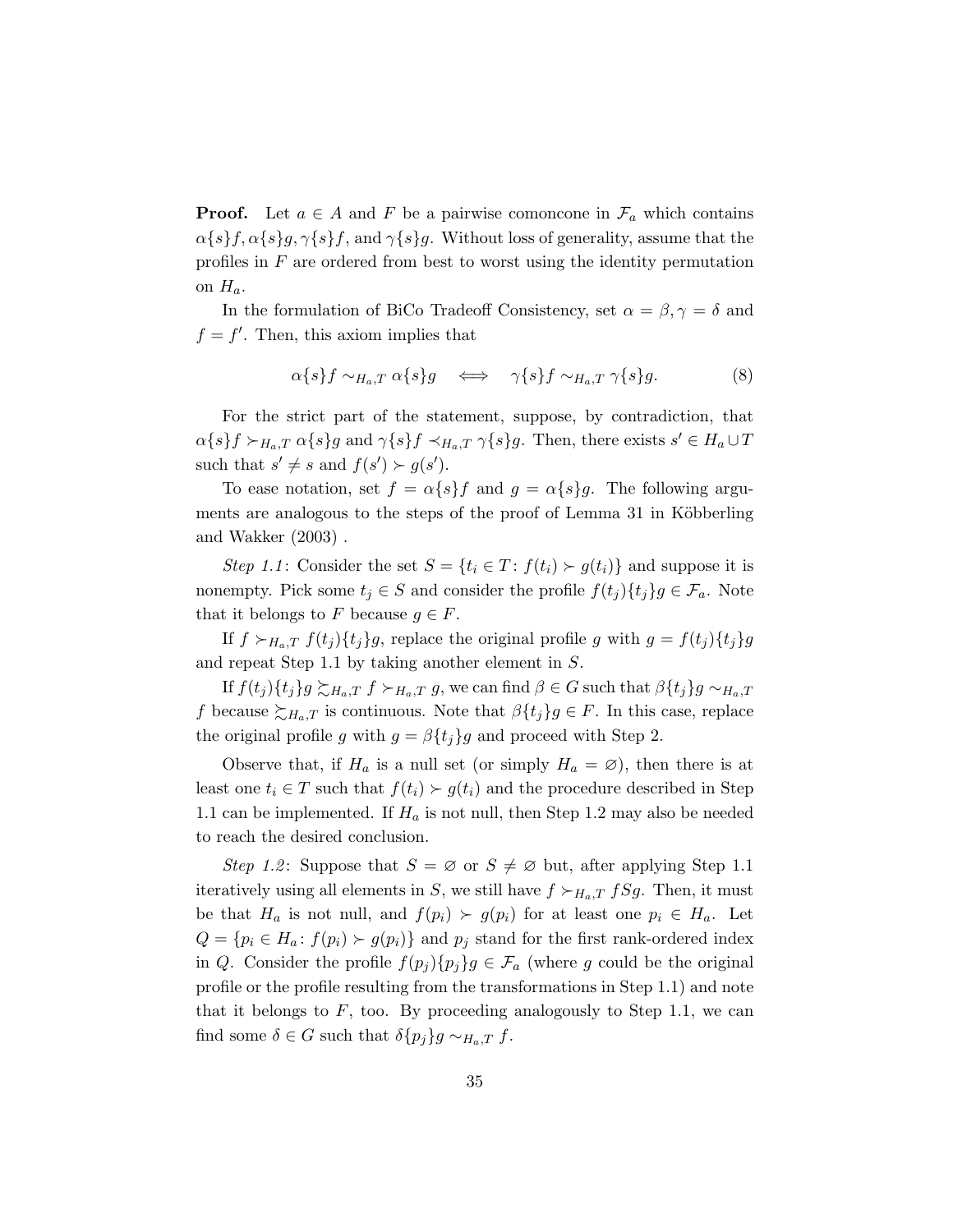Step 2: Denote by  $\bar{g} \in \mathcal{F}_a$  the profile constructed from the original profile g in Step 1. Observe that  $\alpha\{s\}f \sim_{H_a,T} \alpha\{s\}\bar{g}$ , which implies, by (8), that  $\gamma\{s\}f \sim_{H_a,T} \gamma\{s\}\bar{g}$ . However, note that  $\bar{g}(s) \succsim g(s)$  for all  $s \in H_a \cup T$ . Hence, by monotonicity,  $\gamma \{s\}\overline{g} \succsim_{H_a,T} \gamma \{s\} g \succ_{H_a,T} \gamma \{s\} f$ , contradiction.

**Corollary 1** For every  $a \in A$ , let the binary relation  $\succsim_{H_a,T}$  on  $\mathcal{F}_a$  be a monotone and continuous weak order that satisfies BiCo Tradeoff Consistency. Then, for every  $x, x' \in G^{H_a}$ , and  $y, y' \in G^T$ ,

$$
(x,y) \succsim_{H_a,T} (x,y') \iff (x',y) \succsim_{H_a,T} (x',y').
$$

whenever the set  $\{(x, y), (x, y'), (x', y), (x', y')\}$  is pairwise historically-comonotonic.

**Proof.** The result follows from Lemma 2 using an inductive argument.  $\blacksquare$ 

For two utility functions,  $u, u' : G \to \mathbb{R}$  the notation  $u \approx u'$  implies that they are positive affine transformations of each other.

**Proof of Theorem 1.** We prove the sufficiency of the axioms. The necessity part follows by standard arguments.

**Step 1** Let  $a, b \in A, a \neq b$  and  $f \in \mathcal{F}_a$ . Consider  $U = \{g \in \mathcal{F}_b : g \succeq_{H,T}\}$ f} and  $V = \{g \in \mathcal{F}_b : f \succeq_{H,T} g\}$ . By Continuity, the sets U and V are nonempty and closed; by Restricted Weak Order,  $U \cup V = \mathcal{F}_b$ . Since  $\mathcal{F}_b$  is connected,  $U \cap V \neq \emptyset$ . Hence, for every  $f \in \mathcal{F}_a$ , there exists  $g \in \mathcal{F}_b$  such that  $g \sim_{H,T} f$ .

**Step 2** Let  $a \in A$ . We show that the binary relation  $\succsim_{H_a,T}$  satisfies all axioms of Corollary 10 in Köbberling and Wakker (2003). Clearly,  $\succsim_{H_a,T}$ is a preorder by Restricted Weak Order. Let  $f, f' \in \mathcal{F}_a$ . By Step 1, there exists  $g \in \mathcal{F}_b$ , for  $b \in A, b \neq a$ , such that  $f \sim_{H,T} g$ . Then, Restricted Weak Order implies that  $\succsim_{H_a,T}$  is complete and, therefore, is a weak order. Moreover,  $\succsim_{H_a,T}$  is monotone: Let  $f, f' \in \mathcal{F}_a$  be such that  $f(s) \succsim f'(s)$  for all  $s \in H_a \cup T$ . From Step 1 and Monotonicity, it follows that  $f \succsim_{H_a,T} f'$ . The binary relation  $\succsim_{H_a,T}$  is also continuous: Indeed, let  $f \in \mathcal{F}_a$  and consider the set  $\{f' \in \mathcal{F}_a : f' \succ_{H_a,T} f\}$ . Step 1 and Continuity directly imply that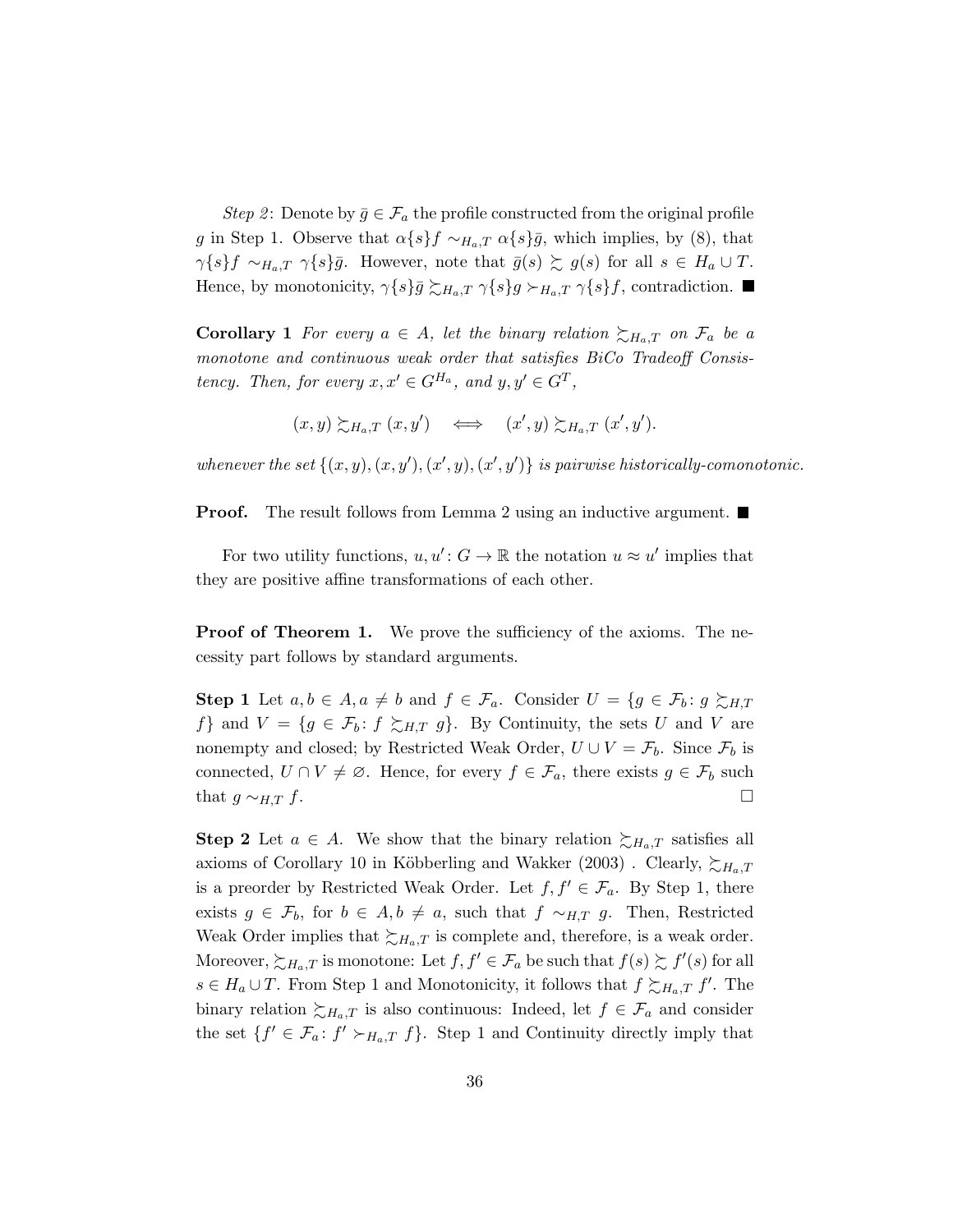this set is open in  $\mathcal{F}_a$ . Similarly, it can be shown that  $\{f' \in \mathcal{F}_a : f \succ_{H_a,T} f'\}$ is open, too. Finally, BiCo Tradeoff Consistency implies that  $\sum_{H_a,T}$  satisfies the Comonotonic Tradeoff Consistency axiom of Köbberling and Wakker  $(2003)$ .

Hence,  $\succsim_{H_a,T}$  satisfies all the axioms of Corollary 10 in Köbberling and Wakker (2003) and, therefore, admits a Choquet expected utility representation: there exist a continuous function  $u_a: G \to \mathbb{R}$  and a capacity  $\sigma_a: 2^{H_a \cup T} \to [0,1]$  such that  $V_a(f) = \int_{H_a \cup T} u_a(f) d\sigma_a$  represents  $\succsim_{H_a, T}$ . Moreover, for all  $b \in A$  such that  $H_b$  is null, there exist a continuous function  $u: G \to \mathbb{R}$  and a capacity  $\nu: 2^T \to [0, 1]$  such that  $V_T(f) = \int_T u(f) d\nu$ represents  $\sum_{T}$ .

**Step 3** Let  $a \in A$  and, for a given  $x \in G^{H_a}$ , consider the set

$$
Z = \{ f = (x, y) \in \mathcal{F}_a \mid y(t) \succsim x(p) \text{ for all } p \in H_a \text{ and } t \in T \}.
$$

Using the representation of  $\succsim_{H_a,T}$ , we observe that  $\succsim_{H_a,T}$  restricted to Z coincides with  $\sum_{T}$  and, therefore, we have that  $(x, y) \sum_{H_a, T} (x, y')$  if and only if  $y \succsim_T y'$  for all  $(x, y), (x, y') \in Z$ . By applying Corollary 1, it follows that

$$
(x',y) \succsim_{H_a,T} (x',y') \quad \Leftrightarrow \quad y \succsim_T y'
$$
 (9)

for all  $x' \in G^{H_a}$  such that the set  $\{(x, y), (x, y'), (x', y), (x', y')\}$  is pairwise historically-comonotonic. Hence, by the uniqueness properties of the representation of Köbberling and Wakker (see their Observation 9), we have that  $u_a \approx u$  and  $\frac{\sigma_a(A)}{\sigma_a(T)} = \nu(A)$  for all  $A \subseteq T$ . Moreover, Pairwise Comonotonic Tradeoff Consistency directly implies that  $\gtrsim_T$  satisfies the standard Tradeoff Consistency axiom on  $G<sup>T</sup>$  (see, e.g., Definition 2 of Köbberling and Wakker (2003)). Thus,  $\nu$  is a probability measure, and the pseudo-capacity  $\sigma_a$  restricted to T is additive. Shift u so that  $u(\alpha^*) = 0$  for the consequence  $\alpha^*$  of the Consequentialism axiom. (Note that the remaining freedom in selecting u is only multiplication by a positive number.)  $\Box$ 

**Step 4** We claim that, for every  $a \in A$  and  $f \in \mathcal{F}_a$ ,

$$
V_a(f) = \int_{H_a} u(f) d\sigma_a + \int_T u(f) d\sigma_a.
$$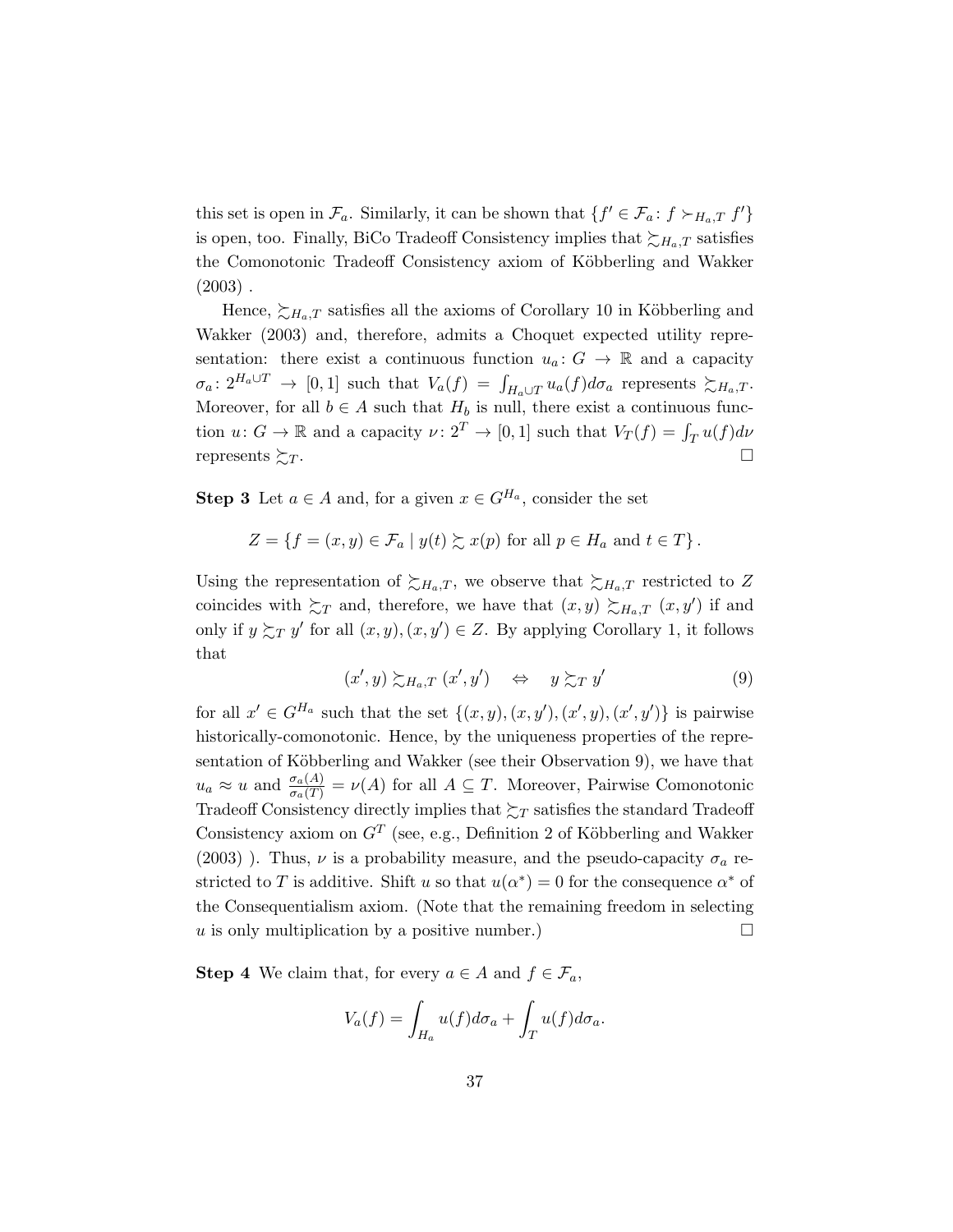To this end, it is sufficient to show that  $\sigma_a(E \cup F) = \sigma_a(E) + \sigma_a(F)$  for all  $E \subseteq H_a$  and  $F \subseteq T$ .

Let  $y = (\alpha, D; \beta, T \backslash D)$  and  $y' = (\gamma, T)$ , where  $D \subsetneq T$  and  $\alpha, \beta, \gamma \in G$  are such that  $\alpha \succ \gamma \succ \beta$  and  $\nu(D) = \frac{u(\gamma) - u(\beta)}{u(\alpha) - u(\beta)}$ . Note that we can find such a set D because, by assumption, there exists at least two non-null theories. Then,  $y \sim_T y'$ . Now, let  $x = (\beta, H_a) \in G^{H_a}$ . By (9), we have  $(x, y) \sim_{H_a, T} (x, y')$ which, using the representation of  $\succsim_{H_a,T}$ , is equivalent to

$$
u(\alpha)\sigma_a(D)+u(\beta)\left[\sigma_a(H_a\cup T)-\sigma_a(D)\right]=u(\gamma)\sigma_a(T)+u(\beta)\left[\sigma_a(H_a\cup T)-\sigma_a(T)\right].
$$

Replace x with  $x' = (\theta, B; \beta, H_a \backslash B) \in G^{H_a}$ , where  $B \subseteq H_a$  and  $\theta \in G$  such that  $\gamma \succ \theta \succ \beta$ . Then, by Corollary 1,  $(x', y) \sim_{H_a, T} (x', y')$  and, using the representation, we have

$$
u(\alpha)\sigma_a(D) + u(\theta) [\sigma_a(B \cup D) - \sigma_a(D)] + u(\beta) [\sigma_a(H_a \cup T) - \sigma_a(B \cup D)] =
$$
  

$$
u(\gamma)\sigma_a(T) + u(\theta) [\sigma_a(B \cup T) - \sigma_a(T)] + u(\beta) [\sigma_a(H_a \cup T) - \sigma_a(B \cup T)].
$$

Then, subtracting the previous equality from this last one, we get

$$
[u(\theta) - u(\beta)] [\sigma_a(B \cup D) - \sigma_a(D)] = [u(\theta) - u(\beta)] [\sigma_a(B \cup T) - \sigma_a(T)],
$$

and  $u(\theta) - u(\beta) > 0$  delivers

$$
\sigma_a(B \cup D) - \sigma_a(D) = \sigma_a(B \cup T) - \sigma_a(T) \tag{10}
$$

for all  $B \subseteq H_a$  and  $D \subsetneq T$ .

It remains to show that  $\sigma_a(B\cup D)-\sigma_a(D)=\sigma_a(B)$ , which can be proved by following a similar argument. Specifically: let  $z = (\gamma, H_a) \in G^{H_a}$ . Then,  $(z, y) \sim_{H_a, T} (z, y')$  if and only if

$$
u(\alpha)\sigma_a(D) + u(\gamma) [\sigma_a(H_a \cup D) - \sigma_a(D)] + u(\beta) [\sigma_a(H_a \cup T) - \sigma_a(H_a \cup D)]
$$
  
= 
$$
u(\gamma)\sigma_a(H_a \cup T)
$$

Now, replace z with  $z' = (\zeta, B; \gamma, H_a \backslash B) \in G^{H_a}$ , where  $B \subseteq H_a$  and  $\zeta \in G$ with  $\alpha \succ \zeta \succ \gamma$ . Then,  $(z', y) \sim_{H_a, T} (z', y')$ , which is equivalent to

$$
u(\alpha)\sigma_a(D) + u(\zeta) [\sigma_a(B \cup D) - \sigma_a(D)] +
$$
  
\n
$$
u(\gamma) [\sigma_a(H_a \cup D) - \sigma_a(B \cup D)] + u(\beta) [\sigma_a(H_a \cup T) - \sigma_a(H_a \cup D)]
$$
  
\n
$$
= u(\zeta)\sigma_a(B) + u(\gamma) [\sigma_a(H_a \cup T) - \sigma_a(B)].
$$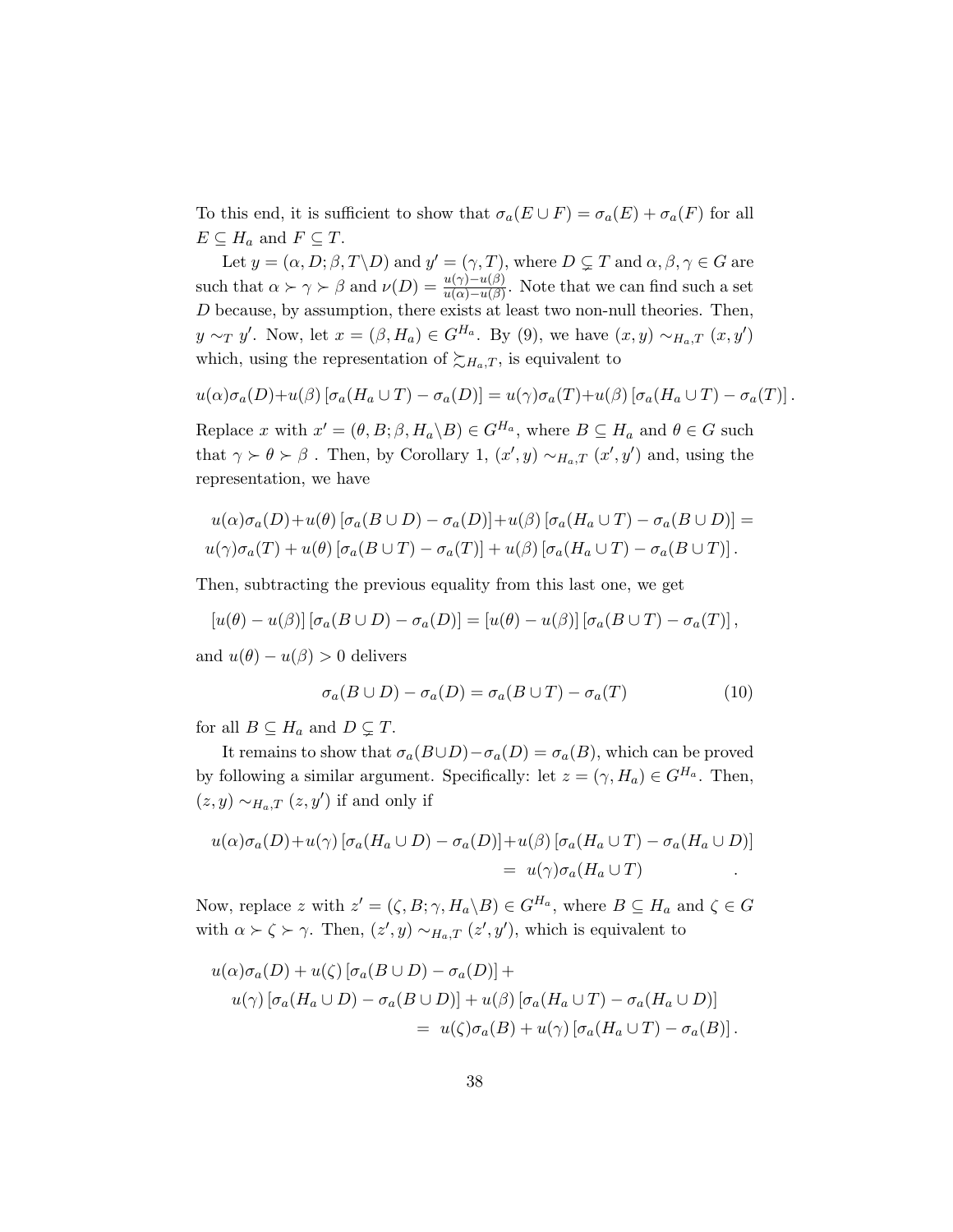A similar subtraction yields

$$
[u(\zeta) - u(\gamma)] [\sigma_a(B \cup D) - \sigma_a(D)] = [u(\zeta) - u(\gamma)] \sigma_a(B)
$$

and  $u(\zeta) - u(\gamma) > 0$  delivers

$$
\sigma_a(B \cup D) - \sigma_a(D) = \sigma_a(B). \tag{11}
$$

By combining conditions (10) and (11), we have  $\sigma_a(E \cup F) = \sigma_a(E) + \sigma_a(F)$ for all  $E \subseteq H_a$  and  $F \subseteq T$ .

Hence, for every  $a \in A$ , the binary relation  $\succsim H_a$ , is represented by  $V_a(f) = \int_{H_a} u(f) d\sigma_a + \int_T u(f) d\sigma_a$ . Moreover, by the uniqueness properties of u and  $\sigma_a$  discussed in Step 3, we can apply the normalization  $V'_a = \frac{V_a}{\sigma_a}$  $\sigma_a(T)$ and obtain, with little abuse of notation, that

$$
V_a'(f) = \int_{H_a} u(f) d\sigma_a + \int_T u(f) d\nu
$$

represents  $\succsim_{H_a,T}$ , too. As shown in Step 3, recall that  $\nu \in \Delta(T)$ .

**Step 5** It remains to derive the representation of  $\succsim_{H,T}$  on  $\mathcal{F}$  — i.e., when comparing profiles induced by distinct acts a and b in A.

Fix  $a \in A$  and  $f \in \mathcal{F}_a$ . Step 1 implies that there exists  $y \in G^T$  such that  $f \sim_{H,T} y$ . By Consequentialism,  $y \sim_{H,T} (\alpha^*, y)$  (where  $\alpha^* \in G^{H_a}$ ), and by transitivity we also get  $f \sim_{H_a,T} (\alpha^*,y)$  (that is,  $f \sim_{H,T} (\alpha^*,y)$  and both these profiles are in  $\mathcal{F}_a$ . Using the representation of  $\succsim_{H_a,T}$  from Step 4, we have that  $f \sim_{H_a,T} (\alpha^*,y)$  if and only if

$$
\int_{H_a} u(f) d\sigma_a + \int_T u(f) d\nu
$$
\n
$$
= \int_{H_a} u(\alpha^*) d\sigma_a + \int_T u(y) d\nu
$$
\n
$$
= \int_T u(y) d\nu.
$$
\n(12)

Next, consider  $a, b \in A$ , and a pair of profiles,  $f \in \mathcal{F}_a$  and  $g \in \mathcal{F}_b$ . Choose  $y, y' \in G^T$  so that  $f \sim_{H,T} y$  and  $g \sim_{H,T} y'$ . Representation of  $\succsim_{H,T}$  by the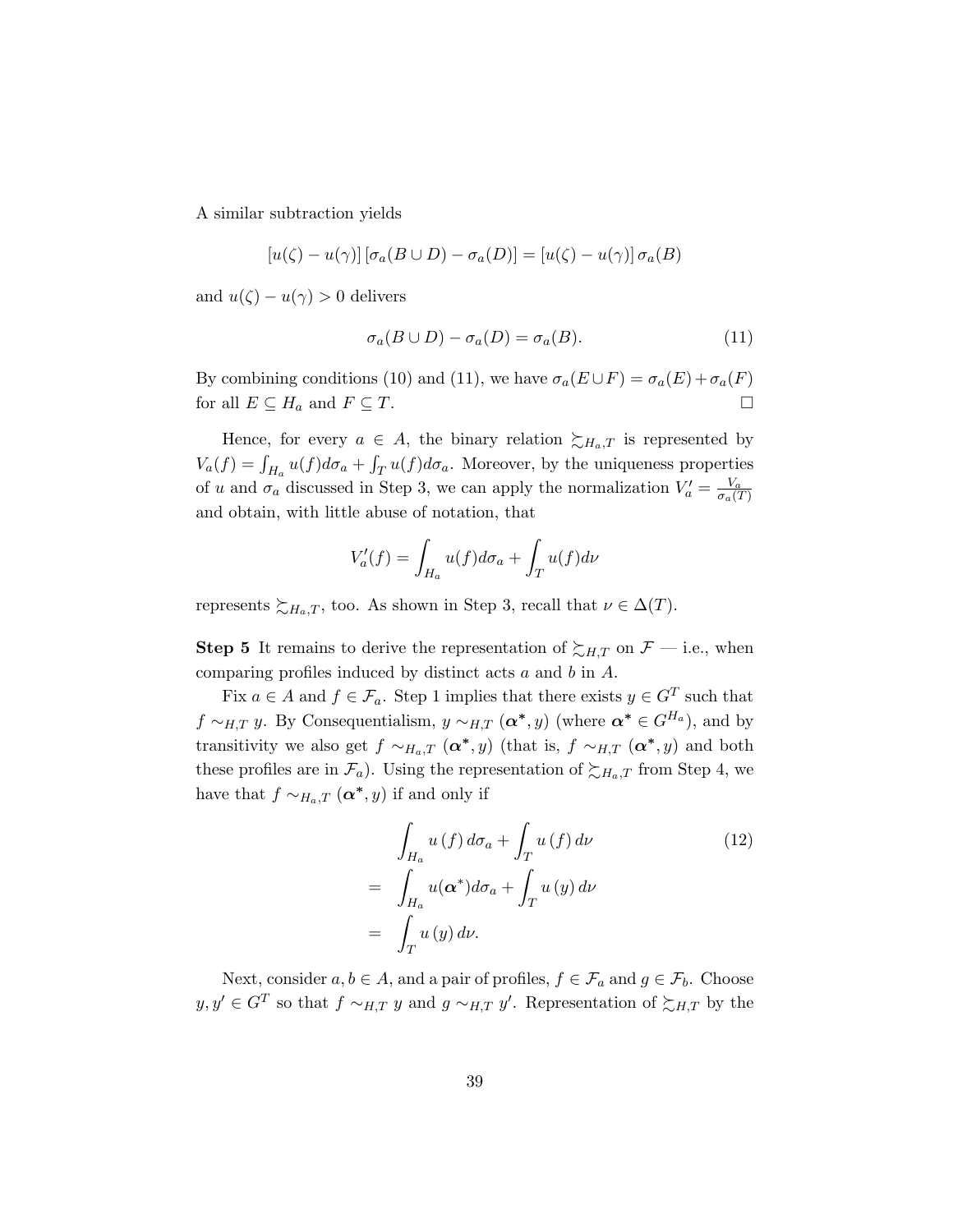sum of the integrals over the entire space follows from its representation on  $G<sup>T</sup>$  and (12). More explicitly,

$$
f \succsim_{H,T} g \Leftrightarrow y \succsim_{T} y' \Leftrightarrow \int_{T} u(y) \, d\nu \ge \int_{T} u(y') \, d\nu \Leftrightarrow
$$

$$
\int_{H_{a}} u(f) \, d\sigma_{a} + \int_{T} u(f) \, d\nu \ge \int_{H_{b}} u(g) \, d\sigma_{b} + \int_{T} u(g) \, d\nu.
$$

**Proof of Proposition 1.** Assume first that, for all  $a \in A$ ,  $H_a$  is null. Then any representation of  $\succsim_{H_a,T} (u, (\sigma_a)_{a \in A}, \nu)$ , satisfies  $\sigma_a \equiv 0$  for all  $a \in A$ . In this case u is unique up to an affine transformation, and  $\nu$  is unique, as in Observation 6 of Köbberling and Wakker  $(2003)$ , while the identically-zero pseudo-capacities  $\sigma_a$  are clearly unique.

Next, assume that, for some  $a \in A$ ,  $H_a$  isn't null. Assume first that both  $(u, (\sigma_a)_{a \in A}, \nu)$  and  $(\hat{u}, (\hat{\sigma}_a)_{a \in A}, \hat{\nu})$  represent  $\succsim_{H,T}$  as in Theorem 1. By Observation 9 of Köbberling and Wakker (2003), we have (i)  $\hat{\sigma}_a = \sigma_a$ , for all  $a \in A$ , and  $\hat{\nu} = \nu$ ; (ii) there exist  $\lambda, d \in \mathbb{R}$  with  $\lambda > 0$  such that  $\hat{u} = \lambda u + d$ . Choose a consequence  $\alpha^*$  such that  $(\alpha^*, y) \sim_{H,T} y$  where  $(\alpha^*, y) \in \mathcal{F}_a$ , whose existence is guaranteed by Consequentialism. As  $\sigma_a(H_a) = \hat{\sigma}_a(H_a)$ 0, it has to be the case that  $\hat{u}(\alpha^*) = 0 = u(\alpha^*)$ . Hence,  $d = 0$  and  $\hat{u} = \lambda u$ .

Conversely, it is easy to verify that, if the triple  $(u, (\sigma_a)_{a \in A}, \nu)$  represents  $\succsim_{H,T}$  as in Theorem 1, so will any triple  $(\hat{u}, (\sigma_a)_{a \in A}, \nu)$  where  $\hat{u} = \lambda u$  for any  $\lambda > 0$ .

**Proof of Proposition 2.** We only prove that (i) implies (ii), the converse being routine. First, note that condition (5) of Definition 2 implies that  $\succsim_T^1$ coincides with  $\sum_{T}^{2}$ . Thus, by Observation 6(c) of Köbberling and Wakker (2003), we have that  $\nu_1 = \nu_2$  and  $u^1 = \gamma u^2 + d$  for some  $\gamma > 0$  and  $d \in \mathbb{R}$ . For the remaining, set  $u := u^1 \approx u^2$ .

If  $H_a$  is null for all  $a \in A$ , condition (ii) trivially holds. So, assume that  $H_a$  is not null for some  $a \in A$ . For any such  $a \in A$ , define  $\succsim^i_{H_a}$  on  $G^{H_a}$ , for  $i = 1, 2$ , as  $x \succsim_{H_a}^i x'$  if and only if  $(x, y) \succsim_{H_a, T}^i (x', y)$  for some  $y \in G^T$ .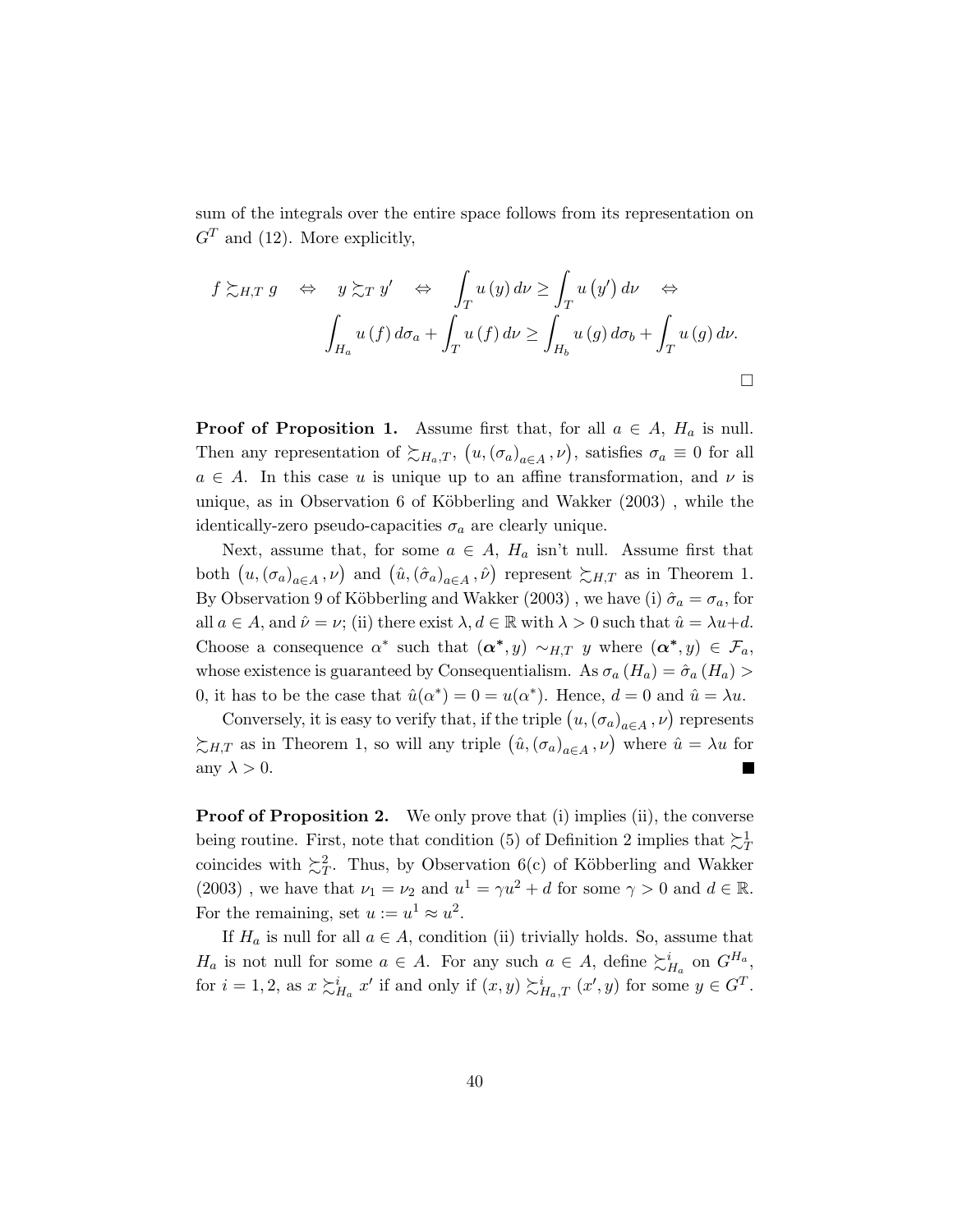Using the representation of  $\succsim^i_{H_a,T}$ , we have that

$$
x \gtrsim_{H_a}^i x' \iff \int_{H_a} u(x) d\sigma_a^i \ge \int_{H_a} u(x') d\sigma_a^i.
$$

Hence,  $\succsim_{H_a}^i$  is independent of the choice of y and, therefore, is well defined. Moreover, condition (4) implies that

$$
x \succsim^1_{H_a} x' \iff x \succsim^2_{H_a} x' \quad \forall x, x' \in G^{H_a}.
$$

That is,  $\succsim_{H_a}^1$  coincides with  $\succsim_{H_a}^2$ . Set  $\succsim_{H_a}^1 := \succsim_{H_a}^1$ . Clearly,  $\succsim_{H_a}$ satisfies all axioms of Corollary 10 in Köbberling and Wakker (2003). Thus, there exists a unique capacity  $\sigma_a: 2^{H_a} \to [0,1]$  that represents  $\succsim_{H_a}$ . It follows that the pseudo-capacity  $\sigma_a^1$  must be proportional to the pseudocapacity  $\sigma_a^2$ , i.e., there exists  $\lambda_{H_a} > 0$  such that  $\sigma_a^1 = \lambda_{H_a} \sigma_a^2$ .

It remains to show that  $\lambda_{H_a} = \lambda_{H_b}$  for all  $a, b \in A$ . Let  $x \in G^{H_a}$ ,  $x' \in G^{H_b}$ , and  $y \in G^T$ . By condition (4), we have

$$
(x,y) \succsim_{H,T}^1 (x',y) \iff (x,y) \succsim_{H,T}^2 (x',y)
$$

which, given the representations, is equivalent to

$$
\lambda_{H_a} \int_{H_a} u(x) d\sigma_a^2 \ge \lambda_{H_b} \int_{H_b} u(x') d\sigma_b^2 \iff \int_{H_a} u(x) d\sigma_a^2 \ge \int_{H_b} u(x') d\sigma_b^2.
$$

Since  $u(G)$  is an open interval, the last equivalence can hold only if  $\lambda_{H_a}$  =  $\lambda_{H_b}$ .

**Proof of Proposition 3.** Since  $\sum_{H,T}^1$  is comparable to  $\sum_{H,T}^2$ , we have  $u := u^1 \approx u^2$ ,  $\nu^1 = \nu^2$ , and, for all  $a \in A$ ,  $\sigma_a^1 = \lambda_H \sigma_a^2$  for some  $\lambda_H > 0$ .

(i) implies (ii). Choose  $\alpha^* \in G$  such that  $u(\alpha^*) = 0$ . Recall that this can be done because  $u(G)$  is an open interval containing 0. Let  $\beta, \theta \in G$ such that  $\beta \succ \alpha^* \succ \theta$  and  $(\theta, \beta) \sim_{H,T}^2 (\alpha^*, \alpha^*)$ . Using the representation of  $\sum_{H,T}^2$ , we have

$$
u(\beta) = -u(\theta)\sigma_a^2(H_a).
$$

Since  $\sum_{H,T}^1$  is more prone to theory-based reasoning than  $\sum_{H,T}^2$ , we have  $(\theta, \beta) \succsim^1_{H,T} (\alpha^*, \alpha^*)$  which is equivalent to

$$
u(\beta) \ge -\lambda_H u(\theta) \sigma_a^2(H_a)
$$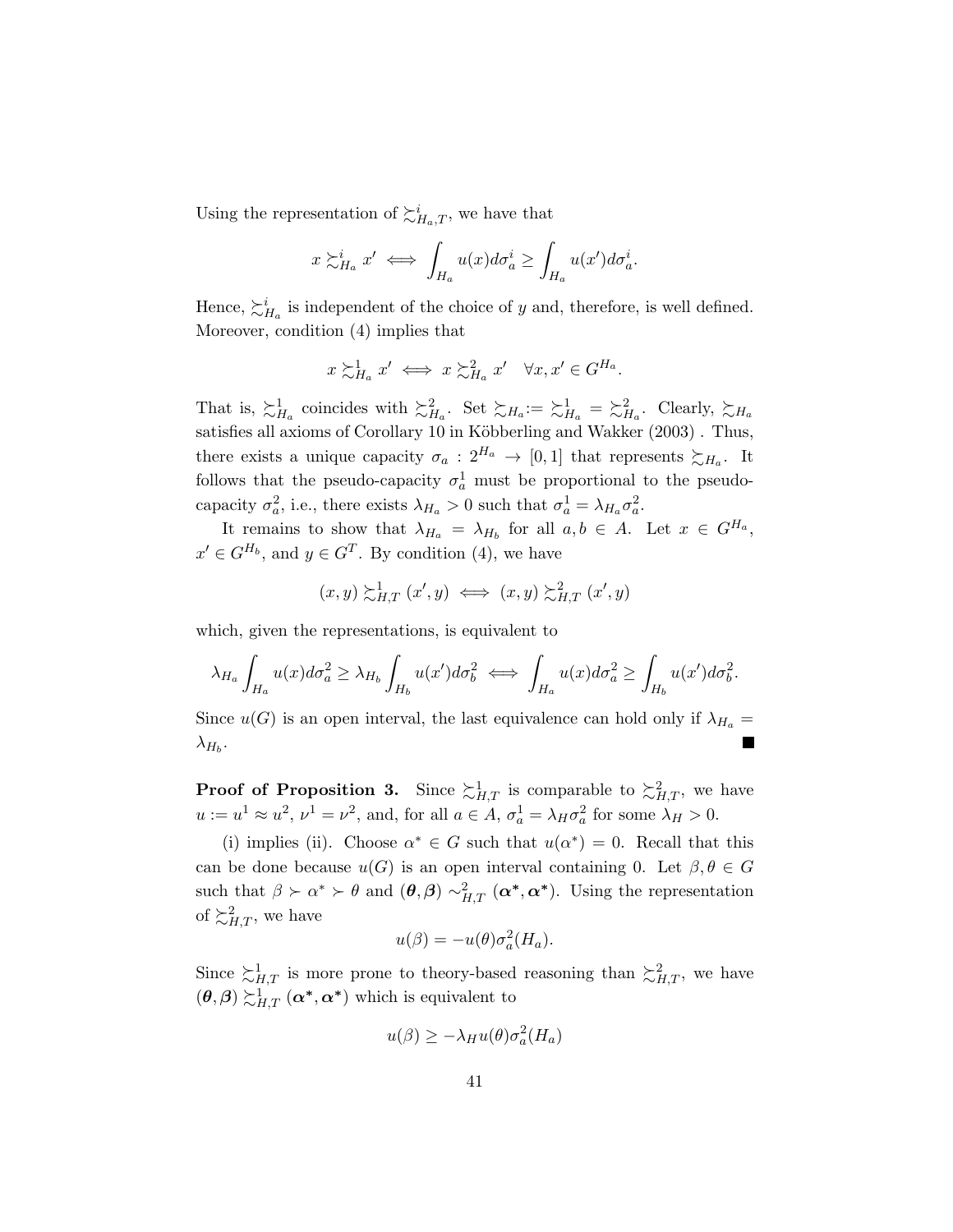by the representation of  $\sum_{H,T}^1$ . Hence,  $-u(\theta)\sigma_a^2(H_a) \geq -\lambda_H u(\theta)\sigma_a^2(H_a)$ , implying that  $\lambda_H \leq 1$ .

(ii) implies (i). Assume that  $\lambda_H \leq 1$  and that  $(\theta, \beta) \gtrsim_{H,T}^2 (\alpha, \alpha)$  for some  $\beta \succ \alpha \succ \theta$ . By the representation, we have  $u(\theta)\sigma_a^2(H_a) + u(\beta) \geq$  $u(\alpha)\sigma_a^2(H_a) + u(\alpha)$ . By applying comparability, we obtain

$$
\frac{u(\beta) - u(\alpha)}{u(\alpha) - u(\theta)} \ge \sigma_a^2(H_a) \ge \lambda_H \sigma_a^2(H_a),
$$

which implies that  $(\theta, \beta) \succsim^1_{H,T} (\alpha, \alpha)$ .

# References

- [1] Han Bleichrodt, Martin Filko, Amit Kothiyal, and Peter Wakker. Making case-based decision theory directly observable. American Economic Journal: Microeconomics, 9(1):123–151, 2017.
- [2] Hermann Ebbinghaus. On Memory: A Contribution to Experimental Psychology. Teachers College, New York, 1913.
- [3] Matthew Embrey, Guillaume R. Fréchette, and Sevgi Yuksel. Cooperation in the finitely repeated prisoner's dilemma. The Quarterly Journal of Economics, 133(1):509–551, 2018.
- [4] Drew Fudenberg and David K. Levine. Whither game theory? Towards a theory of learning in games. Journal of Economic Perspectives, 30:151–170, 2016.
- [5] Raffaella Giacomini, Vasiliki Skreta, and Javier Turén. Heterogeneity, inattention and Bayesian updates. American Economic Journal: Macroeconomics, 12(1):282–309, 2020.
- [6] Gerd Gigerenzer. Dread risk, september 11, and fatal traffic accidents. Psychological Science, 15(4):286–287, 2004.
- [7] Itzhak Gilboa and Larry Samuelson. Subjectivity in inductive inference. Theoretical Economics, 7(2):183–216, 2012.

I.